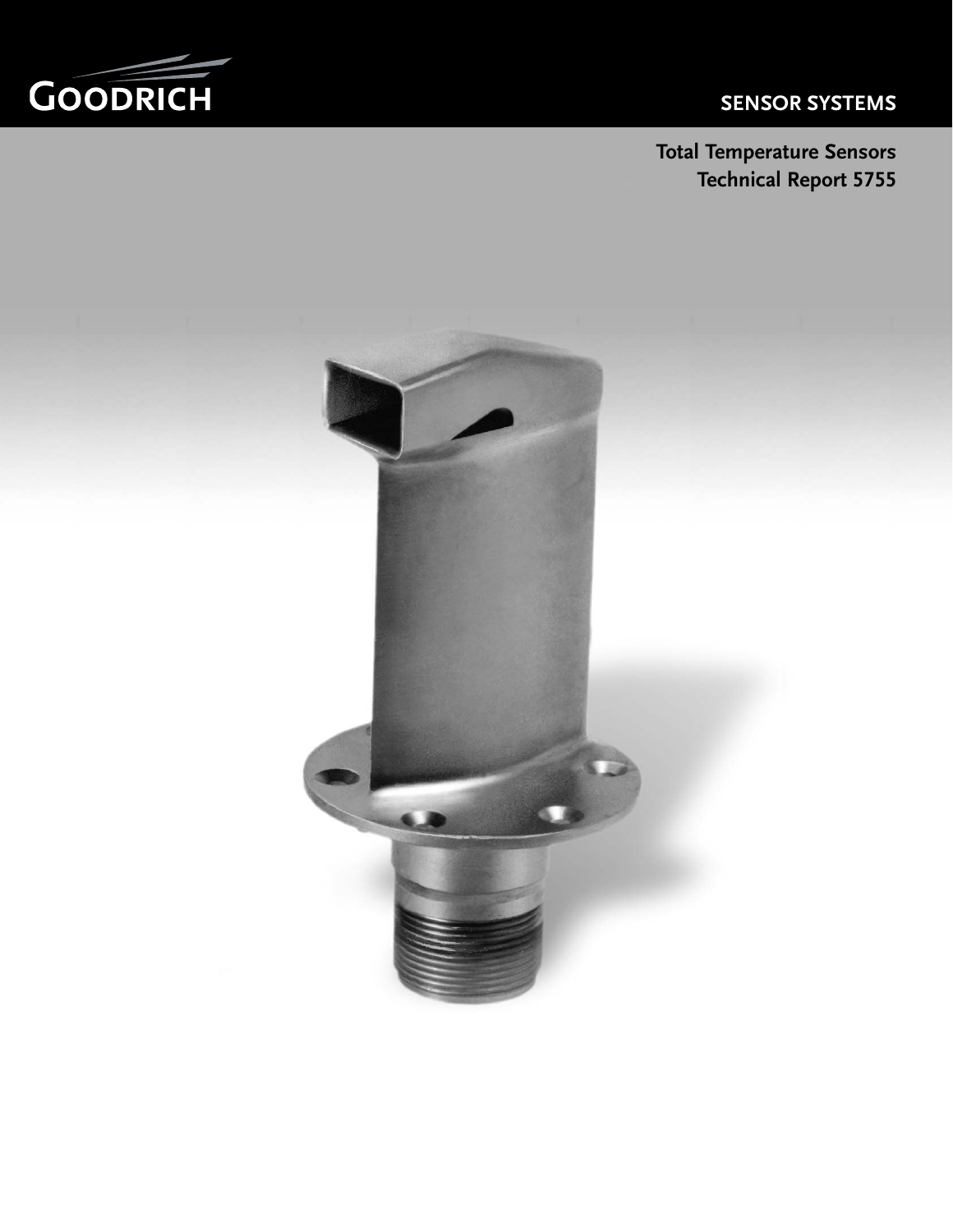# **GOODRICH TOTAL TEMPERATURE SENSORS**

**Technical Report 5755**

## **Revision C, 1994**

By Truman M. Stickney, Marvin W. Shedlov, Donald I. Thompson This document supercedes the 1990 issue, and the original issue first printed in May 1975. © Rosemount Aerospace Inc., 1975, 1981, 1990, 1994

| <b>TABLE OF CONTENTS</b>                                |                 |
|---------------------------------------------------------|-----------------|
| CHAPTER ONE: INTRODUCTION                               | 1               |
| CHAPTER TWO: PERFORMANCE PARAMETERS                     | ı               |
| CHAPTER THREE: TOTAL TEMPERATURE SENSOR APPLICATIONS    | 5               |
| CHAPTER FOUR: INSTALLATION OF TOTAL TEMPERATURE SENSORS | 6               |
| CHAPTER FIVE: NON-DEICED MODEL 102 SERIES               | 7               |
| CHAPTER SIX: DEICED MODEL 102 SERIES                    | 10 <sup>°</sup> |
| CHAPTER SEVEN: DEICED MODEL 102 SERIES WITH EJECTORS    | 15              |
| CHAPTER EIGHT: MODEL 102 NON-DEICED SERIES              | 17              |
| CHAPTER NINE: SYSTEMATIC ERRORS IN FLIGHT               | 21              |
| <b>CHAPTER TEN: ACCURACY IN FLIGHT</b>                  | 23              |
| CHAPTER ELEVEN: ENVIRONMENTAL DATA                      | 26              |
| CHAPTER TWELVE: DESIGN VARIATIONS                       | 29              |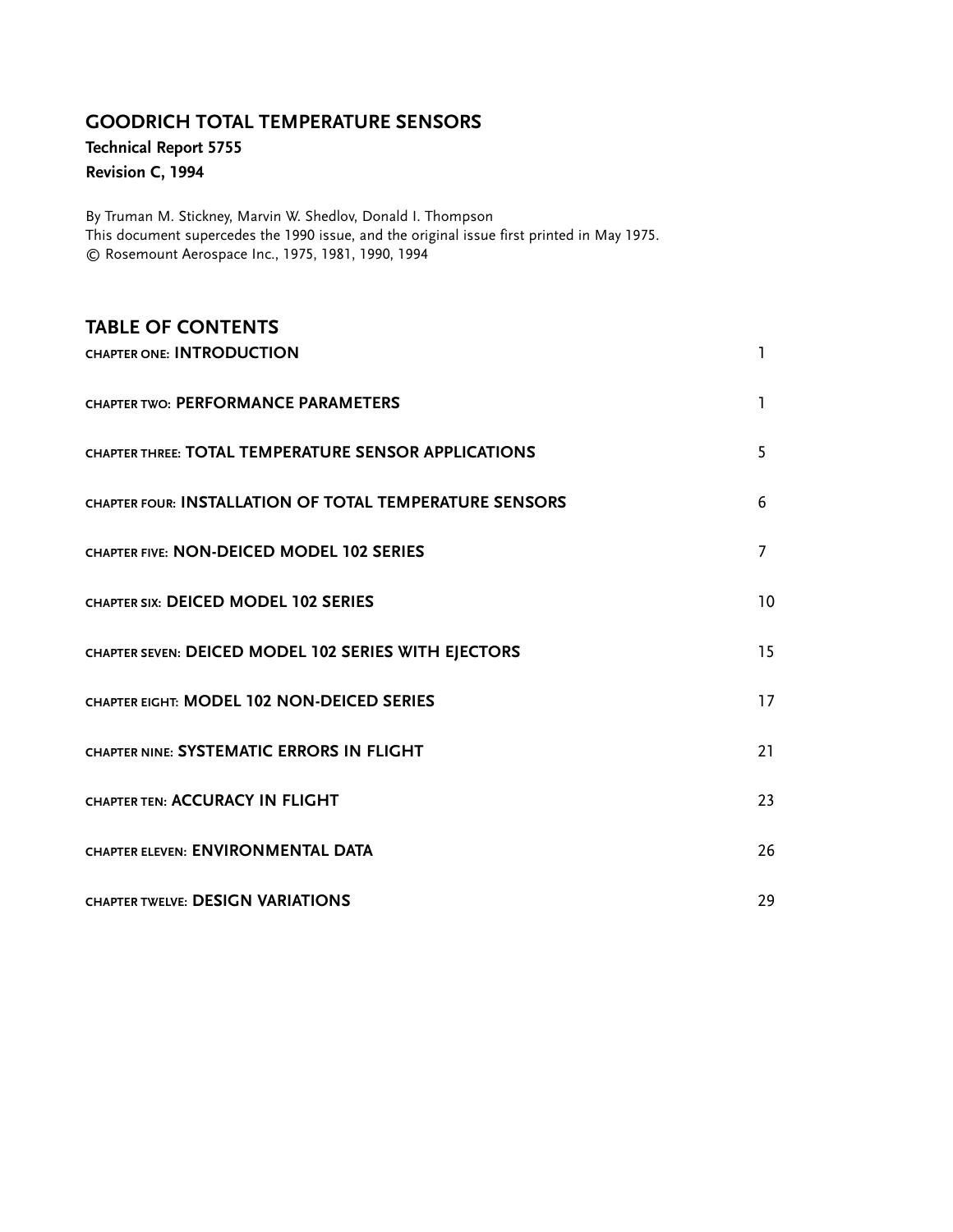### **1. INTRODUCTION**

Modern jet power aircraft require very accurate measurements of Outside Air Temperature (OAT) for inputs to the air data computer and other airborne systems. What does OAT mean? There are actually four temperatures of concern. These are defined as follows:

#### Static Air Temperature (SAT or T<sub>s</sub>)

The temperature of the undisturbed air through which the aircraft is about to fly;

### Total Air Temperature (TAT or T<sub>t</sub>)

The maximum air temperature which can be attained by 100% conversion of the kinetic energy of the flight;

#### **Recovery Temperature (T<sub>r</sub>)**

The adiabatic value of local air temperature on each portion of the aircraft surface due to incomplete recovery of the kinetic energy; and

#### **Measured Temperature (T<sub>m</sub>)**

The actual temperature as measured, which differs from  $T_r$ , because of heat transfer effects due to imposed environments.

For flight conditions in clear air at low altitudes and low airspeeds the four temperatures are practically the same and OAT can apply to any of these four temperatures. As the airspeed and altitude increase the four temperatures will differ, and the term OAT becomes meaningless.

**Figure 1** illustrates the general relationship between the four temperatures. The first three can be related by equations to flight speed, as will be discussed in the next section. The measured temperature, on the other hand, must be defined at a particular flight condition. Its value may be higher or lower than TAT or  $T_r$ , due to sensor design, location or imposed heat transfer environment. If a severe environment is imposed, the value of  $T_m$  can fall below that of SAT (e.g., vortex-producing designs or for severe weather).

The static air temperature is difficult to measure accurately, and total air temperature, by definition, can never be measured exactly (100% energy conversion). We are then left with a design objective for total air temperature sensors to impose an environment which will make  $T_m$  approximately equal to the ideal TAT value for all flight conditions.

As will be shown later, the ratio of TAT to SAT  $({\sf T_t}/{\sf T_s})$  is known for each flight condition. Thus, if  $T_m$  is close enough to TAT, SAT can be calculated with greater accuracy than it can be measured. In general, our total air temperature sensors exhibit a  $T_m \ge 0.995$   $T_t$ .



**Figure 1: Temperature Relationships in Flight**

### **2. PERFORMANCE PARAMETERS**

A thorough understanding of the application of total air temperature sensors involves an acquaintance with a number of performance parameters. Many of the parameters depend on Reynolds number and Mach number as described in the referenced literature. In turn, these two parameters are dependent upon the flight condition; that is, the speed and altitude of the aircraft.

In the past, our technical literature introduced the usage of total pressure behind the normal shock, which was valid but somewhat difficult to work with. This bulletin utilizes terminology familiar to all who work with aircraft: Mach number and air density. To maintain the non-dimensional concept, density ratio ( $\rho/\rho_0$ ) will be used. The density ratio variation with altitude for the 1962 U.S. Standard Atmosphere is given in **Table 1**.

Total air temperature sensor performance, given the aircraft's flight envelope in terms of Mach number and altitude (converted to  $\rho/\rho_0$  from Table 1), now is directly obtainable. **Figure 2** shows how the parameters relate in subsonic flight. The free stream values of M and ( $\rho/\rho_0$ ) apply in subsonic flight for a properly located total air temperature sensor; the product being a parameter upon which the correction of measured temperature to recovery temperature depends.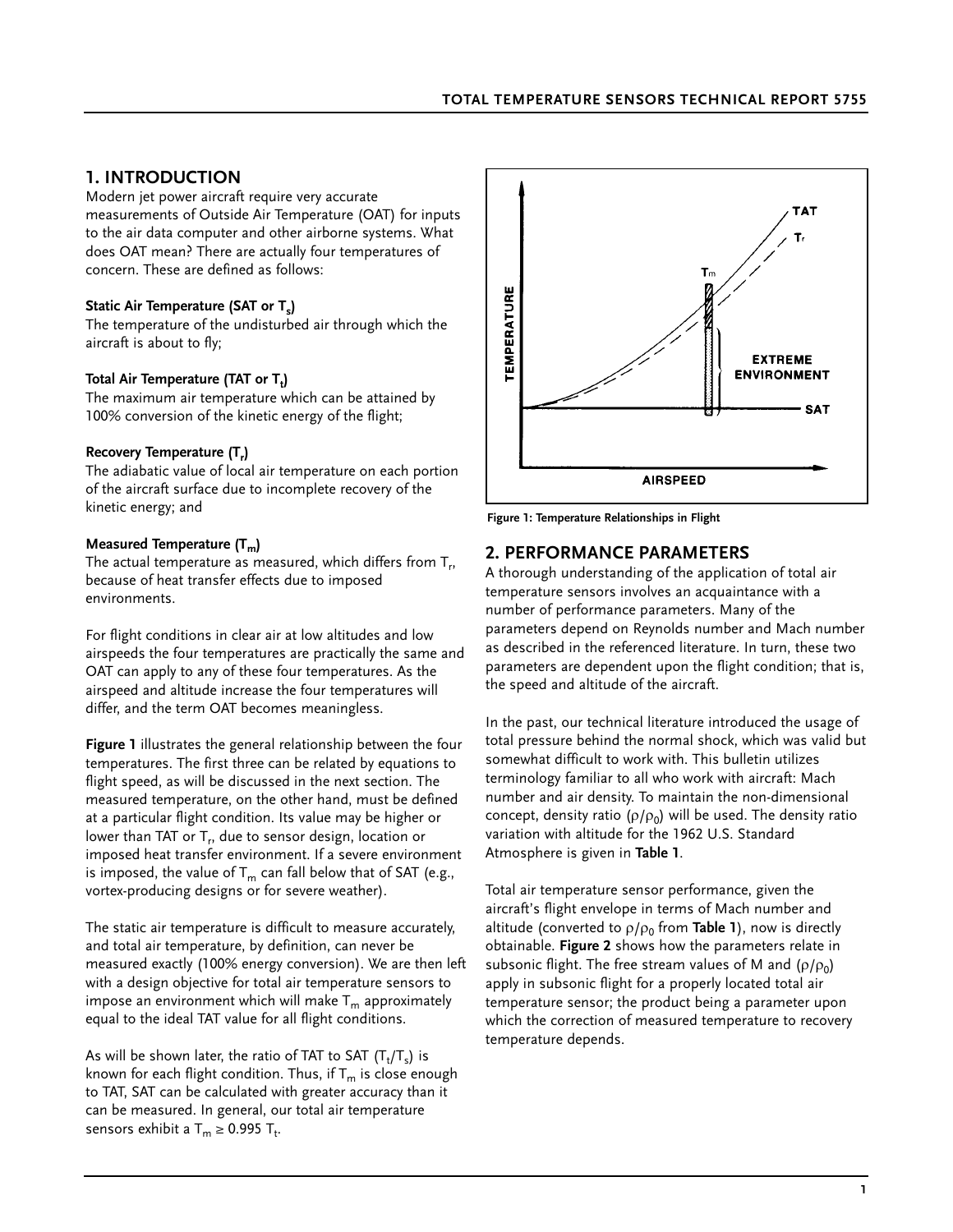|          |                 |                   |                       |                   |                       | ALT. FT. | $\rho/\rho_0$ |
|----------|-----------------|-------------------|-----------------------|-------------------|-----------------------|----------|---------------|
| ALT. FT  | $\rho$ $\rho_0$ | ALT. FT.<br>26000 | $\rho/\rho_0$<br>.433 | ALT. FT.<br>52000 | $\rho/\rho_0$<br>.138 | 78000    | .0392         |
| $\bf{0}$ | 1.000           |                   |                       | 53000             | .132                  | 79000    | .0373         |
| 1000     | .971            | 27000             | .417                  |                   |                       |          |               |
| 2000     | .943            | 28000             | .402                  | 54000             | .126                  | 80000    | .0355         |
| 3000     | .915            | 29000             | .388                  | 55000             | .120                  | 81000    | .0338         |
| 4000     | .888            | 30000             | .374                  | 56000             | .114                  | 82000    | .0323         |
| 5000     | .862            | 31000             | .361                  | 57000             | .109                  | 83000    | .0307         |
| 6000     | .836            | 32000             | .347                  | 58000             | .104                  | 84000    | .0293         |
| 7000     | .811            | 33000             | .334                  | 59000             | .0988                 | 85000    | .0279         |
| 8000     | .786            | 34000             | .322                  | 60000             | .0941                 | 86000    | .0266         |
| 9000     | .762            | 35000             | .310                  | 61000             | .0897                 | 87000    | .0253         |
| 10000    | .738            | 36000             | .297                  | 62000             | .0855                 | 88000    | .0242         |
| 11000    | .716            | 37000             | .284                  | 63000             | .0815                 | 89000    | .0230         |
| 12000    | .693            | 38000             | .271                  | 64000             | .0777                 | 90000    | .0220         |
| 13000    | .671            | 39000             | .258                  | 65000             | .0740                 | 91000    | .0209         |
| 14000    | .650            | 40000             | .246                  | 66000             | .0705                 | 92000    | .0200         |
| 15000    | .629            | 41000             | .235                  | 67000             | .0671                 | 93000    | .0190         |
| 16000    | .609            | 42000             | .224                  | 68000             | .0639                 | 94000    | .0181         |
| 17000    | .589            | 43000             | .213                  | 69000             | .0608                 | 95000    | .0173         |
| 18000    | .570            | 44000             | .203                  | 70000             | .0579                 | 96000    | .0165         |
| 19000    | .551            | 45000             | .194                  | 71000             | .0551                 | 97000    | .0157         |
| 20000    | .533            | 46000             | .185                  | 72000             | .0525                 | 98000    | .0150         |
| 21000    | .515            | 47000             | .176                  | 73000             | .0500                 | 99000    | .0143         |
| 22000    | .498            | 48000             | .168                  | 74000             | .0476                 | 100000   | .0136         |
| 23000    | .481            | 49000             | .160                  | 75000             | .0453                 | 150000   | .00139        |
| 24000    | .464            | 50000             | .152                  | 76000             | .0432                 | 200000   | .00021        |
| 25000    | .448            | 51000             | .145                  | 77000             | .0411                 | 250000   | .000026       |
|          |                 |                   |                       |                   |                       |          |               |

| <b>Free Stream</b><br><b>Mach Number</b> | <b>Multiplier</b> |
|------------------------------------------|-------------------|
| 1.0                                      | 1.0000            |
| 1.1                                      | .9690             |
| 1.2                                      | .9419             |
| 1.3                                      | .9166             |
| 1.4                                      | .8929             |
| 1.5                                      | .8703             |
| 1.6                                      | .8489             |
| 1.7                                      | .8281             |
| 1.8                                      | .8080             |
| 1.9                                      | .7887             |
| 2.0                                      | .7700             |
| 2.1                                      | .7516             |
| 2.2                                      | .7339             |
| 2.3                                      | .7168             |
| 2.4                                      | .7001             |
| 2.5                                      | .6840             |
| 2.6                                      | .6684             |
| 2.7                                      | .6533             |
| 2.8                                      | .6388             |
| 2.9                                      | .6247             |
| 3.0                                      | .6109             |
| 3.5                                      | .5493             |

**Table 1: U.S. Standard Atmosphere:**  $ρ/ρ_0$  Density Ratio Versus Geopotential Altitude, 1962 Values

**Table 2: Multiplier Values for Correcting M (** $\rho$ **/** $\rho$ **<sub>0</sub>) to M1 (**ρ**1/**ρ**0) = Z (Normal Shock Theory)**

In supersonic flow, a correction must be made for the normal shock wave which forms just upstream of the sensor inlet. The shock wave causes the Mach number to drop to a subsonic value at the inlet, but the local air density behind the shock wave increases. **Table 2** lists values of the correction factor for twenty-two values of flight Mach number. Using a subscript to denote conditions downstream of a normal shock, the correction factor is the product of  $M_1/M$  and  $\rho_1/\rho$ . To determine the performance of a total air temperature sensor for a supersonic flight application select specific values of Mach number M and multiply these by the *p*/*p*<sup>0</sup> values from **Table 1** for the altitude appropriate application. Then correct the M ( $\rho/\rho_0$ ) product to M<sub>1</sub> ( $\rho_1/\rho_0$ ) using **Table 2**. Parameter Z (zeta) will be used for brevity:  $Z=M_1(\rho_1/\rho_0)$ .

For a particular flight condition or set of M and ( $\rho/\rho_0$ ) values, sensor design variations (even seemingly insignificant variations in the sensor geometry) yield detectable variations in sensor performance. These design-dependent variations are categorized by a number of performance parameters which have been used extensively in various technical reports and design specifications. The important parameters are defined and discussed in the following paragraphs.

#### **2.1 THERMAL RECOVERY**

The relationship between total and static temperature, absolute units (°K or °R), is:

$$
\frac{T_t}{T_s} = 1 + \frac{\gamma - 1}{2} M^2
$$

**Equation 1**



**Figure 2: Subsonic Flight in U.S. Standard Atmosphere**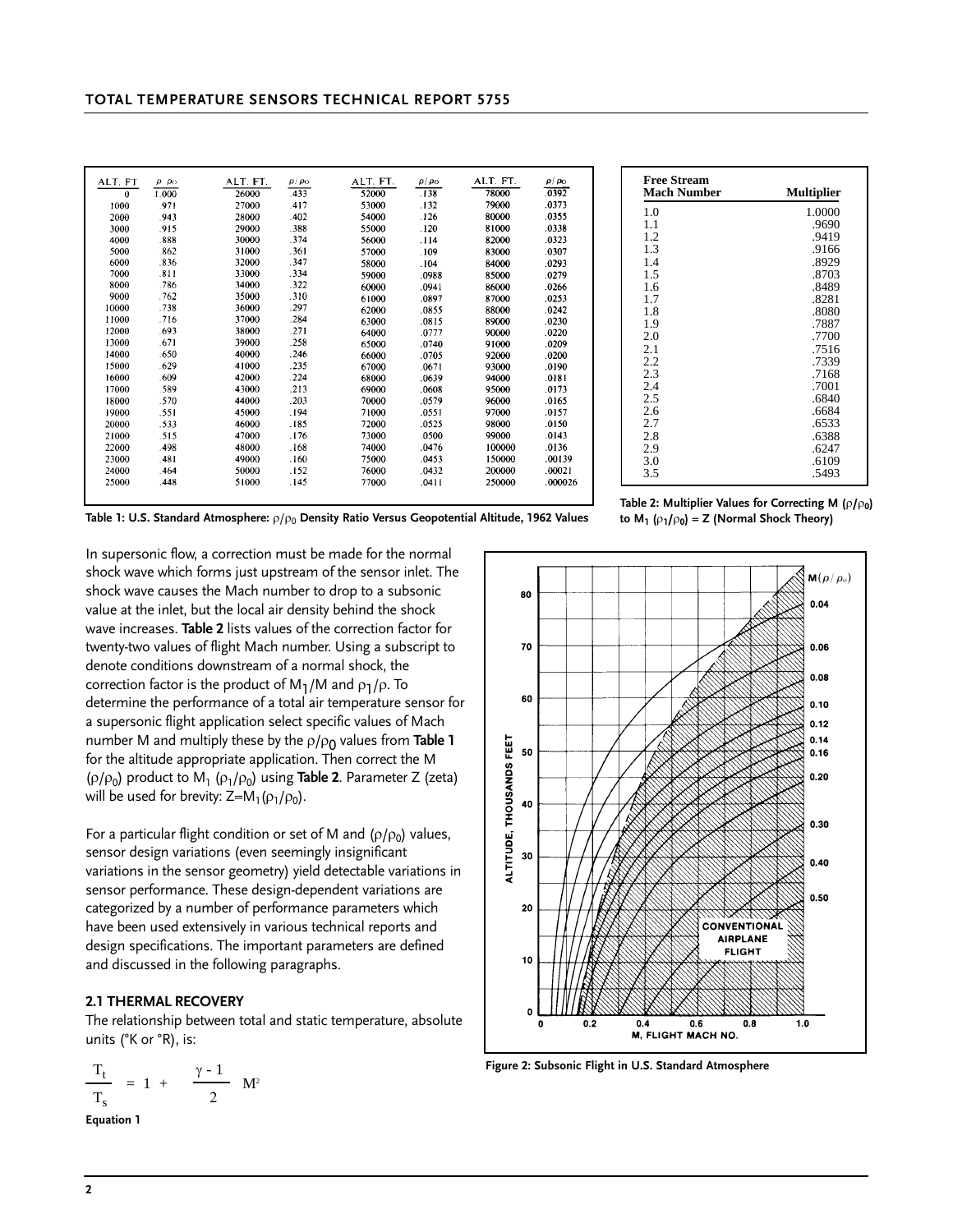Where the  $\gamma$  is the ratio of specific heats.

This is the equation programmed into air data computers to calculate SAT from  $T_m$  values which are very close to TAT.

If the total temperature sensor is designed such that there are no significant heat sources or thermal paths to heat sinks and such that flow over the sensing element is uniform and continuous, the sensor will indicate the adiabatic value T, very closely.

One parameter which relates T, to TAT and SAT is called the recovery factor, defined as follows:

$$
r = \frac{T_r - T_s}{T_t - T_s}
$$

**Equation 2**

Some geometric shapes have constant recovery factors (e.g., the classic flat plate with airflow parallel to its surface). For sensors with a constant adiabatic recovery factor, **Equation 1** and **2** can be combined.

$$
\frac{T_r}{T_s} = 1 + r \left(\frac{\gamma - 1}{2}\right) M^2
$$
  
Equation 3

However, most sensors exhibit a variable recovery factor, and it is more convenient to use a recovery correction defined as:

$$
\eta = \frac{T_t - T_r}{T_t}
$$

**Equation 4**

Our total temperature sensors exhibit a variable η for M values below 1.0 but constant η for M values above 1.0. Once  $T_r$  and  $η$  are known,  $T_t$  is calculated by:

$$
T_t = \frac{T_r}{1 - \eta}
$$

**Equation 5**

The relationships between η and r are given by:

$$
r = 1 - \eta \left[ 1 + \frac{2}{(\gamma - 1) M^2} \right]
$$

**Equation 6**

$$
\eta=\,\frac{(1-r)\left(\begin{array}{c}\frac{\gamma-1}{2}\end{array}\right)M^2}{1+\left(\frac{\gamma-1}{2}\right)M^2}
$$

**Equation 7**

For non-adiabatic conditions, additional parameters are involved in calculating TAT and SAT.

#### **2.2 THERMAL CONDUCTION**

A condition error may occur when the fuselage of the aircraft is at a different temperature than the sensor. This usually occurs on the ground during taxi conditions on hot summer days or in the winter. Our total air temperature sensor is designed to have its air inlet located in the free stream beyond the aircraft boundary layer. Thus, during flight, this design provides sufficient internal airflow over the sensing element to negate the conduction mode of heat transfer, when the Mach number is below 2, the altitude is below 50,000 feet and Z (zeta) is above 0.15.

#### **2.3 THERMAL RADIATION**

When the total temperature being measured is relatively high, heat is radiated from the sensing element, resulting in a reduced indication of temperature. This effect is increased at very high altitude for a sensor of simple design, where the low air density decreases the ability of the internal air flow to make up for this radiation heat loss. Radiation error is negligible for our multiple shielded total air temperature sensors when the Mach number is below 2, the altitude is below 50,000 feet, and Z (zeta) is above 0.15.

#### **2.4 TIME CONSTANT**

An instantaneous response by a sensor to a temperature change is impossible due to the heat capacity of the sensor parts and surrounding structure. This results in an indicated temperature/time transient. The time constant is a performance parameter typically used to describe this temperature/time transient.

The time constant is classically defined as the time required for the sensor to respond to 63.2% of an instantaneous (step) change in temperature, **Figure 3-A**. Thus time constant is an index of how rapidly the temperature sensing element can follow a changing temperature. Something close to a step change in temperature may occur as the aircraft emerges from a cloud bank into clear air.

A more common type of temperature change in flight is the gradual change or ramp change, reference **Figure 3-B**. This type of change occurs when the aircraft changes altitude or speed. In this case the sensor begins its response to the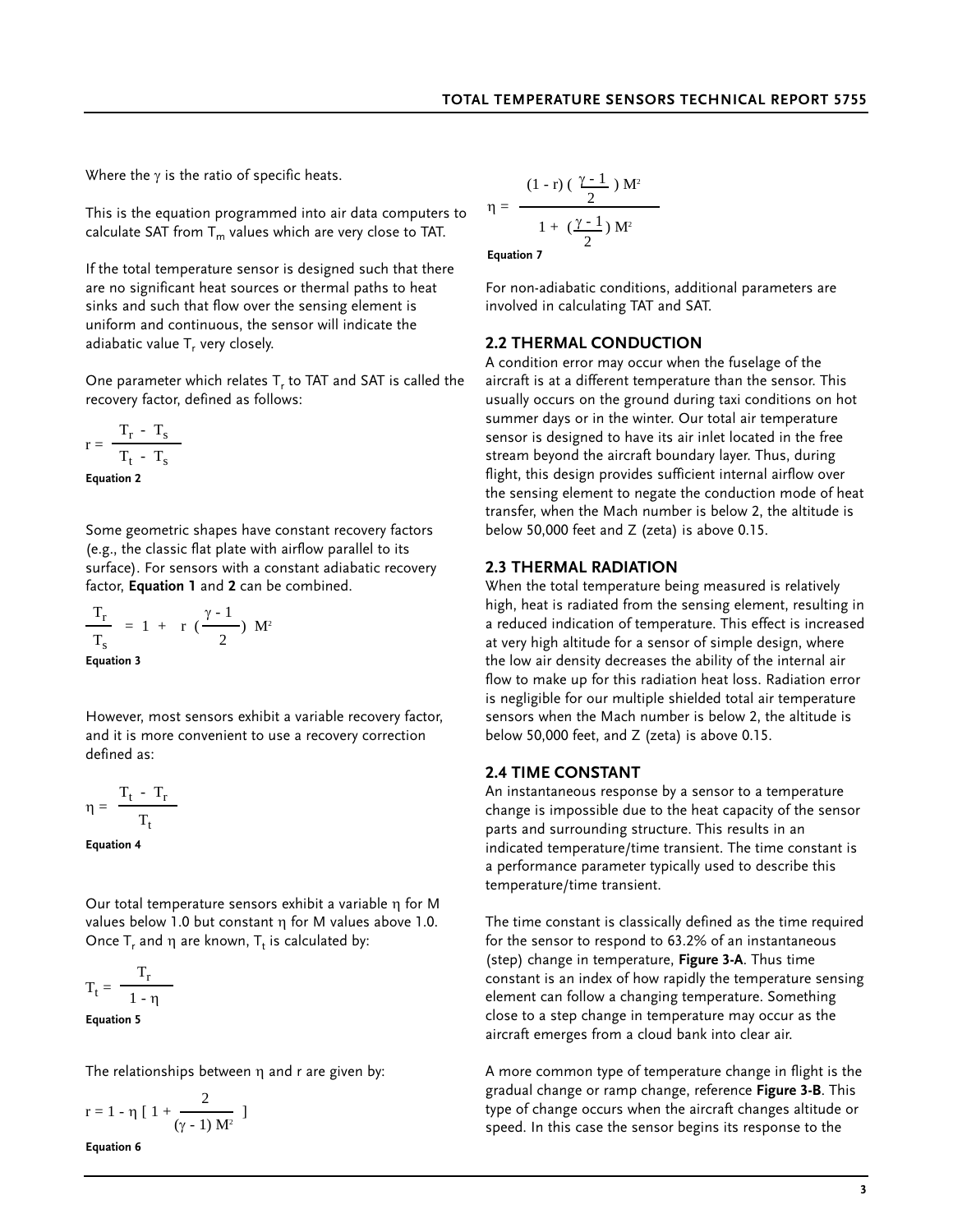temperature change slowly and approaches a straight line parallel to the ramp change in temperature. The transient is displaced by one time constant as in **Figure 3-B** after a time period equal to approximately 4 time constants.



**Figure 3-A: Temperature/Time Function (Step Change)**



**Figure 3-B: Temperature/Time Function (Ramp Change)**

When the temperature is not changing or changing very slowly, the error due to the time constant is insignificant. When the rate of change of temperature with time becomes greater, the error caused by a sensor time lag can be approximated by the product of the time constant times the rate of change of temperature with time. This method of computing the time response error is only an approximation because most temperature changes are not characteristic of a true ramp change as in **Figure 3-B** and all temperature sensors have some small second-order effects.

#### **2.5 AIRFLOW DIRECTION**

When the airstream approaches the inlet of a total air temperature sensor from a direction other than directly forward, errors may be introduced. Our total temperature sensors are designed to be insensitive to a wide range of angle of attack in powered flights.

#### **2.6 SELF-HEATING**

Total air temperature sensors which use resistance elements require that a small electrical current pass through the sensing element. This current causes a self-heating effect (I'R - Joule heating) which results in a small increase in the measured temperature. The magnitude of the temperature increase can be kept below 0.10°C if care is taken to keep the power low. The self-heating effect is controlled by convective cooling in flight and is minimized by keeping the applied electrical current to a practical minimum.

### **2.7 DEICING HEAT ERROR**

For total temperature sensors with deicing heaters, application of the deicing heat can cause  $T_m$  to increase at low airspeeds. Basically, this effect is a conduction error, internal to the sensor, caused by the close proximity of heated portions of the sensor housing to the sensing element. Our deiced total air temperature sensors are designed to provide maximum thermal resistance between the heated housing and the element, thus minimizing the deicing heater effect.

### **2.8 AERODYNAMIC DRAG**

Although the drag is not involved with the accuracy of total air temperature sensors, it can be important in trade-offs with other performance parameters. For example, deiced total air temperature sensors usually exhibit a higher drag than non-deiced sensors. The drag is influenced by the shape and size of the sensor and varies with the aircraft speed and altitude.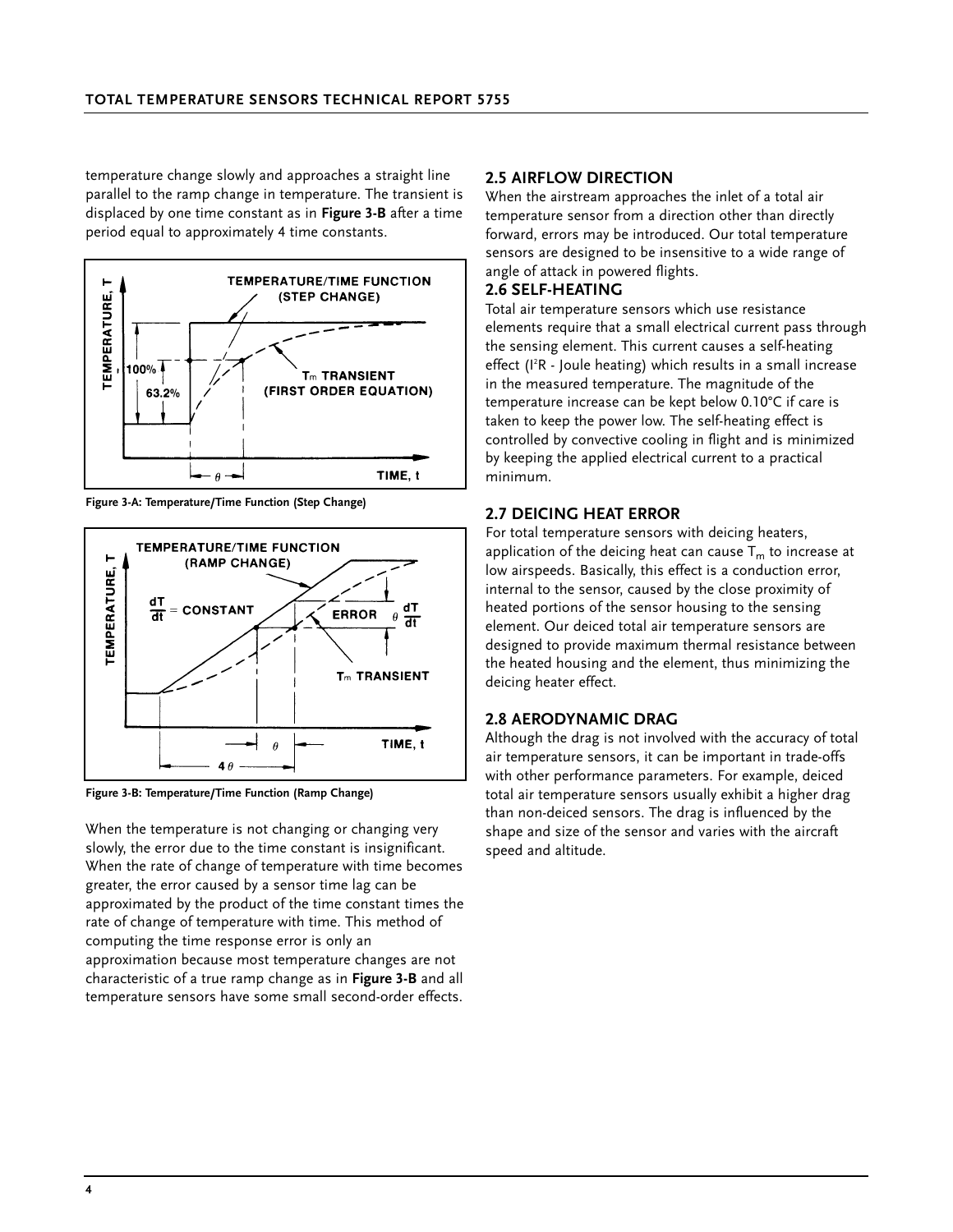### **3. TOTAL TEMPERATURE SENSOR APPLICATIONS**

### **3.1 TRUE AIRSPEED COMPUTATION**

True airspeed is the actual airspeed of the vehicle through the air. If the air mass at the flight altitude is relatively stationary, it represents a ground speed as well. True airspeed is by far a more useful measurement for navigation than indicated airspeed; which is merely a reference to pitot minus static pressure. True airspeed is a necessary input to any airborne system relating to ground co-ordinates.

True airspeed is Mach number times the speed of sound. As the speed of sound is a function of static temperature,

$$
a=(\gamma\,\,R)^{_{1/2}}\; (T_s)^{_{1/2}}
$$

#### **Equation 8**

and from **Equation 1** SAT is itself a function of  $T_t$ ,  $\gamma$  and M, true airspeed (TAS) can be expressed as:

TAS = M (a) + M 
$$
(T_t)^{1/2}
$$
  $\left[\frac{\gamma R}{1 + (\frac{\gamma - 1}{2}) M^2}\right]^{1/2}$   
Equation 9

Modern airborne air data computers can calculate TAS in real time for accurate navigation.

### **3.2 JET ENGINE CONTROL**

Engine control can be scheduled in terms of an operating line on a "compressor map". The compressor map involves total pressure and total temperature ratios across the compressor referenced to engine performance at sea level standard conditions. A total temperature sensor can be used to supply the compressor inlet temperature inputs to the engine control system.

Of special interest is the use of the total temperature sensor in the *selection of engine pressure ratio (EPR) prior to takeoff*. EPR is a function of the engine inlet temperature. Often the pilot obtains the tower temperature measurement. Unfortunately the tower measurement is not always current nor does it reflect the actual runway conditions at the engine inlet. Many aircraft have an automatic EPR computer requiring a continuous and accurate reading of total temperature.

A more accurate temperature reading will be accomplished on the aircraft by a total temperature sensor in the engine inlet (contact our product engineer for more information on Series 154 engine inlet total temperature sensors) or on the fuselage. The fuselage-mounted sensors discussed in this technical report can supply the needed engine inlet temperature if internal airflow is induced over the sensing element. This can be accomplished by taxing the aircraft or by use of a special sensor which incorporates an ejector using 7-40 psig air provided by engine bleed or other onboard sources (see Section 7.1).

### **3.3 METEOROLOGICAL STUDIES**

In-flight temperature measurements are very important to ecological studies and advanced weather prediction. Accurate determination of the static air temperature by measuring total air temperature and using **Equation 1** are important inputs to the studies.

Temperature variations are becoming increasingly important to clear air turbulence prediction and the improvement of airline passenger comfort and safety. Closely aligned with this activity is the study of jet streams. The total air temperature sensor can be used to determine the unusual gradients that are present in the vicinity of jet streams.

### **3.4 FLIGHT TESTING**

Verification of a new aircraft's performance is dependent on static air temperature and true airspeed measurements. Modern airborne electronic computers provide the capability during flight test programs of obtaining static air temperature and true airspeed from total air temperature readings more accurately than by radiosonde techniques. Our non-deiced, open-wire sensing element provides very accurate total temperature measurement since it minimizes time lag as an error source.

### **3.5 GROUND TEST FACILITIES**

Total temperature sensors are used as reference temperature sensors in wind tunnels and icing test facilities. In cases where the test airflow velocity is less than 100 feet per second, special models with air ejectors to induce airflow over the sensing element are recommended (see Section 7).

### **3.6 SAFETY OF FLIGHT**

The output from a total air temperature sensor applies directly to safety of flight at high airspeeds. The application is normally restricted to supersonic aircraft which require an automatic indication of excessive aerodynamic heating.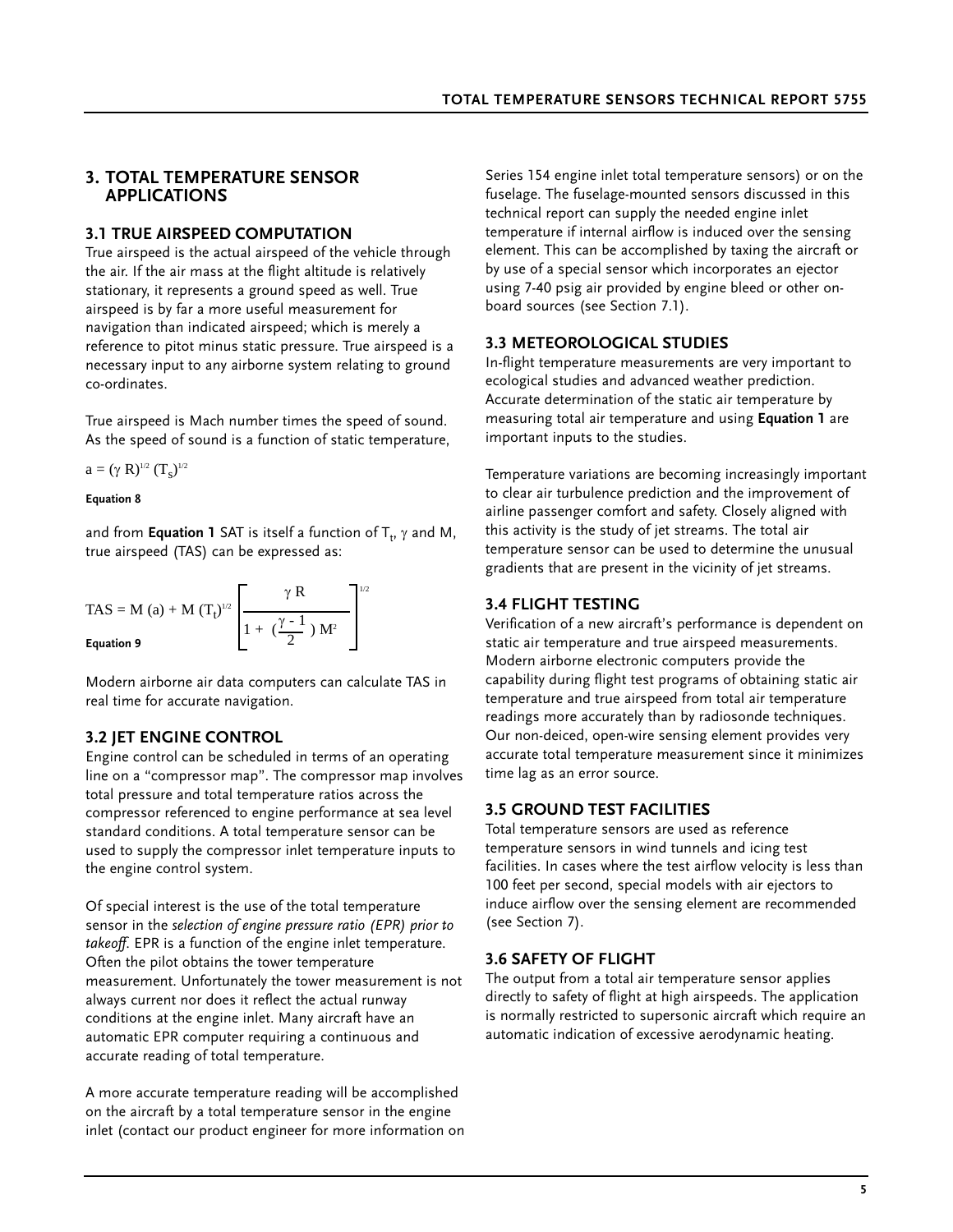| <b>3.7 GLOSSARY</b> |                                                         |
|---------------------|---------------------------------------------------------|
| Nomenclature        | <b>Definition</b>                                       |
| a                   | speed of sound                                          |
| M                   | Mach number                                             |
| $M_1$               | Mach number at sensor inlet                             |
| R                   | gas constant = $1716 \text{ ft}^2/\text{sec}^2\text{R}$ |
| r                   | recovery factor                                         |
| SAT, $T_{s}$        | static air temperature*                                 |
| TAS                 | true airspeed                                           |
| TAT, T <sub>+</sub> | total air temperature*                                  |
| $T_m$               | measured temperature*                                   |
| $T_{r}$             | recovery temperature (adiabatic)*                       |
| γ                   | ratio of specific heats                                 |
| ρ                   | air density                                             |
| $\rho_1$            | air density at sensor inlet                             |
| $\rho_0$            | sea level standard air density                          |
| η                   | recovery correction                                     |
| θ                   | time constant                                           |
|                     | internal flow = $M_1$ ( $\rho_1/\rho_0$ )               |
|                     |                                                         |

\* Absolute units, °K or °R

#### **3.8 REFERENCES**

1. P.D. Freeze, *Bibliography on the Measurement of Gas Temperature*, National Bureau of Standards Circular 513, Washington, D.C., 1951.

2. R.V. DeLeo and F.D. Werner, *Temperature Sensing from Aircraft with Immersion Sensors*, ISA Proceedings, 1960 Conference, Vol. 15, Part II, p. 91, NY 60-91, 1960.

3. T.M. Stickney and M. Dutt, *Thermal Recovery and the Accuracy of Air Total Temperature Sensors*, ISA, Instrumentation in the Aerospace Industry, Vol. 16, p. 66, 1970.

4. F. Trenkle and M. Reinhardt, *In-Flight Temperature Measurements*, AGARDograph No. 160, NATO, 1973.

### **4. INSTALLATION OF TOTAL TEMPERATURE SENSORS**

#### **4.1 ADVANTAGES OF FORWARD LOCATIONS**

The principle requirements for the proper installation of a total temperature sensor are that it points upstream; that the scoop inlet (intake) of the sensor is located entirely outside of any boundary layer at all flight conditions; and that the intake is not in the wake of another sensor, antenna, or upstream structure on the aircraft or vehicle. (Similar restrictions apply to pitot-static tubes.)

A good location is a reasonably flat portion of the fuselage nose or under a wing or horizontal pylon near the leading edge. For supersonic aircraft the location should also be chosen to assure that a detached bow shock always exists upstream of the sensor intake, and that the Mach number and air density just upstream of this shock can be determined. When these precautions are taken, flight tests will normally confirm that position or location errors can be neglected. For ultimate accuracy the location should be chosen such that the boundary layer on the mounting surface at maximum altitude (and red line minimum airspeed at that altitude) remains thin enough to allow the sensor internal airflow to exit into the free stream.

#### **4.2 LOCATION RELATIVE TO WATER LINE**

Assuming that the previous installation precautions have been observed and adhered to, selection of the water line location should be based on the following:

a. Proper separation from water line locations of the other sensors or projections.

b. Minimum ingestion of airborne contaminants including insects and sand.

c. Minimum exposure to splashed-up contaminants from the ground.

d. Maximum drainage of ingested contaminants, and,

e. Flight line human engineering (e.g., no step, no handle, etc.).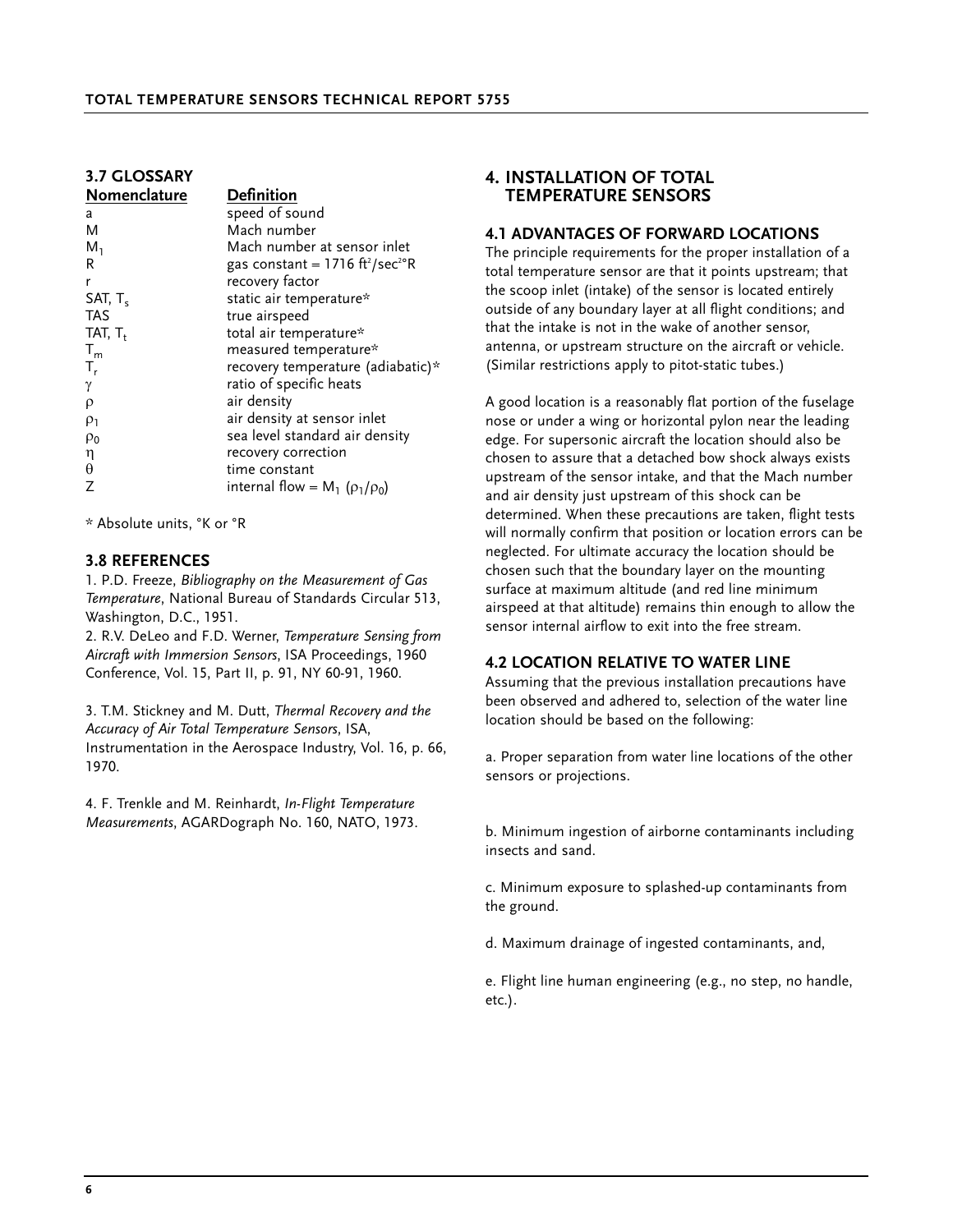# **5. NON-DEICED MODEL 101 SERIES**

### **5.1 GENERAL DESCRIPTION**

**Figure 4** shows the internal construction of the Model 101 total air temperature sensor. It uses a platinum resistance sensing element which is fully encased and hermetically sealed in the wall of a platinum shell. The hermetically sealed element is surrounded by a gold-platinum alloy radiation shield which, in turn, is surrounded by a stainless steel shield. Airflow inside the element and in the annular passages between the shields is controlled by "sonic throats" which act like orifice plates to restrict the range of internal Mach numbers in flight. Model 101 total air temperature sensors are flight qualified; meeting applicable requirements of MIL-P-25726B (ASG), Amendment 3. The standard configuration is shown in **Figure 5**. The element and shields are mounted to a tapered stainless steel airfoil strut, which is integrally cast with the mounting base. This construction provides maximum strength and minimum aerodynamic drag for flight applications to Mach 3.0.





### **5.2 APPLICATIONS**

Model 101 total air temperature sensors are ideally suited to high altitude applications above the weather or in clear air at any altitude. They are not recommended for long-term severe weather applications where the sensing element is exposed to rain, snow, hail, and icing. When thus exposed, the accuracy is compromised by change-of-state effects (freezing, evaporation, etc.) and some damage to the sensing element may occur. Thousands of these total air temperature sensors are currently used on a variety of military and commercial aircraft.



**Figure 5: Model 101F Configuration**

Model 101 can also be useful in the more rugged phases of flight testing, such as weapons system testing, where more delicate sensors might be damaged. The Model 101 is used as the total temperature reference sensor for Goodrich wind tunnel testing.

#### **5.3 PERFORMANCE DATA**

RESISTANCE VS. TEMPERATURE, as determined in agitated fluid baths, may be defined by the Callendar-VanDusen equation:

$$
\frac{R_r}{R_0} = 1 + \alpha \left[ T - \delta \left( \frac{T}{100} - 1 \right) \left( \frac{T}{100} \right) - \beta \left( \frac{T}{100} - 1 \right) \left( \frac{T}{100} \right)^3 \right]
$$

**Equation 10**

Where:

 $T$  = Temperature, Degrees Celsius ( $C^{\circ}$ )  $R_T$ = Resistance at T  $R_0$ = 50.000 ohms  $α = 0.003925$  $\delta$  = 1.45 (IPTS-48), or 1.46 (IPTS-68)  $\beta$  = 0.1 for negative T, and  $β = 0$  for positive T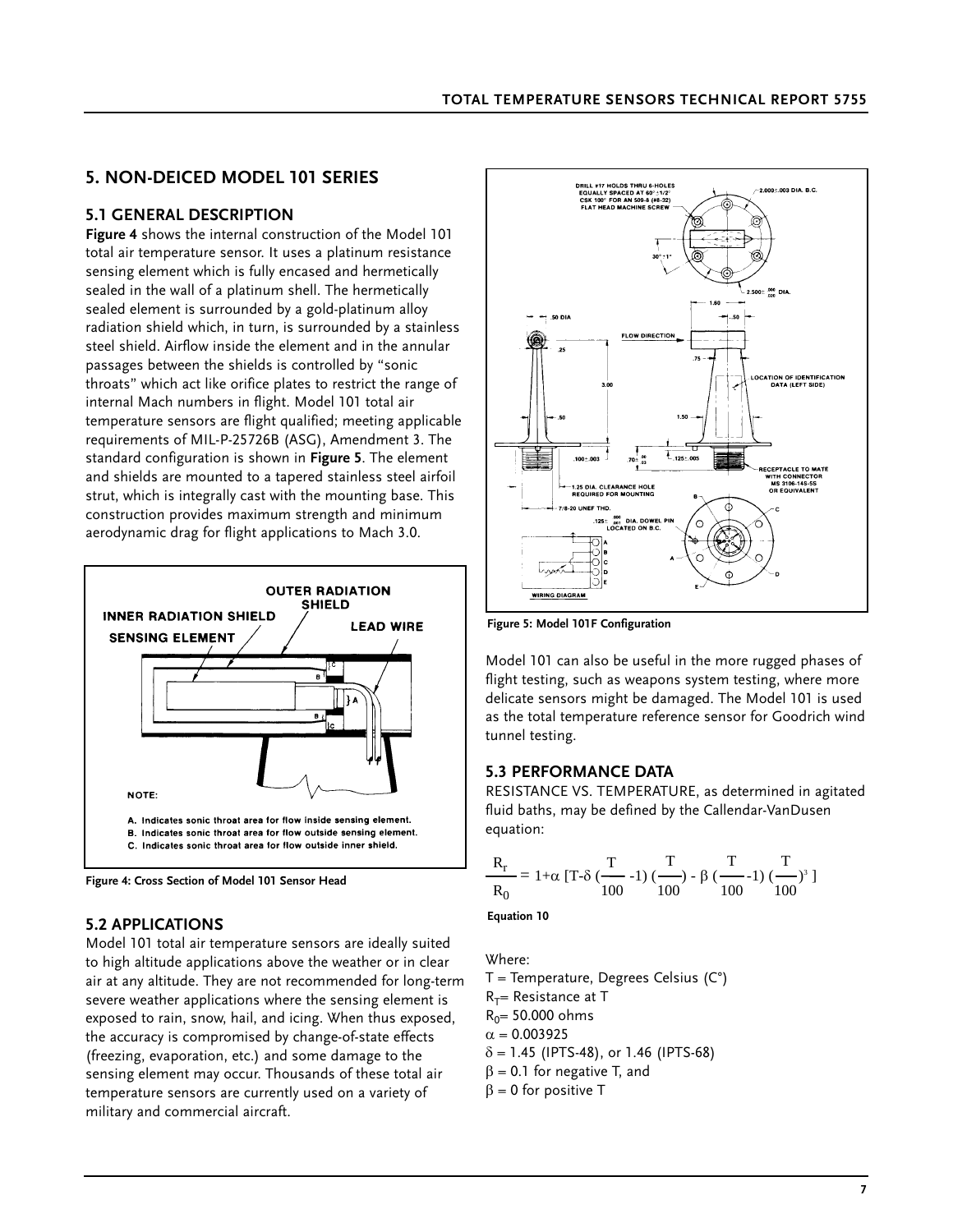| Т      | $R_T$ | т      | $R_T$ | т              | Rт    | т                | Rт    | т     | $R_T$ | т      | $R_T$ | т      | $R_T$ | т      | R۳    | т      | $R_{T}$          | т          | $R_{T}$          |
|--------|-------|--------|-------|----------------|-------|------------------|-------|-------|-------|--------|-------|--------|-------|--------|-------|--------|------------------|------------|------------------|
| $-150$ | 19.33 | $-100$ | 29.77 | $-50$          | 39.97 | $\circ$          | 50.00 | $+50$ | 59.88 | $+100$ | 69.62 | $+150$ | 79.22 | $+200$ | 88.68 | $+250$ |                  | $+300$     | 107 15           |
| 149    | 19.54 | 99     | 29.97 | 49             | 40.17 | $+1$             | 50.20 | 51    | 60.08 | 101    | 69.82 | 151    | 79.41 | 201    | 88.86 | 251    | 97.98<br>98.17   | 301        | 107.33           |
| 148    | 19.75 | 98     | 30.18 | 48             | 40.37 | $\overline{c}$   | 50.40 | 52    | 60.28 | 102    | 70.01 | 152    | 79.60 | 202    | 89.05 | 252    | 98.35            | 302        | 107.51           |
| 147    | 19.96 | 97     | 30.38 | 47             | 40.58 | 3                | 50.60 | 53    | 60.47 | 103    | 70.20 | 153    | 79.79 | 203    | 89.24 | 253    | 98.54            | 303        | 107.70           |
| 146    | 20.17 | 96     | 30.59 | 46             | 40.78 | $\boldsymbol{4}$ | 50.80 | 54    | 60.67 | 104    | 70.40 | 154    | 79.98 | 204    | 89.43 | 254    | 98.72            | 304        | 107.88           |
| 145    | 20.39 | 95     | 30.80 | 45             | 40.98 | 5                | 50.99 | 55    | 60.86 | 105    | 70.59 | 155    | 80.18 | 205    | 89.61 | 255    | 98.91            | 305        | 108.06           |
| 144    | 20.60 | 94     | 31.00 | 44             | 41.18 | 6                | 51.19 | 56    | 61.06 | 106    | 70.78 | 156    | 80.37 | 206    | 89.80 | 256    | 99.09            | 306        | 108.24           |
| 143    | 20.81 | 93     | 31.21 | 43             | 41.38 | 7                | 51.39 | 57    | 61.25 | 107    | 70.98 | 157    | 80.56 | 207    | 89.99 | 257    | 99.28            | 307        | 108.42           |
| 142    | 21.02 | 92     | 31.41 | 42             | 41.58 | 8                | 51.59 | 58    | 61.45 | 108    | 71.17 | 158    | 80.75 | 208    | 90.17 | 258    | 99.46            | 308        | 108.60           |
| 141    | 21.23 | 91     | 31.62 | 41             | 41.79 | $\mathbf{9}$     | 51.79 | 59    | 61.65 | 109    | 71.36 | 159    | 80.94 | 209    | 90.36 | 259    | 99.65            | 309        | 108.79           |
| 140    | 21.44 | 90     | 31.82 | 40             | 41.99 | 10               | 51.99 | 60    | 61.84 | 110    | 71.56 | 160    | 81.13 | 210    | 90.55 | 260    | 99.83            | 310        | 108.97           |
| 139    | 21.65 | 89     | 32.03 | 39             | 42.19 | 11               | 52.19 | 61    | 62.04 | 111    | 71.75 | 161    | 81.32 | 211    | 90.74 | 261    |                  | 311        | 109.15           |
| 138    | 21.86 | 88     | 32.23 | 38             | 42.39 | 12               | 52.38 | 62    | 62.23 | 112    | 71.94 | 162    | 81.51 | 212    | 90.92 | 262    | 100.01<br>100.20 | 312        | 109.33           |
| 137    | 22.07 | 87     | 32.44 | 37             | 42.59 | 13               | 52.58 | 63    | 62.43 | 113    | 72.13 | 163    | 81.70 | 213    | 91.11 | 263    |                  | 313        | 109.51           |
| 136    | 22.28 | 86     | 32.64 | 36             | 42.79 | 14               | 52.78 | 64    | 62.62 | 114    | 72.33 | 164    | 81.89 | 214    | 91.30 | 264    | 100.38<br>100.57 | 314        | 109.69           |
| 135    | 22.49 | 85     | 32.85 | 35             | 42.99 | 15               | 52.98 | 65    | 62.82 | 115    | 72.52 | 165    | 82.08 | 215    | 91.48 | 265    | 100.75           | 315        | 109.87           |
| 134    | 22.70 | 84     | 33.05 | 34             | 43.20 | 16               | 53.18 | 66    | 63.02 | 116    | 72.71 | 166    | 82.26 | 216    | 91.67 | 266    | 100.93           | 316        | 110.05           |
| 133    | 22.91 | 83     | 33.26 | 33             | 43.40 | 17               | 53.38 | 67    | 63.21 | 117    | 72.90 | 167    | 82.45 | 217    | 91.86 | 267    | 101.12           | 317        | 110.23           |
| 132    | 23.12 | 82     | 33.46 | 32             | 43.60 | 18               | 53.57 | 68    | 63.41 | 118    | 73.10 | 168    | 82.64 | 218    | 92.04 | 268    | 101.30           | 318        | 110.42           |
| 131    | 23.33 | 81     | 33.67 | 31             | 43.80 | 19               | 53.77 | 69    | 63.60 | 119    | 73.29 | 169    | 82.83 | 219    | 92.23 | 269    | 101.48           | 319        | 110,60           |
| 130    | 23.54 | 80     | 33.87 | 30             | 44.00 | 20               | 53.97 | 70    | 63.80 | 120    | 73.48 | 170    | 83.02 | 220    | 92.42 | 270    | 101.67           | 320        | 110.78           |
| 129    | 23.75 | 79     | 34.08 | 29             | 44.20 | 21               | 54.17 | 71    | 63.99 | 121    | 73.67 | 171    | 83.21 | 221    | 92.60 | 271    |                  | 321        | 110.96           |
| 128    | 23.95 | 78     | 34.28 | 28             | 44.40 | 22               | 54.37 | 72    | 64.19 | 122    | 73.87 | 172    | 83.40 | 222    | 92.79 | 272    | 101.85<br>102.04 | 322        | 111.14           |
| 127    | 24.16 | 77     | 34.48 | 27             | 44.60 | 23               | 54.56 | 73    | 64.38 | 123    | 74.06 | 173    | 83.59 | 223    | 92.98 | 273    |                  | 323        |                  |
| 126    | 24.37 | 76     | 34.69 | 26             | 44.80 | 24               | 54.76 | 74    | 64.58 | 124    | 74.25 | 174    | 83.78 | 224    | 93.16 | 274    | 102.22<br>102.40 | 324        | 111.32           |
| 125    | 24.58 | 75     | 34.89 | 25             | 45.00 | 25               | 54.96 | 75    | 64.77 | 125    | 74.44 | 175    | 83.97 | 225    | 93.35 | 275    | 102.59           | 325        | 111.50           |
| 124    | 24.79 | 74     | 35.10 | 24             | 45.20 | 26               | 55.16 | 76    | 64.97 | 126    | 74.63 | 176    | 84.16 | 226    | 93.53 | 276    | 102.77           | 326        | 111,68           |
| 123    | 25.00 | 73     | 35.30 | 23             | 45.40 | 27               | 55.35 | 77    | 65.16 | 127    | 74.83 | 177    | 84.35 | 227    | 93.72 | 277    | 102.95           | 327        | 111.86           |
| 122    | 25.21 | 72     | 35.50 | 22             | 45.60 | 28               | 55.55 | 78    | 65.36 | 128    | 75.02 | 178    | 84.54 | 228    | 93.91 | 278    | 103.14           |            | 112.04           |
| 121    | 25.41 | 71     | 35.71 | 21             | 45.81 | 29               | 55.75 | 79    | 65.55 | 129    | 75.21 | 179    | 84.73 | 229    | 94.09 | 279    | 103.32           | 328        | 112.22           |
| 120    | 25.62 | 70     | 35.91 | 20             | 46.01 | 30               | 55.94 | 80    | 65.74 | 130    | 75.40 | 180    | 84.91 | 230    | 94.28 | 280    | 103.50           | 329<br>330 | 112.40           |
| 119    | 25.83 | 69     | 36.12 | 19             | 46.21 | 31               | 56.14 | 81    | 65.94 | 131    | 75.59 | 181    | 85.10 | 231    | 94.46 | 281    | 103.68           | 331        | 112.58           |
| 118    | 26.04 | 68     | 36.32 | 18             | 46.41 | 32               | 56.34 | 82    | 66.13 | 132    | 75.78 | 182    | 85.29 | 232    | 94.65 | 282    | 103.87           | 332        | 112.76<br>112.94 |
| 117    | 26.25 | 67     | 36.52 | 17             | 46.61 | 33               | 56.54 | 83    | 66.33 | 133    | 75.97 | 183    | 85.48 | 233    | 94.84 | 283    | 104.05           | 333        |                  |
| 116    | 26.45 | 66     | 36.73 | 16             | 46.81 | 34               | 56.74 | 84    | 66.52 | 134    | 76.17 | 184    | 85.67 | 234    | 95.02 | 284    | 104.23           | 334        | 113.12<br>113.30 |
| 115    | 26.66 | 65     | 36.93 | 15             | 47.01 | 35               | 56.93 | 85    | 66.72 | 135    | 76.36 | 185    | 85.86 | 235    | 95.21 | 285    | 104.42           | 335        | 113.48           |
| 114    | 26.87 | 64     | 37.13 | 14             | 47.21 | 36               | 57.13 | 86    | 66.91 | 136    | 76.55 | 186    | 86.05 | 236    | 95.39 | 286    | 104.60           | 336        | 113.66           |
| 113    | 27.08 | 63     | 37.34 | 13             | 47.41 | 37               | 57.33 | 87    | 67.10 | 137    | 76.74 | 187    | 86.23 | 237    | 95.58 | 287    | 104.78           | 337        |                  |
| 112    | 27.28 | 62     | 37.54 | 12             | 47.61 | 38               | 57.52 | 88    | 67.30 | 138    | 76.93 | 188    | 86.42 | 238    | 95.76 | 288    | 104.96           | 338        | 113.84<br>114.02 |
| 111    | 27.49 | 61     | 37.74 | 11             | 47.81 | 39               | 57.72 | 89    | 67.49 | 139    | 77.12 | 189    | 86.61 | 239    | 95.95 | 289    | 105.15           | 339        | 114.20           |
| 110    | 27.70 | 60     | 37.94 | 10             | 48.01 | 40               | 57.92 | 90    | 67.69 | 140    | 77.31 | 190    | 86.80 | 240    | 96.13 | 290    | 105.33           | 340        | 114.38           |
| 109    | 27.91 | 59     | 38.15 | 9              | 48.20 | 41               | 58.11 | 91    | 67.88 | 141    | 77.51 | 191    | 86.99 | 241    | 96.32 | 291    | 105.51           | 341        |                  |
| 108    | 28.11 | 58     | 38.35 | 8              | 48.40 | 42               | 58.31 | 92    | 68.07 | 142    | 77.70 | 192    | 87.18 | 242    | 96.50 | 292    | 105.69           | 342        | 114.56<br>114.74 |
| 107    | 28.32 | 57     | 38.55 | $\overline{7}$ | 48.60 | 43               | 58.51 | 93    | 68.27 | 143    | 77.89 | 193    | 87.36 | 243    | 96.69 | 293    | 105.88           | 343        | 114.92           |
| 106    | 28.53 | 56     | 38.76 | 6              | 48.80 | 44               | 58.70 | 94    | 68.46 | 144    | 78.08 | 194    | 87.55 | 244    | 96.88 | 294    | 106.06           | 344        |                  |
| 105    | 28.73 | 55     | 38.96 | 5              | 49.00 | 45               | 58.90 | 95    | 68.66 | 145    | 78.27 | 195    | 87.74 | 245    | 97.06 | 295    | 106.24           | 345        | 115.10<br>115.28 |
| 104    | 28.94 | 54     | 39.16 | $\overline{4}$ | 49.20 | 46               | 59.10 | 96    | 68.85 | 146    | 78.46 | 196    | 87.93 | 246    | 97.25 | 296    | 106.42           | 346        |                  |
| 103    | 29.15 | 53     | 39.36 | 3              | 49.40 | 47               | 59.29 | 97    | 69.04 | 147    | 78.65 | 197    | 88.12 | 247    | 97.43 | 297    | 106.60           | 347        | 115.46           |
| 102    | 29.35 | 52     | 39.56 | $\overline{c}$ | 49.60 | 48               | 59.49 | 98    | 69.24 | 148    | 78.84 | 198    | 88.30 | 248    | 97.62 | 298    | 106.79           | 348        | 115.64           |
| 101    | 29.56 | 51     | 39.77 | 1              | 49.80 | 49               | 59.69 | 99    | 69.43 | 149    | 79.03 | 199    | 88.49 | 249    | 97.80 | 299    | 106.97           | 349        | 115.81           |
|        |       |        |       |                |       |                  |       |       |       |        |       |        |       |        |       |        |                  | 350        | 115.99           |
|        |       |        |       |                |       |                  |       |       |       |        |       |        |       |        |       |        |                  |            | 116.17           |

**Table 3: Resistance (**Ω**) Versus Temperature (°C) for 50-Ohm Elements (MIL-P-25726B and MIL-P-27723E)**

**Table 3** contains values of  $R<sub>T</sub>$  computed from the above equation with the appropriate constants at 1°C intervals of T defined per IPTS-68. The allowable tolerance is ±0.25°C plus 0.5 percent of the magnitude of the temperature in degrees Celsius (C°). Interpolating equations are optional. For temperatures normally encountered in the flight on conventional aircraft the difference between **Equation 10** and the new set of ITS-1990 interpolating equations is negligible compared to other errors.

TIME CONSTANT data from tests in our altitude wind tunnel are summarized in **Figure 6**. Nominal values are listed in **Table 4**. Time response is a function of internal mass flow over the element and supporting structure, and is thus dependent upon both Mach number and air density at the sensor inlet. The band in **Figure 6** and the ± values in **Table 4** encompass both the variation of performance of different units of the same design and variations between different designs in the Model 101 series. The repeatability of the wind tunnel test is also included within the band. A shock wave forms just upstream of the sensor inlet in supersonic flight. This is a bow-shaped wave, but has the characteristics of a normal shock wave at the sensor inlet of the Model 101. The flow is subsonic downstream of the



**Figure 6: Wind Tunnel Data; Time Constants for Model 101 Series**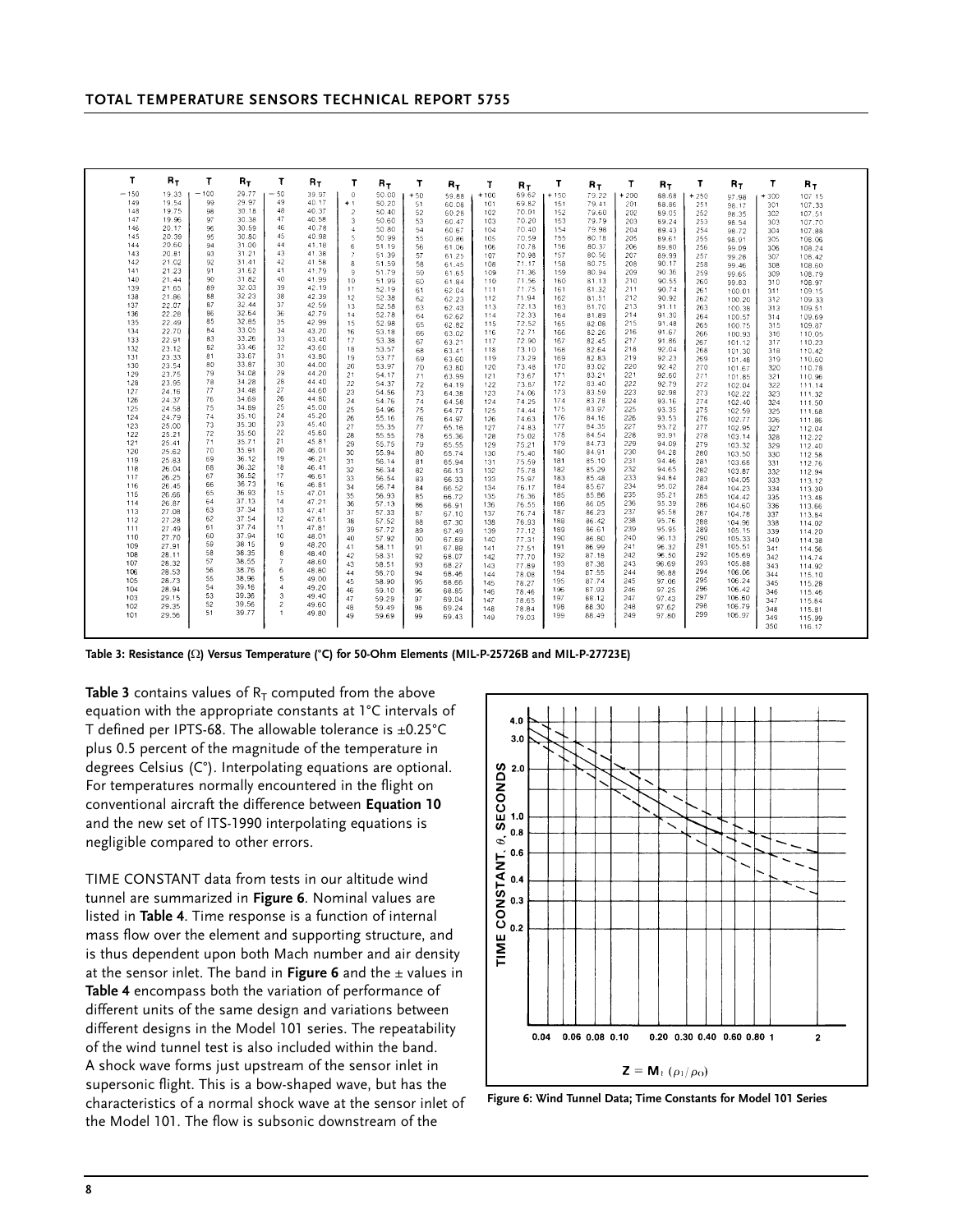shock as discussed previously, and the data of **Figure 6** applies for the parameter  $Z=M_1 (\rho_1/\rho_0)$  at the inlet.

| $Z=M_1(\rho_1/\rho_0)$ | $\theta$ , Seconds | $SHE$ , $°C/mw$ |
|------------------------|--------------------|-----------------|
| .04                    | $3.2 \pm 0.5$      | $.026 \pm .004$ |
| .06                    | $2.5 \pm 0.4$      | $.021 \pm .003$ |
| .08                    | $2.1 \pm 0.3$      | $.019 \pm .003$ |
| .10                    | $1.9 \pm 0.3$      | $.017 \pm .003$ |
| .12                    | $1.7 \pm 0.3$      | $.015 \pm .003$ |
| .14                    | $1.5 \pm 0.3$      | $.014 \pm .003$ |
| .16                    | $1.4 \pm 0.3$      | $.013 \pm .003$ |
| .20                    | $1.3 \pm 0.3$      | $.012 \pm .002$ |
| .30                    | $1.0 \pm 0.2$      | $.010 \pm .002$ |
| .40                    | $0.9 \pm 0.2$      | $.009 \pm .002$ |
| .50                    | $0.8 \pm 0.2$      | $.008 \pm .002$ |
| 1.00                   | $0.6$ (est.)       | $.006$ (est.)   |
| 2.00                   | $0.5$ (est.)       | $.005$ (est.)   |

**Table 4: Model 101 Time Constant and Self-heating Error Values; Subsonic and Supersonic Flight**

RECOVERY CORRECTION, η, shown in **Figure 7** is applicable to the recovery temperature value as discussed in Section 2.1. Therefore, it should not be applied until the indicated temperature value in flight is corrected for selfheating and other systematic errors. The data in **Figure 7** was obtained under conditions of negligible self-heating. This data is a composite of many tests in a variety of wind tunnels. Note that the nominal value for Model 101 sensors is a constant 0.5 percent in supersonic flight.

SELF-HEATING as can be seen in **Table 4** for the Model 101 total air temperature sensor, is essentially directly proportional to the time constant over a wide range of flight conditions. For convenience, the dimensional units are chosen as degrees Celsius per milliwatt of excitation power.

RADIATION ERROR is small for Model 101 sensors due to the low emissivity of the sensing element surfaces and the effectiveness of the shielding. A very large temperature difference is required to yield a significant drop in indicated temperature due to radiative heat losses to the atmosphere and cooler surfaces on the aircraft. The radiation error is negligible for Mach numbers below 2.0 if Z is above 0.15 and the measured total temperature is below 200°C. Limited data suggests that the error is less than 0.3 percent for all flight conditions to Mach 3.0 and 100,000 feet. AIRFLOW DIRECTION SENSITIVITY for Model 101 sensors, shown in **Figure 8**, was determined from tests in a supersonic wind tunnel. Angle of attack errors can be ignored for aircraft attitudes in normal flight.



**Figure 8: Airflow Direction Sensitivity**



**Figure 7: Wind Tunnel Data; Model 101 Recovery Corrections**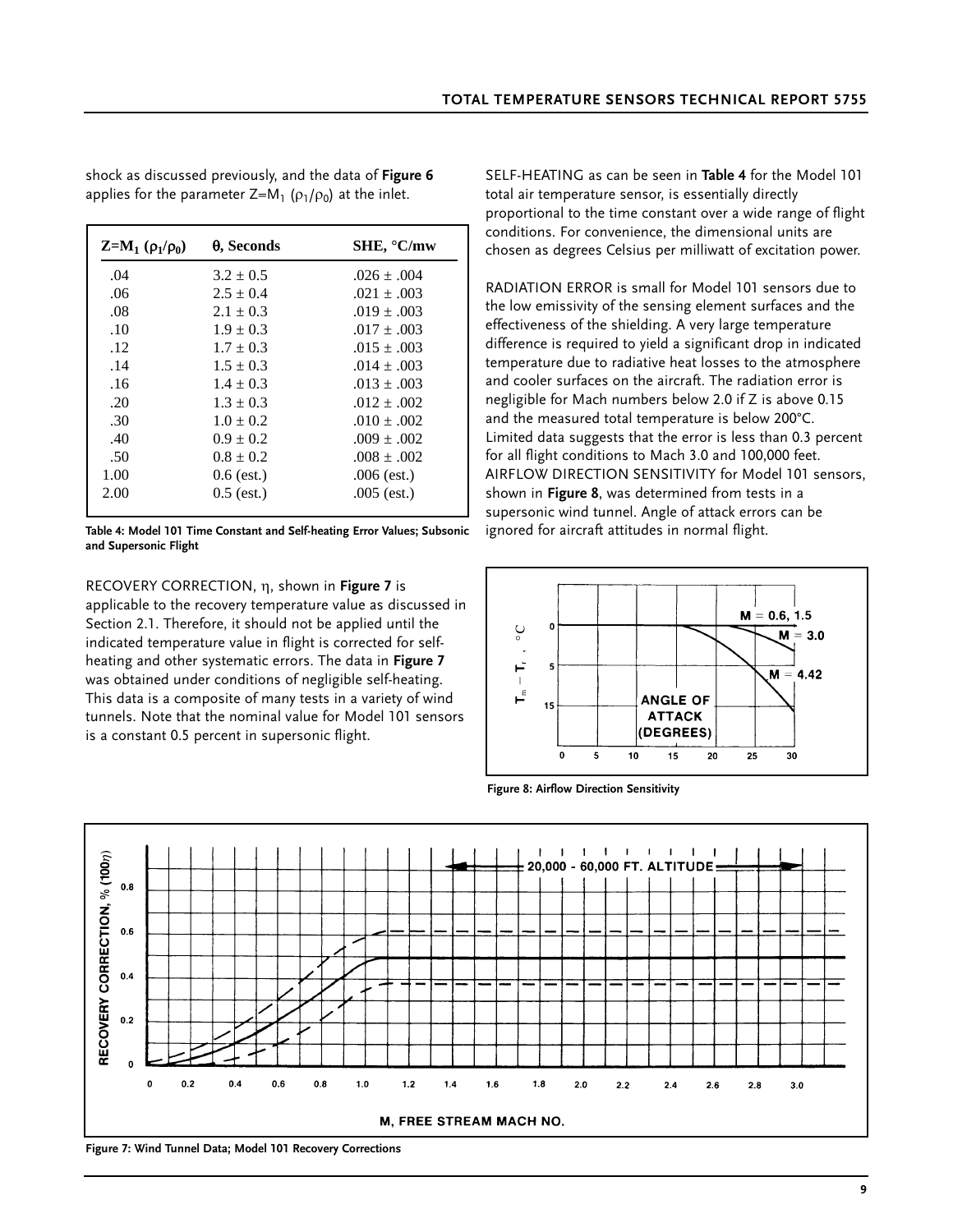AERODYNAMIC DRAG is given in **Figure 9**. Data obtained in our transonic wind tunnel provides definition of the subsonic drag characteristics. Although supersonic data is limited, the dashed curve shows the typical variation for aerodynamic shapes of this type. Note that the drag is influenced by Mach number in two ways, namely: 1) the variation of D/q shown in **Figure 9**; and 2) the variation of q with M. Model 101 has a lower drag than Model Series 102.



**Figure 9: Wind Tunnel Data; Aerodynamic Drag of Model 101 Sensors**

### **6. DEICED MODEL 102 SERIES**

#### **6.1 DESCRIPTION**

The deiced Model 102 series is available in two housing configurations as shown in **Figures 10-A** and **10-B**. Both configurations permit use of platinum resistance elements of the type described in the previous section for Model 101 sensors. These two configurations make use of unique boundary layer control techniques to minimize adverse thickening of the internal boundary layer. As shown in **Figure 10** the internal boundary layer air is drawn off via the holes indicated. Furthermore, the sampled airflow is caused to turn a rather abrupt right angle before it contacts the sensing element. This protects the element from damage by dirt, sand, insects and bird strikes and negates errors due to liquid droplet impingement. Flow separation at the turn is effectively prevented using the previously discussed boundary layer control techniques. These techniques also allow the application of anti-icing heat to the housing with minimal effect on accuracy.

A hermetically sealed deicing heater is brazed integrally into the housing of the Model 102 total air temperature sensor. The heater is in the form of a tube containing an axial heating element. This tubular heater is brazed into the thermally conductive metal housing and keeps all surfaces effectively free of ice under severe icing conditions.

The two standard configurations are shown in **Figures 11-A** and **11-B**. Configuration "a" is the newer of the two and is qualified to MIL-P-27723E (ASG).

The housing below the flange of the sensor in each case serves as a "junction box" for mounting an electrical receptacle. This construction results in entirely hermetically sealed wiring for both the heater and the sensing element.

#### **6.2 APPLICATIONS**

Deiced Model 102 total air temperature sensors have been specifically designed for all-weather service. Both configurations have been used extensively on both commercial and military aircraft. These sensors have been qualified to stringent deicing and anti-icing specification requirements. Model 102 sensors have been used as reference sensors in icing test facilities. First extensive use of the configuration "b" sensors was on the B707 commercial airliners. Both configurations have been successfully applied to nearly every type of high performance aircraft since that time. It has been amply demonstrated that the Model 102 sensors have maintained a high level of accuracy and reliability over many years of continuous flight service in all parts of the world.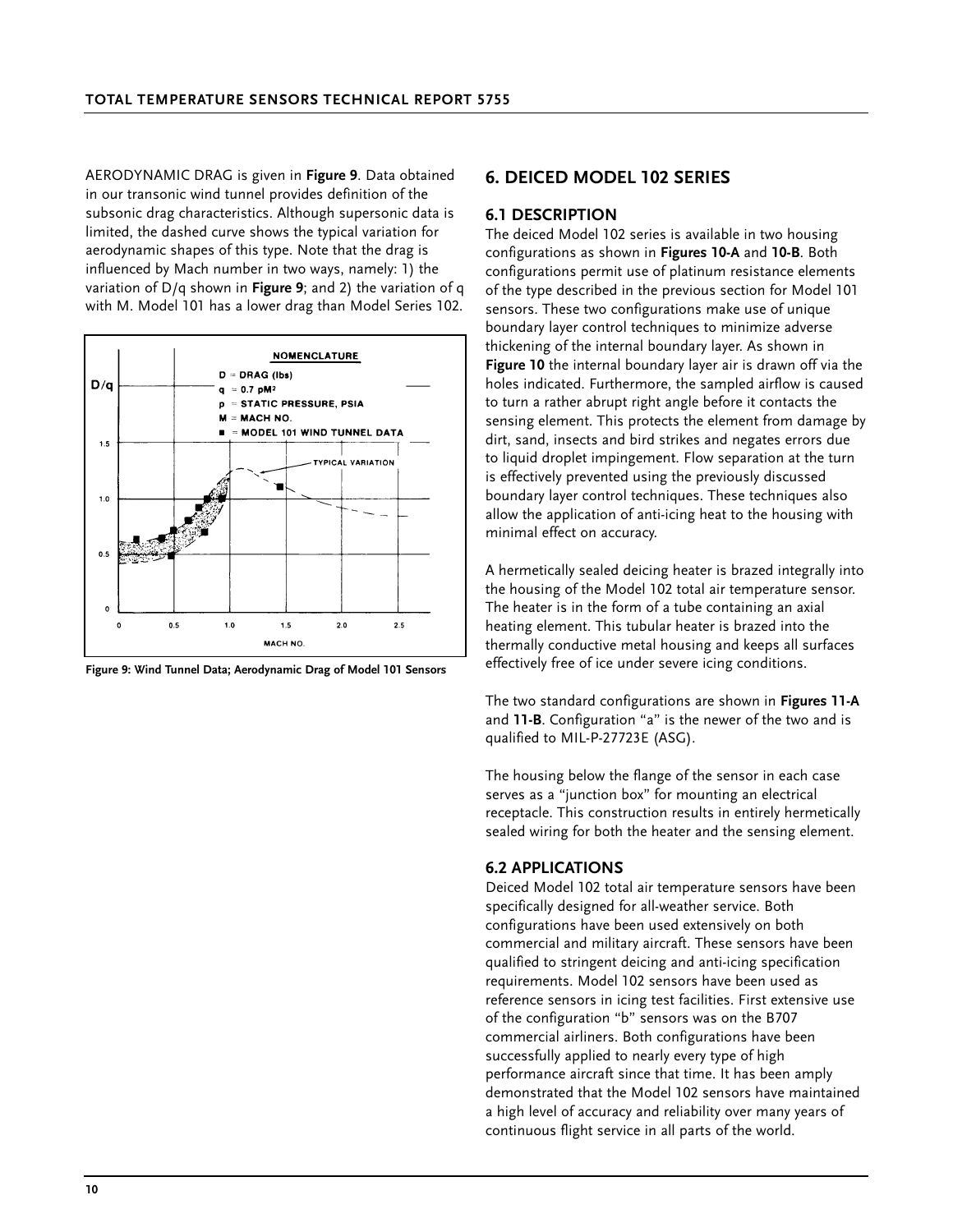### **6.3 PERFORMANCE DATA**

The following information is directly applicable to configuration "a" sensor; MIL-P-27723E (ASG) Type I or Type II. Configuration "b" sensors have comparable performance. Where a single band is used in the figures to show the range of wind tunnel data configuration "b" data falls within the band with slightly higher nominal values than shown.

RESISTANCE VS. TEMPERATURE for the 50-ohm MIL-SPEC elements is defined by **Equation 10** (See 5.3) and **Table 3**. Commercial airliners generally utilize 500-ohm elements having different  $\alpha$  and  $\delta$  constants as will be described later

TIME CONSTANT data from tests in our wind tunnels are summarized in **Figure 12**. The band indicates the range of recorded data. Due to wind tunnel size and the drag of the time response apparatus, values of Z above 0.6 could not be obtained. It is evident, however, that most Model 102 sensors will have time constants below 1.0 second at Z values above 1.0. As previously discussed, this flow parameter is utilized to cover both subsonic and supersonic flight situations. Nominal values and limits of the data band are listed in **Table 5**. As before, the band includes the effects of design variations within the Model 102 series and the repeatability of the wind tunnel tests.

| $Z=M_1(\rho_1/\rho_0)$ | $\theta$ , Seconds |
|------------------------|--------------------|
| .04                    | $5.7 \pm 1.7$      |
| .06                    | $4.3 \pm 1.3$      |
| .08                    | $3.5 \pm 1.0$      |
| .10                    | $3.0 \pm 0.9$      |
| .12                    | $2.7 \pm 0.8$      |
| .14                    | $2.4 \pm 0.7$      |
| .16                    | $2.2 \pm 0.7$      |
| .20                    | $1.9 \pm 0.6$      |
| .30                    | $1.5 \pm 0.5$      |
| .40                    | $1.2 \pm 0.4$      |
| .50                    | $1.1 \pm 0.4$      |
| .60                    | $1.0 \pm 0.4$      |
|                        |                    |
|                        |                    |

**Table 5: Deiced Model 102 Time Constants; Subsonic and Supersonic Flight**



**Figure 12: Wind Tunnel Data; Time Constants for Model 102 Sensors**



**Figure 13: Wind Tunnel Data; Model 102 Self-heating Errors**

RECOVERY CORRECTION η, as determined in subsonic, transonic, and supersonic wind tunnels, is given as a function of free stream Mach number in **Figure 14**. Again, the band represents the spread of data points obtained in the various wind tunnels. This data presents the difference between  $T_r$  and TAT very closely since the heater is off and the excitation current is adjusted for negligible self-heating. Another testing precaution is to stabilize the wind tunnel air temperature at a value as close as possible to test section wall temperature to avoid thermal conduction errors.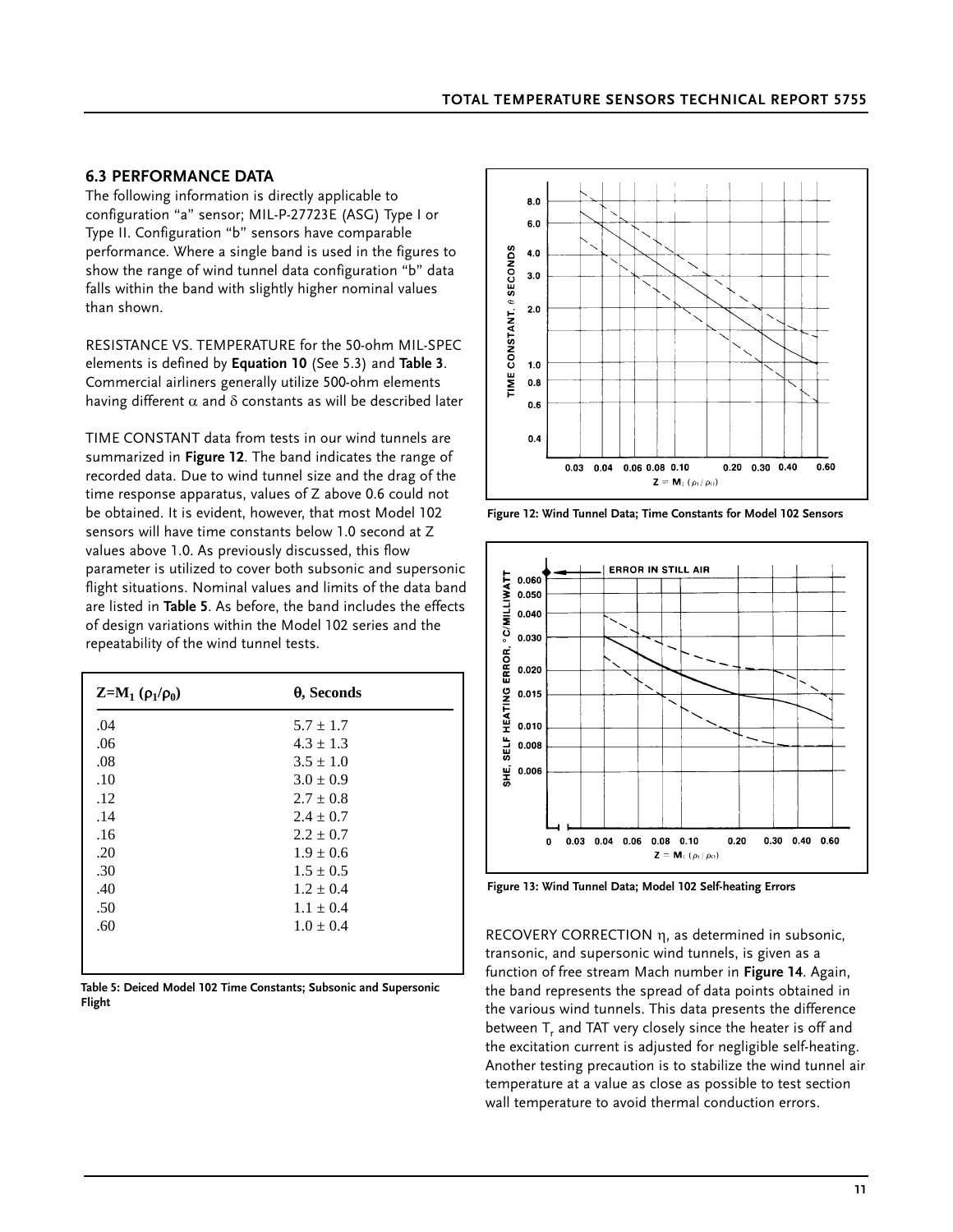

**Figures 10-A, -B: Internal Configurations of the Model 102 Deiced Sensors Showing Boundary Layer Control, Particle Separation Path, and the Hermetically Sealed Sensing Element**



**Figures 11-A, -B: Deiced Model 102 Standard Configurations**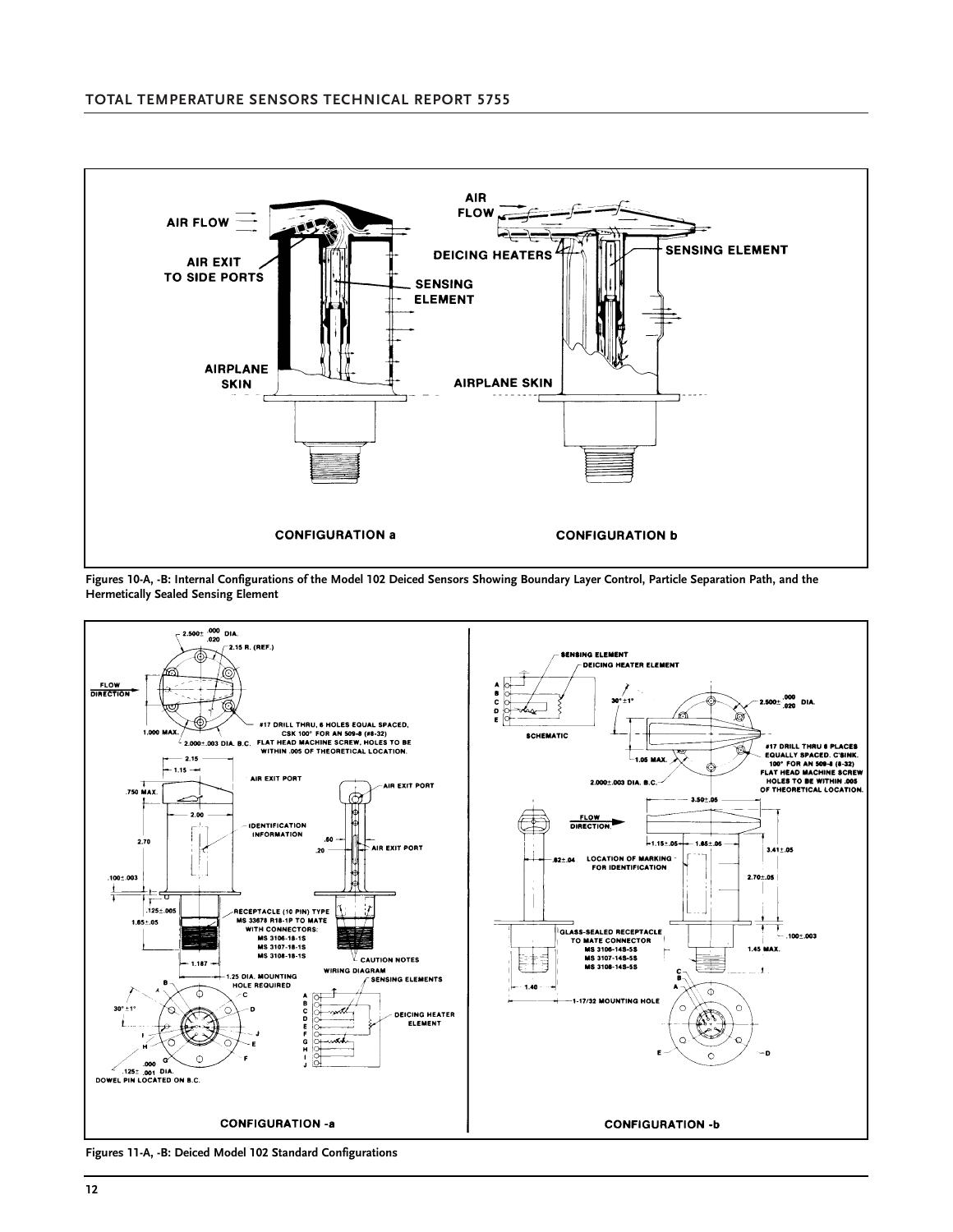

**Figure 14: Wind Tunnel Data; Model 102 Recovery Corrections**

Note that the recovery correction for configuration "b" sensors is slightly higher than that for "a" sensors. This is a direct result of the design differences shown in **Figure 10**. The data bands in **Figure 14** include tests at simulated altitudes between 2,000 and 89,000 feet. There does not appear to be a systematic altitude effect on the recovery correction under conditions of negligible self-heating and thermal conduction. In supersonic flight, the nominal recovery corrections for configuration -a and configuration -b sensors are 0.2 percent and 0.35 percent respectively.

SELF-HEATING errors for the Model 102 total air temperature sensors are relatively insensitive to variable flight conditions. **Figure 13** summarizes wind tunnel data for both housing configurations and for a variety of sensing elements, both single and dual construction. Note that the error is still fairly low at the zero flow rate condition corresponding to an aircraft in the hangar. In this case, the indicated temperature is a rather unstable equilibrium value dependent upon conductive and radiative heat losses to the aircraft structure. In flight the internal mass flow increases, yielding a lower indicated temperature through convective cooling which counteracts the Joule heating of the element. Nominal and limit values of self-heating error are listed in **Table 6** and are plotted in **Figure 13**. Since the band includes variations of both element and housing design, the corresponding band for a particular Model 102 sensor (e.g., single element standard configuration-a) would be much narrower.

| $Z=M_1(\rho_1/\rho_0)$ | <b>SHE, °C/Milliwatt</b> |
|------------------------|--------------------------|
| .04                    | $.030 \pm .007$          |
| .06                    | $.024 \pm .007$          |
| .08                    | $.021 \pm .007$          |
| .10                    | $.019 \pm .006$          |
| .12                    | $.018 \pm .006$          |
| .14                    | $.017 \pm .006$          |
| .16                    | $.016 \pm .006$          |
| .20                    | $.015 \pm .006$          |
| .30                    | $.014 \pm .006$          |
| .40                    | $.013 \pm .005$          |
| .50                    | $.012 \pm .004$          |
| .60                    | $.011 \pm .003$          |
|                        |                          |

**Table 6: Deiced Model 102 Self-heating Error; Subsonic and Supersonic Flight**

RADIATION ERROR is small for Model 102 sensors as for Model 101 sensors. Again, it is considered to be negligible for Mach numbers below 2.0 if Z is above 0.15 and  $T_m$  is less than 200°C. The maximum combined radiation and conduction error for Mach 3.0 at 100,00 feet is specified at 0.5 percent in MIL-P-27723E (ASG).

ERROR DUE TO DEICING HEAT is sensitive to variable flight conditions, especially at high altitudes. Icing encounters are rare occurrences above 30,000 feet. Turning the heater off at high altitudes should be considered, as will be discussed later.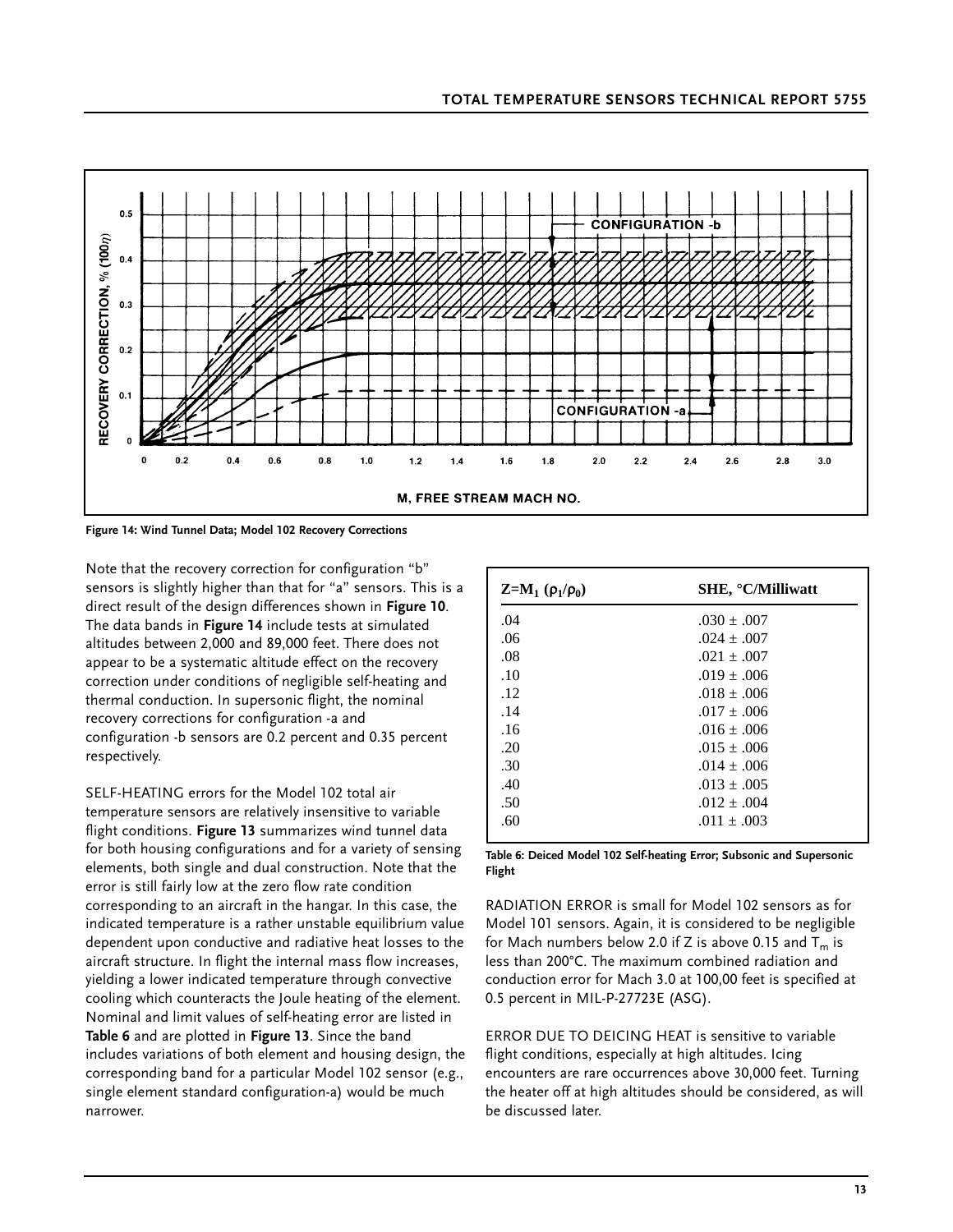The error due to deicing heat remains very low (less than 0.7°C) at high flight speeds typical of turbine powered aircraft. Significant errors occur only at conditions which yield a low internal mass flow. These conditions cause the boundary layer on the interior surfaces of the heated housing to thicken enough to contact portions of the sensing element. As can be seen in **Figure 15**, Model 102 total air temperature sensors are sensitive to variable flight conditions at  $Z=M_1 (\rho_1/\rho_0)$  values below 0.3. We use two general forms of element construction in Model 102 sensors. The preferred construction utilizes a single mandrel containing either one or two separate element windings (outputs). Thus, most sensors have a deicingheat-error characteristic per **Figure 15-A**. Other Model 102 sensors utilize a dual element construction involving sideby-side mandrels. This design has a larger deicing-heat error because the increased element surface contacts a greater portion of the heated boundary layer. Error values are listed in **Table 7**.



**Figure 15-A: Wind Tunnel Data; Deicing Heat Errors for Model 102 Sensors, Single Mandrel Construction (1 or 2 Elements)**



**Figure 15-B: Wind Tunnel Data; Deicing Heat Errors for Model 102 Sensors, Dual Mandrel Construction (Multiple Elements)**

AIRFLOW DIRECTION SENSITIVITY for Model 102 sensors is somewhat greater than for Model 101 sensors. However, with the heater turned off, Model 102 sensors have negligible sensitivity to ±15 degrees angle (e.g., **Figure 22**). Flow direction is measured in a plane parallel to the surface on which the sensor is mounted. The angle may represent either angle of attack or angle of yaw (sideslip) depending on the location of the sensor on the aircraft. The sensitivity to flow direction in a plane perpendicular to the surface on which the sensor is mounted is relatively unimportant since the proximity of the surface, (and normally its low degree of curvature), tends to straighten the flow. Sensitivity increases when the heater is turned on, and is more configuration dependent. Some military aircraft have a high angle of attack capability at very low airspeed. The Model 102 heater should be off at this condition to prevent high errors. Configuration -b is somewhat less sensitive than configuration -a for the same range of flow angles. Both configurations, however, exhibit less than  $\pm 0.5^{\circ}$ C variation of indicated temperature with heater on for  $\pm 10$  degrees change of angle at  $Z \geq 0.25$ .

AERODYNAMIC DRAG for Model 102 total air temperature sensors is approximately twice that for Model 101 sensors (see **Figures 9** and **24**). This is due to the greater projected area of the sensor strut, the thicker housing walls, and increased design complexity.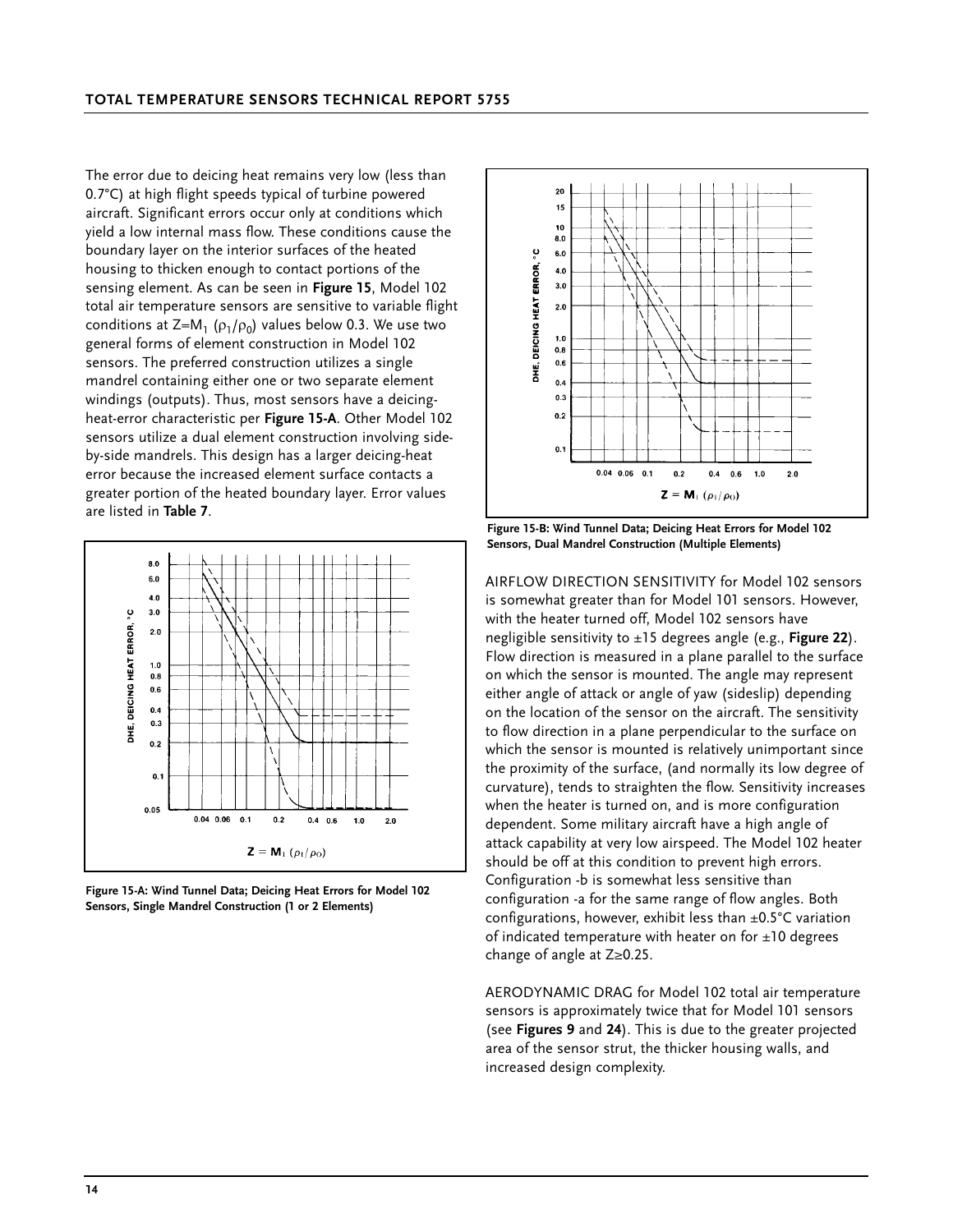|  |  |  | <b>TOTAL TEMPERATURE SENSORS TECHNICAL REPORT 5755</b> |
|--|--|--|--------------------------------------------------------|
|--|--|--|--------------------------------------------------------|

| $Z=M_1 (ρ_1/ρ_0)$ | Single Mandrel °C | Dual Mandrel °C |
|-------------------|-------------------|-----------------|
| .04               | $7 \pm 2$         | $12 \pm 3$      |
| .06               | $3.4 \pm 1.3$     | $6.0 \pm 2.2$   |
| .08               | $2.0 \pm 0.9$     | $3.5 \pm 1.6$   |
| .10               | $1.3 \pm 0.7$     | $2.4 \pm 1.1$   |
| .12               | $1.00 \pm 0.60$   | $1.8 \pm 0.9$   |
| .14               | $0.75 \pm 0.45$   | $1.3 \pm .07$   |
| .16               | $0.60 \pm 0.40$   | $1.1 \pm 0.6$   |
| .20               | $0.40 \pm 0.30$   | $0.70 \pm 0.40$ |
| .30               | $0.20 \pm 0.15$   | $0.40 \pm 0.25$ |
| .40               | $0.20 \pm 0.15$   | $0.40 \pm 0.25$ |
| .50               | $0.20 \pm 0.15$   | $0.40 \pm 0.25$ |
| .60               | $0.20 \pm 0.15$   | $0.40 \pm 0.25$ |
| .80               | $0.20 \pm 0.15$   | $0.40 \pm 0.25$ |
| 1.000             | $.20 \pm 0.15$    | $0.40 \pm 0.25$ |
| 2.00              | $0.20 + 0.15$     | $0.40 + 0.25$   |

**Table 7: Model 102 Deicing Heat Error; Subsonic and Supersonic Flight**

### **7. DEICED MODEL 102 SERIES WITH EJECTORS**

#### **7.1 GENERAL DESCRIPTION**

The Model 102LA-series total temperature sensors utilize a configuration "a" housing with the addition of an ejector tube as shown in **Figure 16**. When the ejector tube is supplied with compressed air at 7 to 40 psig pressure and 0 to 100°C (32 to 212°F) temperature, self-heating error and the errors due to solar radiation at zero airspeed are no greater than MIL-P-27723E allowable errors in flight. This also applies for any aircraft taxi speed or any vector value of the relative wind in ground operation. It does not apply for ground operation with the heater turned on. Model 102 heaters may be cycled on and off during ground operations if ground icing conditions inhibit flow through the sensor, but normal procedures should require that the heater be off until the aircraft is airborne.

The ejector action pulls ambient air by and through the sensing element (see the sectional view in **Figure 16**).



**Figure 16: Ejector Model 102 Configuration**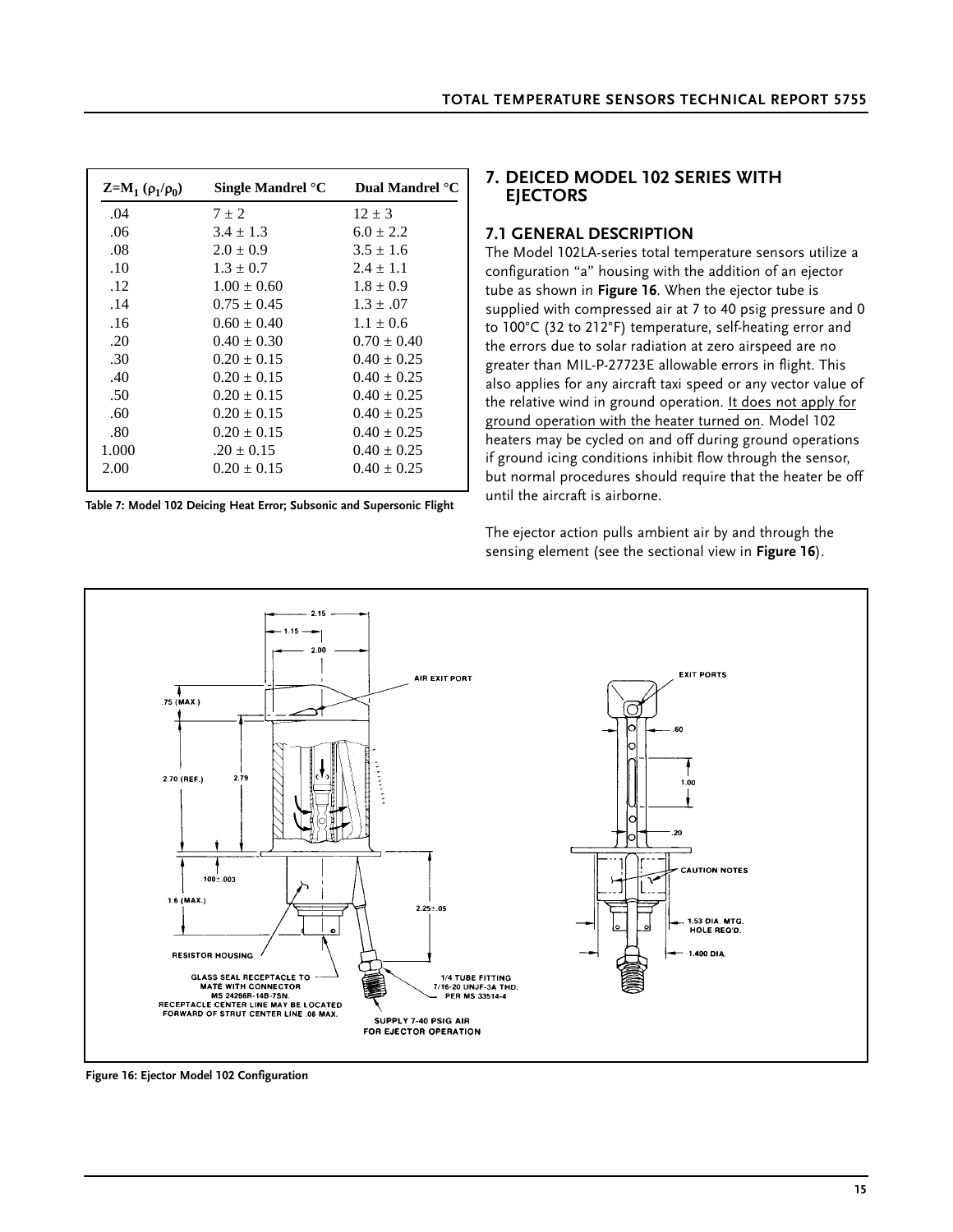#### **7.2 APPLICATIONS**

Ejector models are used extensively on the newer jet aircraft which feature "auto-throttle" systems. These systems set engine pressure ratio automatically, and thus require an accurate measurement of ambient temperature at zero or low taxi speeds. Model 102LA series sensors provide accurate OAT on the ground when the ejector is operating and the heater is de-energized. Two minutes should be allowed for the ejector action to overcome solar heating error.

Short-term application of ejector air (overtest) up to 200 psig pressure and up to 200°C temperature will not cause damage to the sensor. An arrangement of ejector orifices yield volume flow rates ranging from 2.0 cubic feet per minute at 7 psig with 180°F ejector air temperature to 4.0 cubic feet per minute at 40 psig with 60°F air temperature. The ejector may be turned off as soon as the aircraft is off the ground. Turning the ejector off and on in flight at Z (zeta) values above 0.15 will not produce systematic shifts in sensor output according to wind tunnel test results (dry air).

Aircraft which must operate from airfields not equipped to provide "tower" or outside air temperature may require ejector models, especially in polar or desert region operations in bright sunshine.

#### **7.3 PERFORMANCE DATA**

Systematic errors in normal flight are unaffected by the addition of an ejector, as discussed in the preceding paragraph. Therefore, the performance of the ejector models is defined by **Figures 12** through **15**, **Table 5** and **Table 7**. However, if Z is less than 0.15 with the deicing heater off, sensor accuracy is improved by ejector operation. This is shown in **Figure 17**, and explicit values are listed in **Table 8**.

**Figure 18** shows ejector model data representing ground operation characteristics with the deicing heater on. The variation of error with ground speed is given in **Figure 18-A**. Note that high errors occur below 30 knots, and that the ejector intensifies the error between ground speeds of 7 and 50 knots. **Figure 18-B** shows the time variation of error for two conditions. **Figure 18** emphasizes that the ejector is of little benefit in ground operation with the heater energized.



**Figure 17: Wind Tunnel Data; Ejector Model Self-heating Errors**

| $Z=M_1(\rho_1/\rho_0)$ | SHE, °C/Milliwatt |
|------------------------|-------------------|
| .04                    | $.017 \pm .006$   |
| .14                    | $.017 \pm .006$   |
| .16                    | $.016 \pm .006$   |
| .20                    | $.015 \pm .006$   |
| .30                    | $.014 \pm .006$   |
| .40                    | $.013 \pm .005$   |
| .50                    | $.012 \pm .004$   |
| .60                    | $.011 \pm .003$   |

**Table 8: Ejector Model 102 Self-heating Error; Subsonic and Supersonic with Ejector On**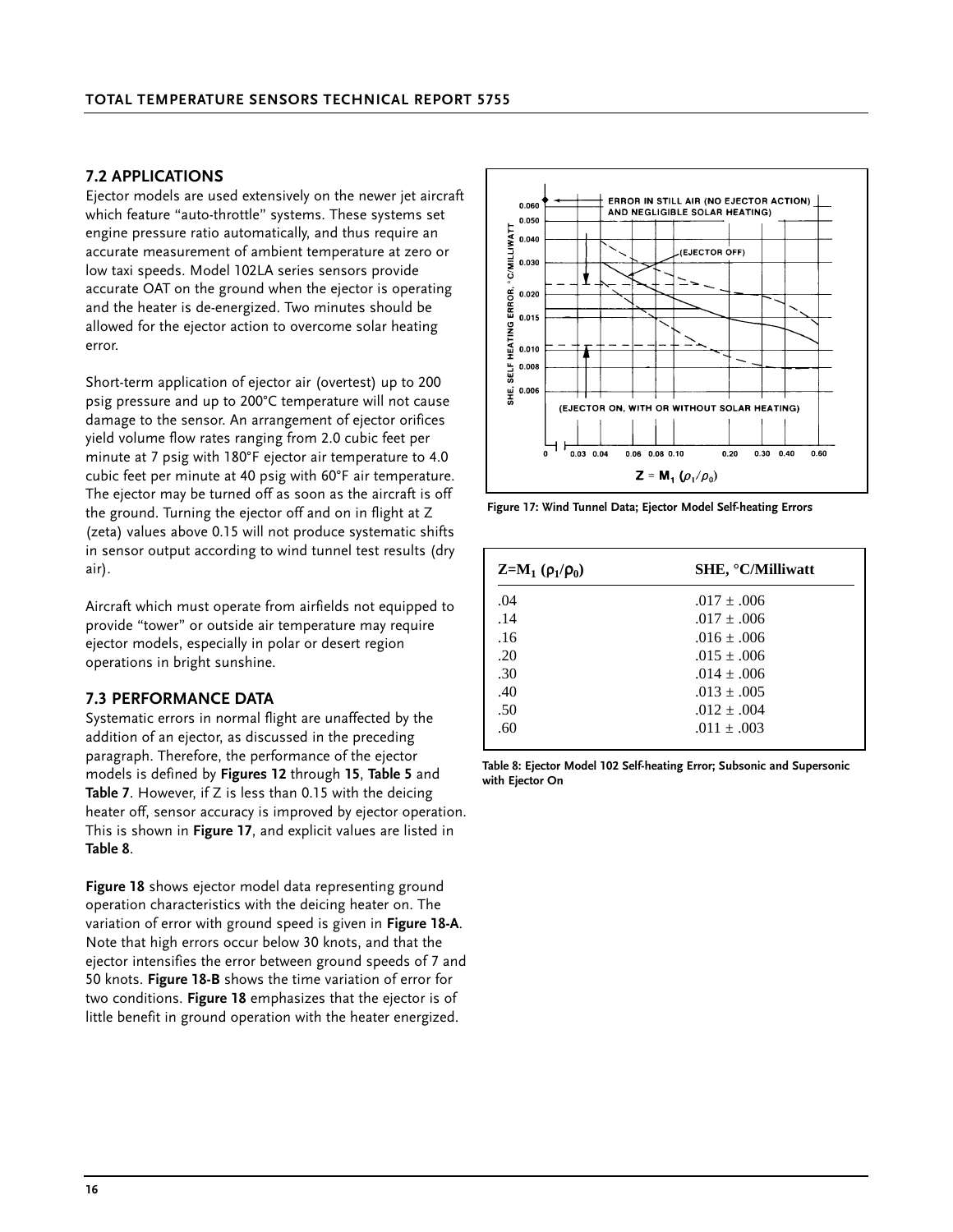

**Figure 18-A: DHE Versus Constant Values of Ground Speed**



**Figure 18-B: Time Variation of DHE**

### **8. MODEL 102 NON-DEICED SERIES**

### **8.1 GENERAL DESCRIPTION**

The housing for the Model 102 non-deiced total air temperature sensor is quite similar to the configuration -b deiced housing. The elimination of the heater element allows much thinner walls and welded stainless steel construction. Another difference is a reduced frontal area at the inlet of the non-deiced air scoop. As in the deiced series these total air temperature sensors make use of boundary layer control techniques. The flow is caused to turn a rather abrupt right angle before it contacts the sensing element. This protects the element from damage by air-entrained solids and negates errors due to liquid droplet impingement. A major advantage of this design is that it allows the use of an "open wire" sensing element yielding fast response and improved accuracy. The element is removable from the housing for replacement purposes. The dimensions of the standard configuration are given in **Figure 19**.

### **8.2 APPLICATIONS**

The Model 102 non-deiced series sensor is particularly intended for flight test applications. Its successful use on a wide variety of aircraft over a period of many years has established certain models in this series in the "reference standard" category. Flight tests with sensors of standardized design have the advantage of allowing intercomparisons between flight data for aircraft of various designs during a particular maneuver. Pilots normally avoid clouds during flight tests. Nevertheless a non-deiced Model 102 sensor will maintain its accuracy and fast response in ice crystal clouds where temperatures are below –40°C. This would generally apply to straitform clouds at altitudes above 30,000 feet.

### **8.3 PERFORMANCE DATA**

The following information is directly applicable to the classic open wire construction for the element and a housing configuration per **Figure 19**. The same type of element in a deiced configuration -a or configuration -b housing will yield comparable performance. Test data is also presented for a ruggedized open-wire element in a **Figure 19** housing.

RESISTANCE VS. TEMPERATURE conforms to MIL-P-25726B (ASG) and MIL-P-27723E (ASG) as defined by **Equation 10** and as listed in **Table 3**.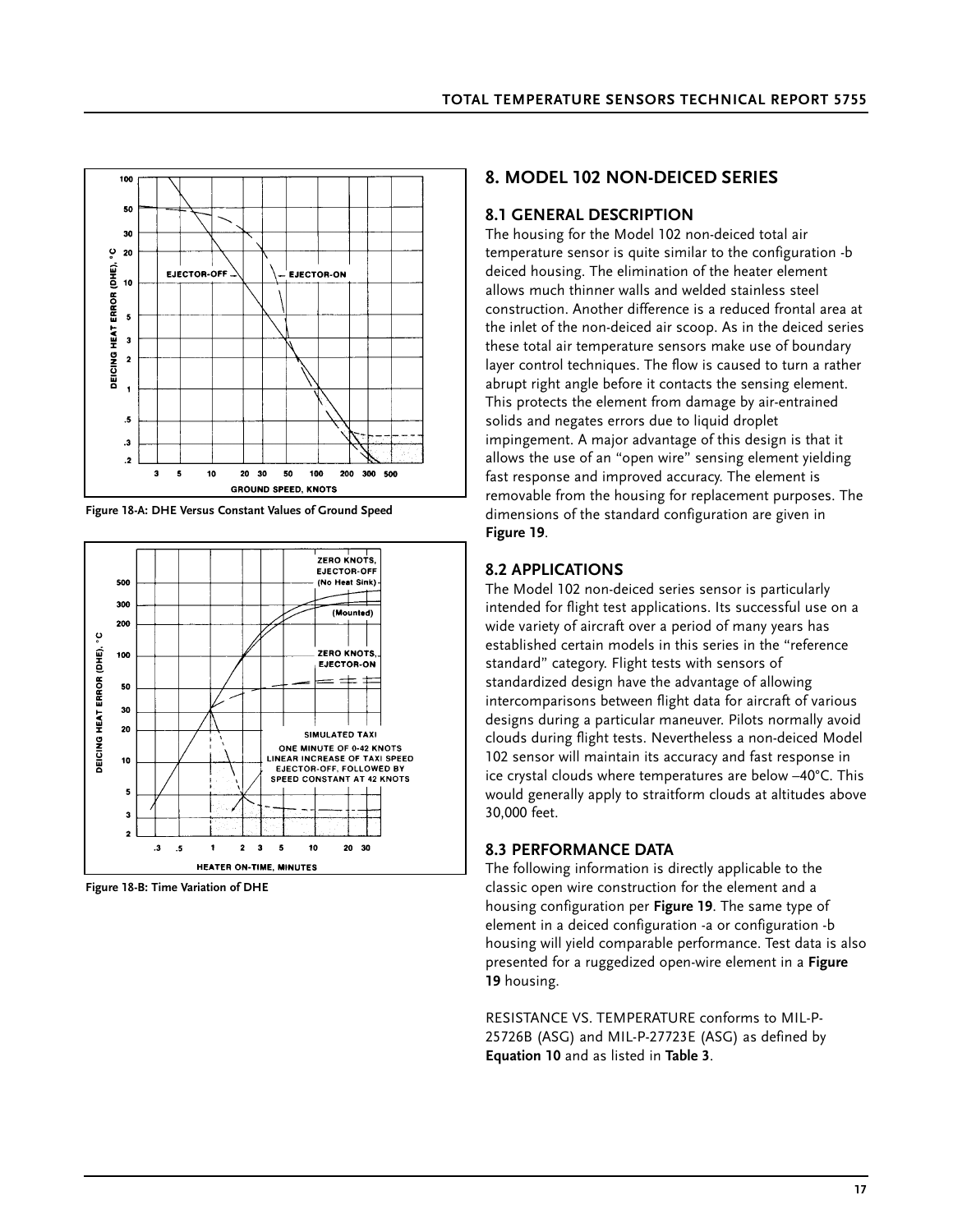

**Figure 19: Standard Configuration, Non-deiced Model 102E4AL**



**Figure 20: Wind Tunnel Data; Non-deiced Model 102 Recovery Corrections**

TIME CONSTANT data for open wire elements is complicated to some extent by the fact that two time constants are involved in a precise definition of the transient shape. Prior literature presented two time constant values and the approximate equation of the transient for a step change of temperature. Flight test

personnel usually deal with ramp changes in temperature rather than step changes. Predictions of transient shapes for other than pure step or pure ramp (constant rate of change of temperature) changes require elaborate mathematical analysis. As discussed in 2.4 the time constant is simply an index of how rapidly the temperature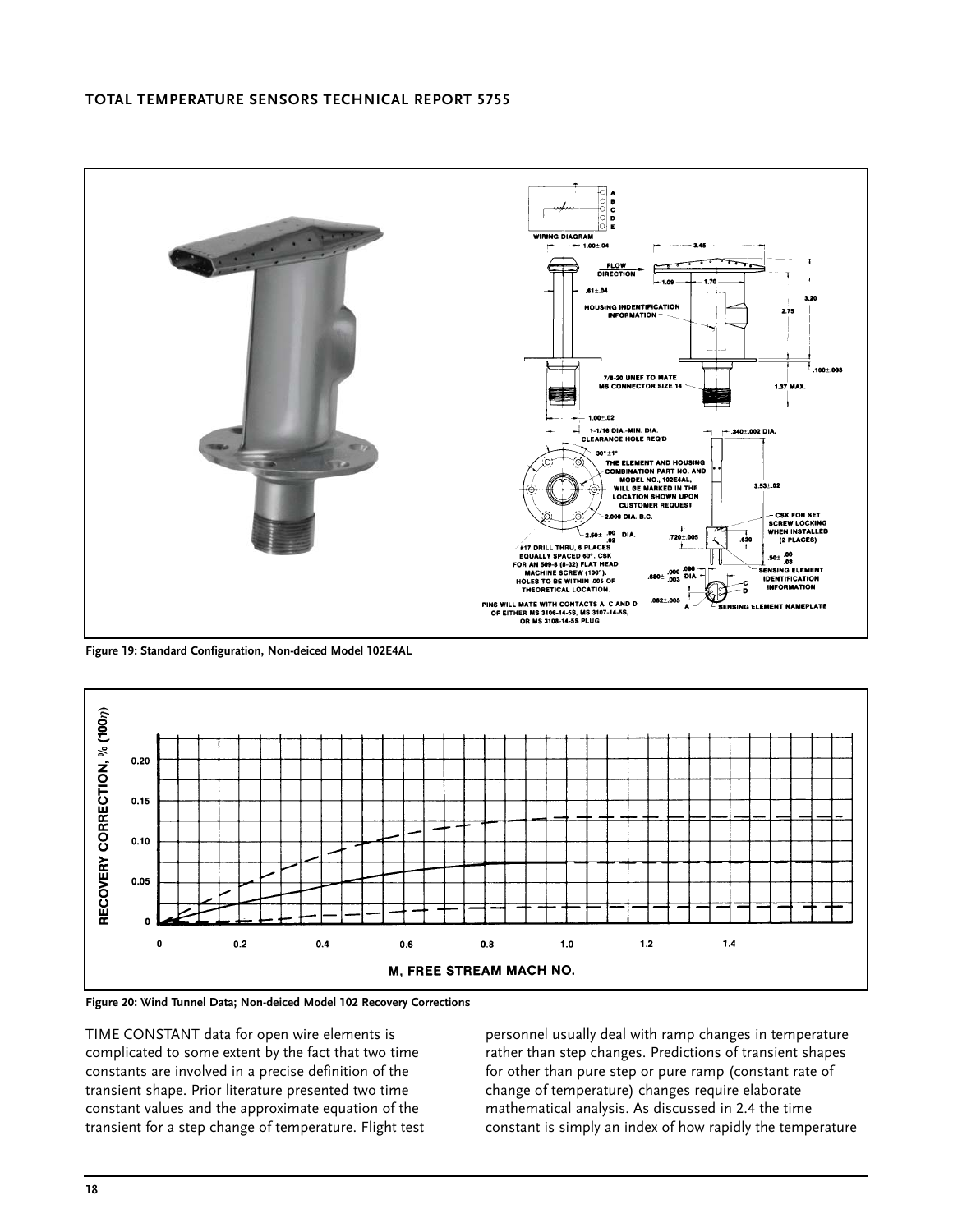sensor can follow a sudden change in temperature. The error due to time lag when more than one time constant is involved must be determined for each sensor design at a number of simulated flight conditions in a wind tunnel.

Model 102 time constant data is summarized in **Figure 23**. The lower band indicates the range of data for classic (cross card) elements as determined in our wind tunnels. The extrapolated portion above unity  $M_1$  ( $\rho_1/\rho_0$ ) is considered conservative. No wind tunnel data is available for this flow range due to facility mass flow restrictions. These are the values associated with the initial slope of the transient produced from a step change in temperature at constant altitude and flight speed. Essentially, we present the response of the element alone, neglecting supporting structure and sensing housing. The sensor housing can retard the total sensor response to ramp changes by as much as a factor of 20.

Also shown in **Figure 23** are the time constant characteristics for a ruggedized open-wire element, a MIL-P-25726B and a MIL-P-27723E element. The transient of this ruggedized element is closer to a standard first-order transient defined by a single time constant. A faster initial time constant exists, as for the classic element, but is effective for less than half of the amplitude of the step change. The response is about four times faster than the MIL-P-27723E sensor and between two and three times faster than the Model 101 or MIL-P-25726B sensor. The user is reminded that a more precise definition of the transient shape is required for determination of errors due to thermal response lag. In general, the initial response value is applicable only for the time period within one-half second of the start of the temperature change, (4θ in **Figure 3-B**). Then the housing effects begin to dominate.

RECOVERY CORRECTION η, is very small for the nondeiced series as shown in **Figure 20**. This is a direct result of the fact that the internal Mach number is less than half as great as the internal Mach number for deiced sensors. Use of an open-wire element and the absence of deicing heat permit the use of a lower flow rate and internal Mach number, yielding a much lower recovery error. Error cancellation can be utilized in special cases. Whereas it is always better to make the systematic corrections, it is true for some flight profiles using non-deiced Model 102 total air temperature sensors that the recovery correction opposes the self-heating correction and the indicated reading may be assumed to equal total air temperature with negligible overall error.



**Figure 21: Wind Tunnel Data; Non-deiced Model 102 (0pen-wire Element) Self-heating Errors**



**Figure 22: Wind Tunnel Data; Non-deiced Model 102 Flow Angle Sensitivity in Subsonic and Supersonic Flow**

SELF-HEATING errors for non-deiced Model 102 total air temperature sensors are summarized in **Figure 21**. Nominal and limit values of self-heating errors for open-wire elements are listed in **Table 9**.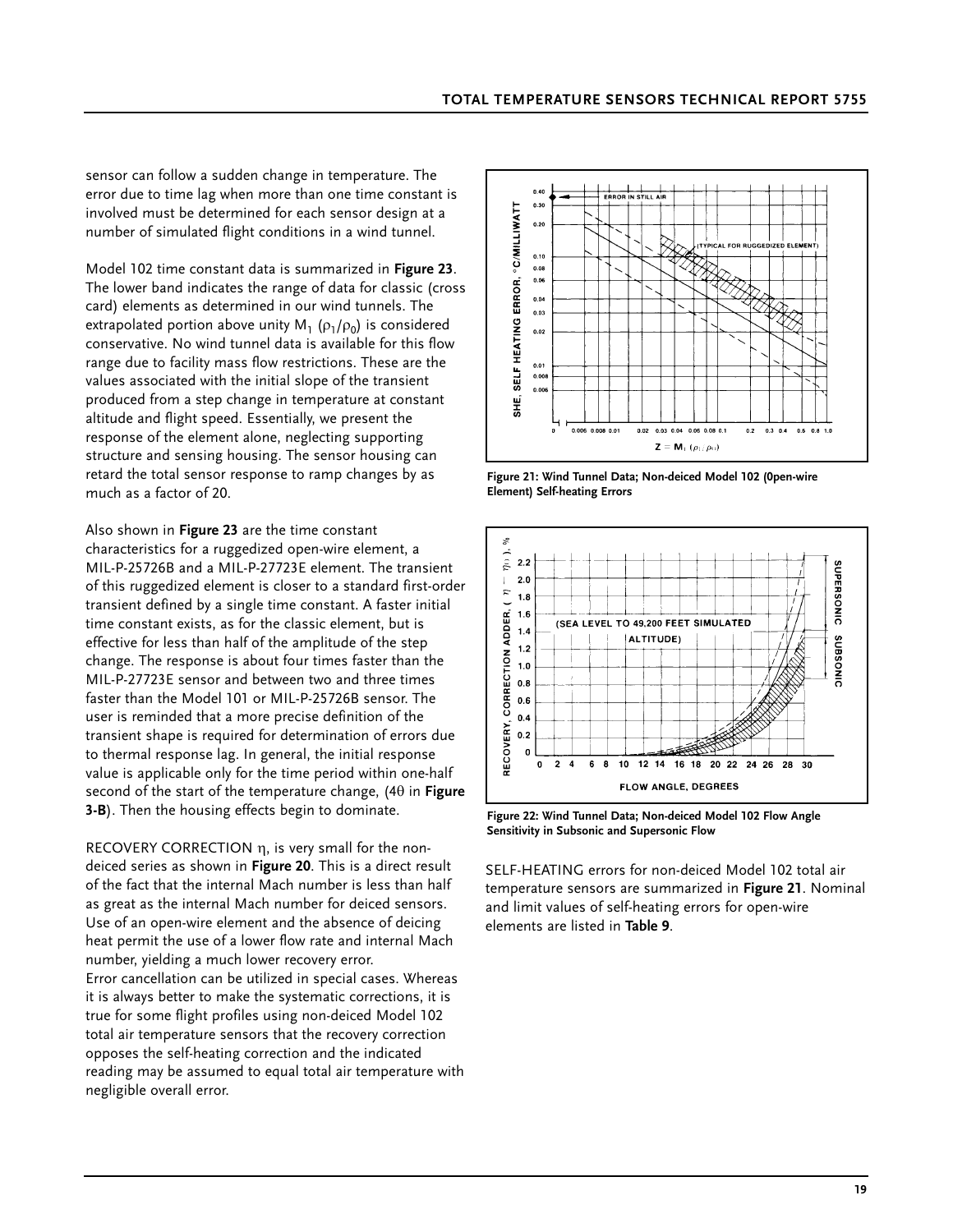| <b>Standard Element</b><br>$Z=M_1(\rho_1/\rho_0)$<br>.01<br>$.136 \pm .053$<br>.241<br>.02<br>.163<br>$.092 \pm .036$ | Self-Heating Error, SHE, °C/mw |  |  |  |  |  |
|-----------------------------------------------------------------------------------------------------------------------|--------------------------------|--|--|--|--|--|
|                                                                                                                       | <b>Ruggedized (TYP)</b>        |  |  |  |  |  |
|                                                                                                                       |                                |  |  |  |  |  |
|                                                                                                                       |                                |  |  |  |  |  |
| .03<br>$.073 \pm .029$<br>.130                                                                                        |                                |  |  |  |  |  |
| .04<br>.111<br>$.062 \pm .025$                                                                                        |                                |  |  |  |  |  |
| .06<br>.088<br>$.049 \pm .020$                                                                                        |                                |  |  |  |  |  |
| .08<br>$.041 \pm .016$<br>.073                                                                                        |                                |  |  |  |  |  |
| .10<br>.064<br>$.036 \pm .014$                                                                                        |                                |  |  |  |  |  |
| .12<br>$.033 \pm .013$<br>.059                                                                                        |                                |  |  |  |  |  |
| .14<br>$.030 \pm .012$<br>.053                                                                                        |                                |  |  |  |  |  |
| .16<br>$.028 \pm .011$<br>.050                                                                                        |                                |  |  |  |  |  |
| .20<br>.043<br>$.024 \pm .010$                                                                                        |                                |  |  |  |  |  |
| .30<br>.034<br>$.019 \pm .008$                                                                                        |                                |  |  |  |  |  |
| .40<br>.028<br>$.016 \pm .006$                                                                                        |                                |  |  |  |  |  |
| .50<br>$.014 \pm .006$<br>.025                                                                                        |                                |  |  |  |  |  |
| .60<br>.023<br>$.013 \pm .005$                                                                                        |                                |  |  |  |  |  |
| .80<br>.020<br>$.011 \pm .005$                                                                                        |                                |  |  |  |  |  |
| 1.00<br>$.010 \pm .005$<br>.019                                                                                       |                                |  |  |  |  |  |

**Table 9: Open-wire Element Self-heating Error; Model 102 Non-deiced Housing in Subsonic or Supersonic Flight**

Care must be exercised regarding the previously mentioned cancellation of recovery and self-heating corrections. Recovery correction is Mach number dependent, whereas self-heating depends on both altitude and Mach number. For best accuracy the indicated temperature should be corrected to recovery temperature using **Table 9** SHE values multiplied by the excitation power in milliwatts. Then recovery temperature can be converted to total air temperature using **Figure 20**.

RADIATION ERROR for the non-deiced Model 102 total air temperature sensor is negligible for Mach numbers below 2.0 and altitudes below 50,000 feet. Based on flight experience the radiation error is expected to be less than 0.3 percent of absolute temperature in supersonic flight to Mach 3.0 and 100,000 feet altitude.

FLOW DIRECTION SENSITIVITY for non-deiced Model 102 sensors is negligible to  $\pm 15$  degrees with flow direction measured in a plane parallel to the mounting surface. **Figure 22** shows characteristics plotted from subsonic and supersonic wind tunnel data. The item tested was the **Figure 19** configuration, but generally represents any Model 102 configuration with no deicing heat applied (see Section 6.3).



**Figure 23: Wind Tunnel Data; Time Constant of Open Wire Elements and MIL-SPEC Elements**

AERODYNAMIC DRAG for both deiced and non-deiced Model 102 total air temperature sensors is described in **Figure 24**. The curve shape above M=0.9 is hypothetical to the extent that it reflects the characteristics of a less complex configuration without internal airflow.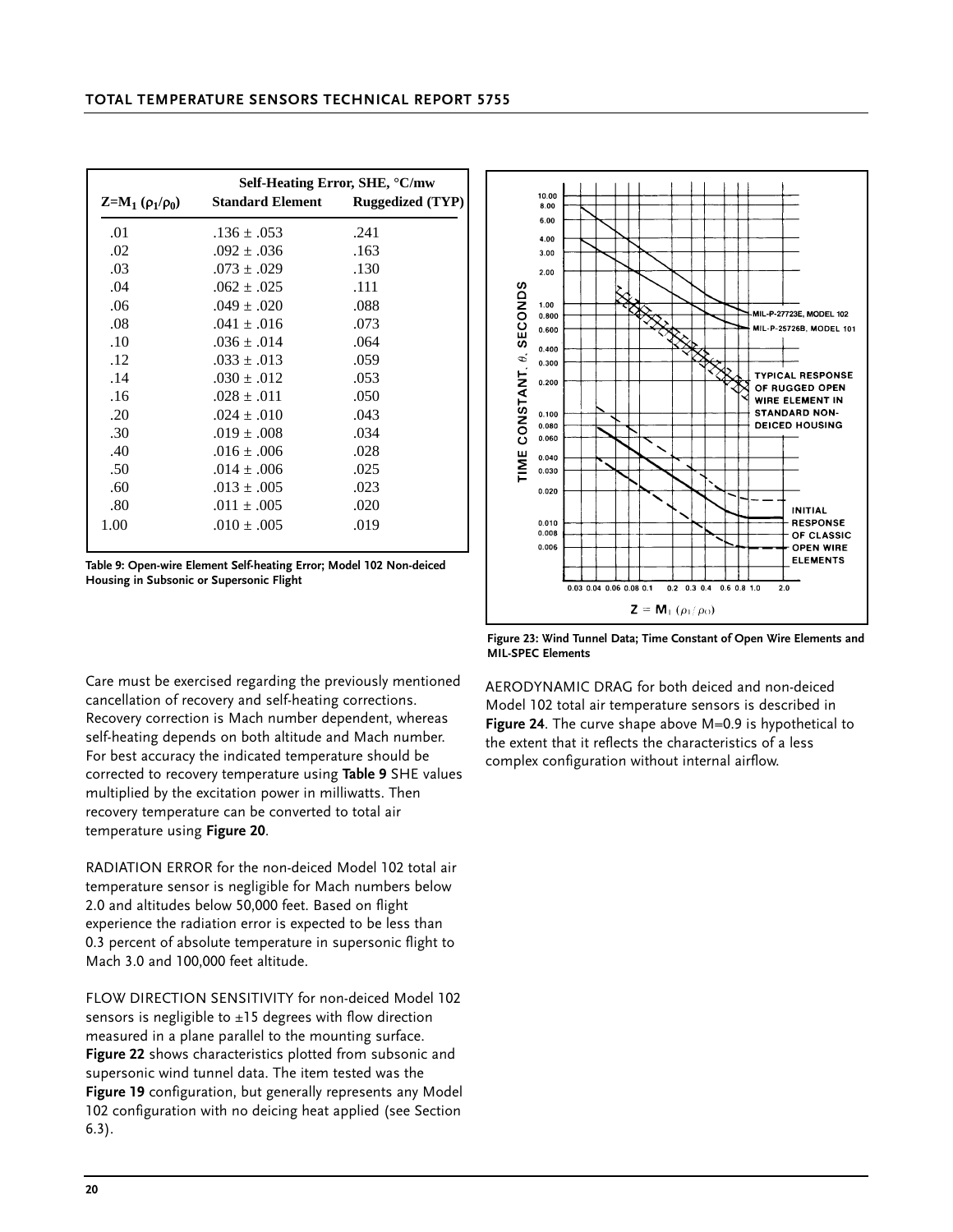

**Figure 24: Wind Tunnel Data; Drag of Deiced and Non-deiced Model 102 Sensors**

### **9. SYSTEMATIC ERRORS IN FLIGHT**

#### **9.1 FLIGHT ENVELOPE CHARACTERISTICS**

In the preceding pages it was shown that many of the systematic corrections are direct functions of the Z parameter. For example, choosing Z equal to 0.200 defines a nominal time constant of 1.9 seconds in **Figure 12**, a selfheating error of 0.015°C/milliwatt in **Figure 13**, and a deicing-heat error of 0.4°C in **Figure 15-A**. Flight at a cruise condition of 0.775 Mach number at 39,000 feet can be defined by a product of M and  $(\rho/\rho_0)$  using **Table 1** as follows:

M  $(\rho/\rho_0)$ =0.775 x 0.258 = 0.200

#### **Equation 11**

Since this is a subsonic flight,  $Z = M(\rho/\rho_0) = 0.200$  and the above parameters apply. From **Figure 2** it is seen that a time constant of 1.9 seconds, a self-heating error of 0.015°C/milliwatts, and a deicing-heat error of 0.4°C apply to a single element deiced Model 102 sensor mounted to an aircraft which takes off at 0.2 Mach number and follows the 0.20 Zeta value to 44,000 feet.

A value of 0.200 for Z also defines a supersonic flight condition of Mach 1.4 at 49,000 feet. This can be proved using values from both **Table 1** and **Table 2**.

 $Z = 1.4 \times 0.160 \times 0.8929 = 0.200$ 

**Equation 12**

Again the time constant will be 1.9 seconds, the self-heating error 0.015°C/milliwatts, and the DHE 0.4°C for this case.

From the foregoing it is seen that time constants and systematic corrections have been related to a wide range of airborne conditions typical of powered flight. In many cases the sensor performance allows the aircraft performance, and high errors occur only outside the normal flight envelope for the aircraft.

#### **9.2 SAMPLE CALCULATIONS**

Initially, at least, an accuracy requirement is associated with a particular Mach number at a given altitude. Two examples, one subsonic and one supersonic, will be worked out to show how the corrections are found.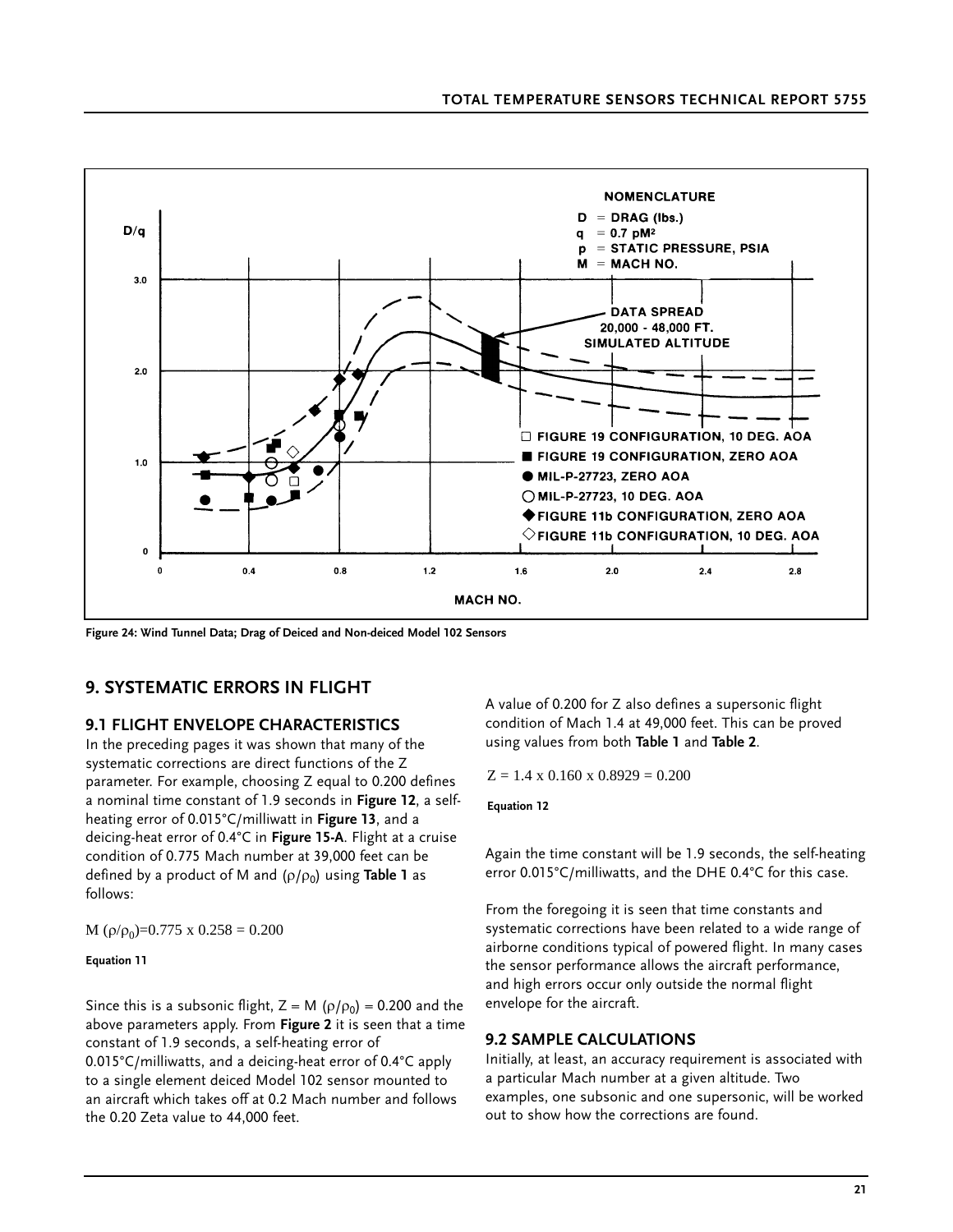**9.2.1 DUAL MANDREL MODEL 102 (Figure 11B)**

The time constant and systematic corrections are to be determined for 0.802 Mach number at 30,000 feet with 10 milliwatts excitation.

| Table 1:   | $\rho/\rho_0 = 0.374$                                           |
|------------|-----------------------------------------------------------------|
|            | Compute Z = M $(\rho/\rho_0)$ = (0.802) (0.374) = 0.30          |
| Table 5:   | $\theta$ = 1.0 to 2.0 seconds                                   |
| Figure 14: | $\eta = 0.26$ to 0.40%                                          |
| Table 6:   | SHE = $0.008$ to $0.020^{\circ}$ C/milliwatt                    |
| Table 7:   | DHE = $0.15$ to $0.65^{\circ}$ C                                |
|            | Compute $(T_m - T_r) = 10 (0.008) + 0.15 = 0.23$ °C min.        |
|            | Compute $(T_m - T_r) = 10 (0.020) + 0.65 = 0.85^{\circ}$ C max. |

If the measured temperature is –13°C or 260°K, the true total temperature is calculated as follows:

Min. TAT = 
$$
\frac{260.00 - 0.85}{1 - 0.0026} = \frac{259.15}{0.9974} = 259.8^{\circ} \text{K}
$$

#### **Equation 13**

Max. TAT =  $\frac{ }{ }$  =  $\frac{ }{ }$  = 260.8°K 260.00 - 0.23 1 - 0.004 259.77 0.996

**Equation 14**

The time constant,  $\theta$ , does not enter into these computations since it was assumed that both  $T_m$  and M were constant.

#### **9.2.2 SUPERSONIC FLIGHT, SINGLE MANDREL CONFIGURATION-a SENSOR (MIL-P-27723D)**

The nominal time constant and systematic corrections are to be determined for a **Figure 11-A** Model 102 sensor starting with a cruise condition of Mach 2.2 at 62,000 feet with 10 milliwatts of electric power used for element excitation. Even though the deicing heater should be turned off at this flight condition, it will be assumed to be on.

| Table 1:   | $\rho/\rho_0 = 0.0855$                                     |
|------------|------------------------------------------------------------|
| Table 2:   | Multiplier = $0.7339$                                      |
|            | Compute $Z = 2.2$ (0.0855) (0.7339) = 0.138                |
| Figure 12: | $\theta$ = 2.45 seconds nominal                            |
| Figure 13: | $SHE = 0.017^{\circ}C/m$ illiwatt                          |
| Figure 14: | $\eta = 0.2\%$ or 0.002                                    |
| Figure 15: | $DHE = 0.78$ °C nominal                                    |
|            | Compute $(T_m - T_r) = 10 (0.017) + 0.78 = 0.95^{\circ}$ C |

If the measured temperature is 420.38°K, the true value of total air temperature at this steady supersonic flight condition is calculated as follows:

$$
\text{Nom. TAT} = \frac{420.38 \cdot 0.95}{1 \cdot 0.002} = \frac{419.43}{0.998} = 420.27 \text{°K}
$$

**Equation 15**

Note that the indicated temperature is very close to the true total air temperature at this particular set of conditions. Now let us suppose that the cruise portion of the flight is over and the pilot throttles back for a descent to lower altitude. The static temperature remains constant between 37,000 and 65,000 feet altitude.

For convenience, we may assume that the initial descent involves a drop to 1.4 Mach number. Let us also assume that this is done such that there is a linear ramp change drop in the total air temperature from 420.27°K to 297.19°K or about 123°K in 300 seconds.

To simplify matters let us also assume that zeta during descent remains fixed at the cruise value of 0.138 (leaving SHE and DHE constant). The time constant from **Figure 12** is 2.45 seconds so the time lag from the true ramp change is 2.45 seconds during most of the descent. The error due to time lag at this idealized condition is the product of the time constant and the rate of change of temperature, or:

Lag Error = 2.45 
$$
(\frac{123}{300}) = 1.00
$$
°K

**Equation 16**

The sensor will indicate 1.0°K higher than TAT during this descent. At Mach 1.4:

$$
T_m = 297.19 (0.998) + 1.00 = 298.55^{\circ} K
$$

**Equation 17**

From the foregoing examples it is evident that with proper care, and for simplified flight conditions, correction parameters obtained from wind tunnel tests may be programmed for on-board computation of TAT in flight. The degree of uncertainty involved in making these systematic corrections of the indicated temperatures to obtain true TAT values will be discussed next.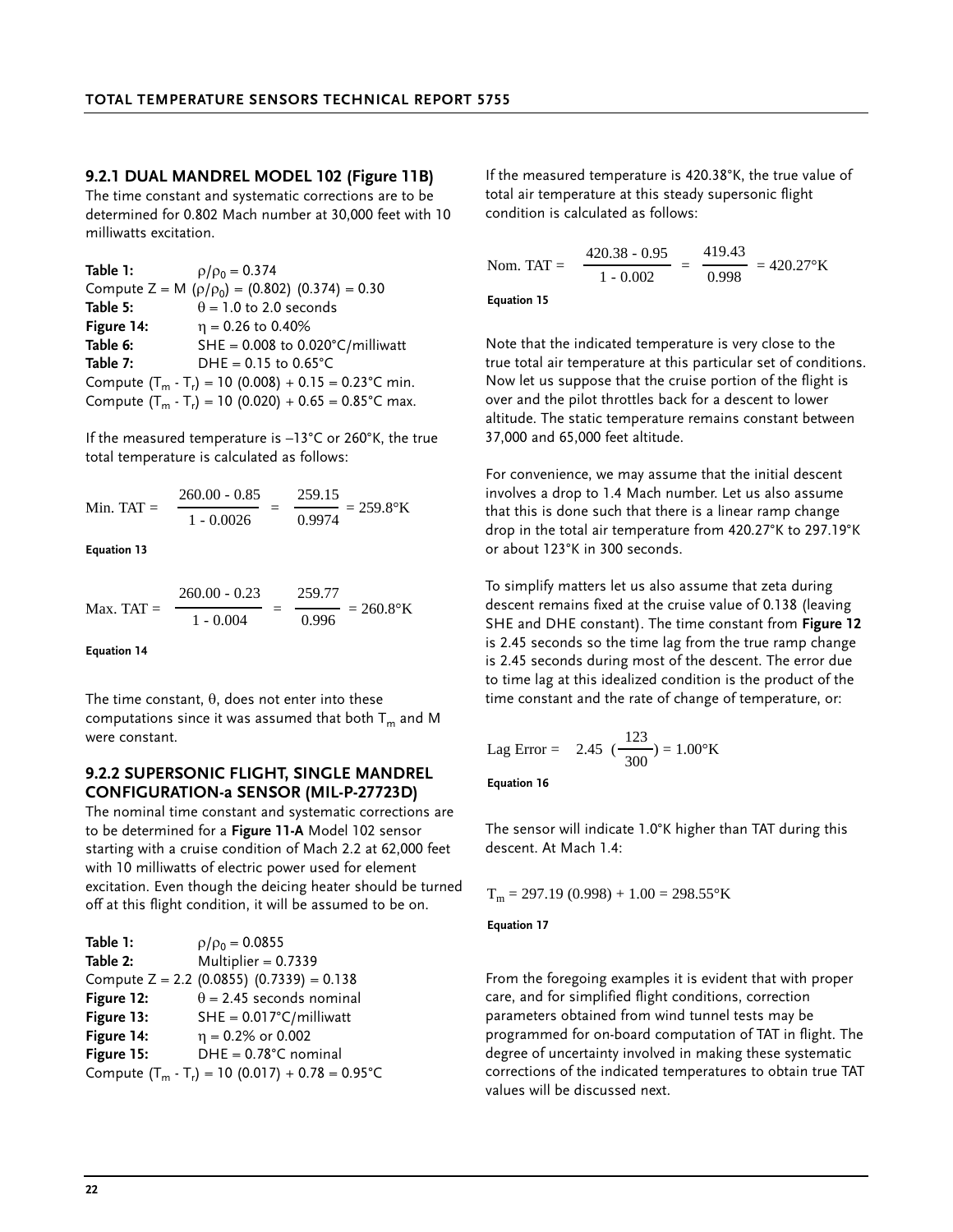# **10. ACCURACY IN FLIGHT**

### **10.1 DYNAMICS**

Systematic errors were dealt with in the preceding section. These are uni-directional, and therefore correctable. Using the nominal corrections from the performance data tables, it is possible to approach the true value of total air temperature quite closely. However, there is an element of uncertainty in every temperature indication as well as in every correction of a systematic error. For example, wind tunnel test results always involve data scatter. The uncertainty is bi-directional; the true value could be higher or lower than indicated. Such errors are called random errors. They apply to accuracy in flight through stability, contamination, manufacturing tolerances, gradients, environmental variations and test repeatability.

### **10.1.1 STABILITY**

If the temperature of a resistance element is raised slowly to the maximum rated value and held there for thousands of hours, a very small and very gradual resistance change (drift) will occur. This is normally due to metal evaporation or oxidation. Other effects occur in actual service due to alternate heating and cooling of the resistance element. However, for indicated temperatures in the range –70°C to +300°C these effects are generally less than the equivalent of  $\pm 0.05^{\circ}$ C for a period of two years of flight service.

### **10.1.2 CONTAMINATION**

Open-wire elements may be subject to contamination errors. Normally, element wire contamination causes a resistance increase, whereas insulation contamination drops the resistance through shunting. These effects are negligible for our hermetically sealed platinum elements.

### **10.1.3 MANUFACTURING TOLERANCES**

It is impossible to physically reproduce exactly a nominal element design or a nominal housing design. Thus the subject of interchangeability enters into the definition of resistance versus temperature as well as into the various corrections determined in the wind tunnel.

Our calibration data shows that Model 101 and Model 102 sensing elements are interchangeable well within the MIL-SPEC requirements of ±0.25°C plus 0.5 percent of temperature. Special PCI circuits yield ±0.10°C interchangeability; these will be described later. The interchangeability of corrections for recovery, self-heating, and errors due to deicing heat involve the repeatability of wind tunnel tests as discussed later.

### **10.1.4 GRADIENTS**

Unusual flight conditions and ground operation can yield temperature gradients which may produce random errors from thermal conduction and radiation effects. Under controlled conditions, such errors could be systematic and correctable. However, weather variations combined with unpredictable exposure times and other variables may cause gradient slope reversals. These random effects are further complicated by mass flow gradients (thick boundary layers). For normal flight conditions, gradient errors are less than ±0.05°C for Goodrich sensor designs. Proper wind tunnel test procedures will also eliminate gradient problems at normal mass flows during wind tunnel testing. Repeatability of test data at low Mach numbers and high simulated altitudes, on the other hand, can account for a large percentage of the apparent interchangeability between several sensors of the same design. This will be discussed later under the heading of "test repeatability".

### **10.1.5 ENVIRONMENTAL VARIATIONS**

Sudden variations of combined stresses occur in the actual flight environment. These stresses are caused by thermal shocks from rain or sleet encounters, impact of hailstones, lightning strikes, and random vibrations. A strained element generally will exhibit in increased  $R_0$  and a reduced R versus T slope. Severe stresses have been absorbed successfully by Model 101 and Model 102 sensors during formal qualification test programs. Calibrations repeat after testing to within ±0.1°C of initial readings. Model 102 sensors have also repeated within  $\pm 0.1^{\circ}$ C after several years of scheduled airline service. Open-wire elements should be calibrated periodically if exposed to severe environments.

### **10.1.6 TEST REPEATABILITY**

The data bands shown in the various figures referred to earlier include the aforementioned random errors, the effects of minor geometric variations between various designs in the same model series (e.g., configuration -a and configuration b in **Figure 14**), and the repeatability of several wind tunnel tests on the same sensor. Some tests exhibit a high degree of repeatability. The absolute accuracy of calibrations in agitated fluid baths is better than  $\pm 0.04^{\circ}$ C at 0°C. The repeatability is much better for a series of tests on a particular sensor using the same test setup. Indicated temperatures and the readings of flow metering instruments during wind tunnel tests are less stable with time, and are therefore less repeatable. Depending on the value of Z, the true performance interchangeability is less than the 3-sigma variation of wind tunnel data (data scatter) indicated by the bands in the figures. **Figure 25** gives a repeatability factor which may be applied except for near-stall flight conditions and slow taxi speeds on the ground.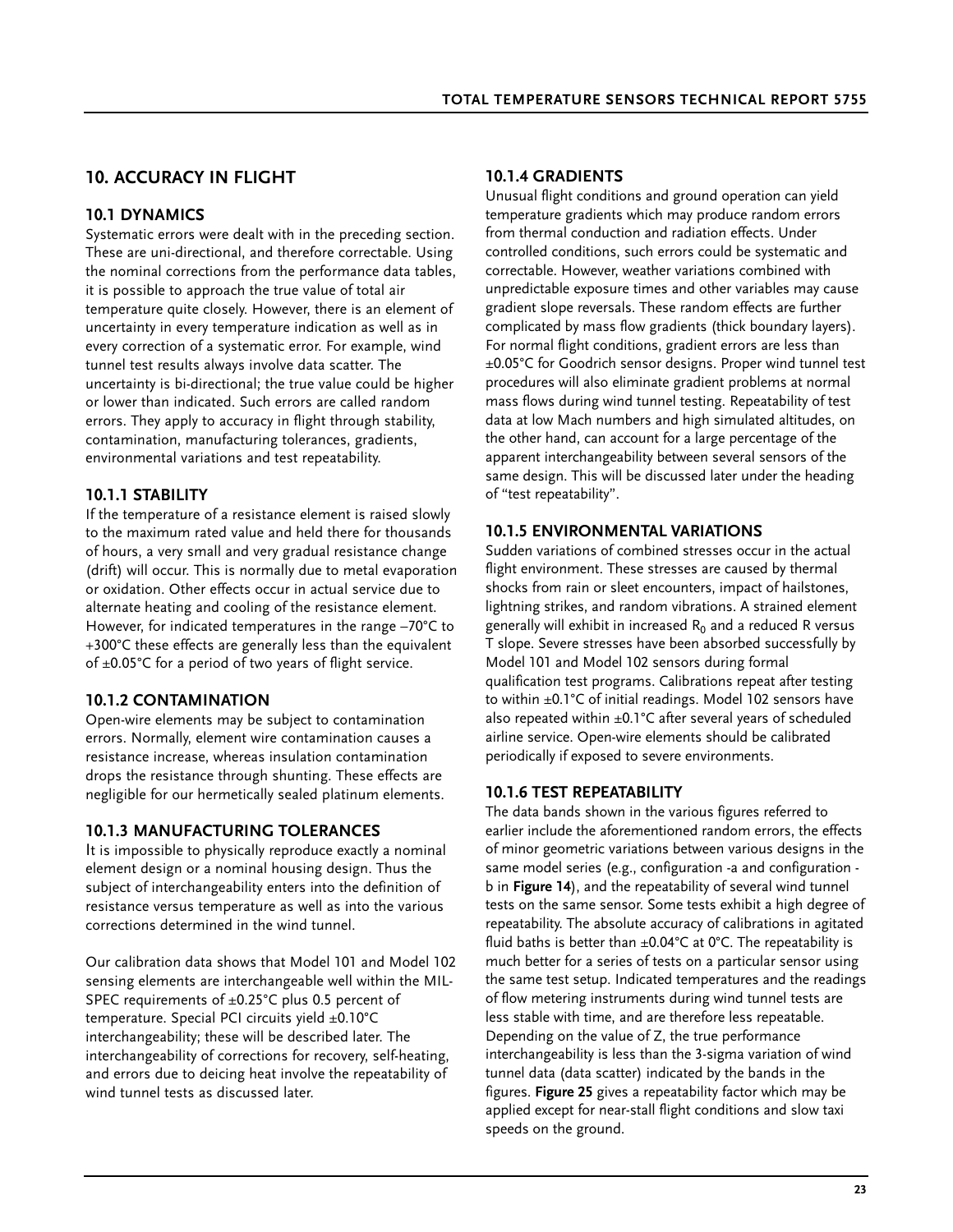

**Figure 25: Repeatability Factor for Wind Tunnel Data**

#### **10.1.7 SUMMATION OF RANDOM ERRORS**

Although a summation of systematic errors is done algebraically, random errors must be combined on a statistical basis. It is never reasonable to add the magnitudes of the random errors, since they are equally likely to add or to cancel. For most applications the random errors are independent and may be root sum squared to give the overall uncertainty of the corrected total air temperature indication. This is more easily understood by returning to the sample calculation in Section 9.2.2. If this sensor has a standard element, the element interchangeability will be:

 $\pm 0.25^{\circ}\text{C} + / (0.005) (147^{\circ}\text{C}) / = \pm 0.99^{\circ}\text{C}$ 

#### **Equation 18**

This includes the accuracy of fluid bath calibrations and represents the limits of error rather than the probable error. It would be reasonable to assume a probable error of  $±0.6^{\circ}$ C, but a conservative approach will be used in this example. The assignable random errors are root-sumsquared totaled in **Figure 26**. On the absolute temperature scale this is an accuracy of  $\pm$ (1.0466 / 420.27) or  $\pm$ 0.249 percent. Note that the element interchangeability is the dominant source of random error. Use of a PCI network can reduce the overall random error in the above example to ±0.3°C. Random errors by nature can be treated as in **Figure 26** using °C values. However, the accuracy of the system which includes the TAT output should be calculated in absolute units (°K). This is imperative for percent error determinations.

| <b>Error Source</b>                           | $\pm$ Error, $^{\circ}$ C | $(Error)^2$ |
|-----------------------------------------------|---------------------------|-------------|
|                                               |                           |             |
| Element Calibration Interchangeability        | .99                       | .9801       |
| Recovery Correction Interchangeability*       | .19                       | .0361       |
| Self-heating Correction Interchangeability*   | .04                       | .0016       |
| Deicing Heat Correction Interchangeability*   | .25                       | .0625       |
| <b>Environmental Variations</b>               | .10                       | .0100       |
| Stability                                     | .05                       | .0025       |
| Gradients                                     | .05                       | .0025       |
|                                               | 1.0466                    | $-1.0953$   |
|                                               |                           |             |
| *(For $Z = 0.138$ , RF = 0.55 from Figure 25) |                           |             |

**Figure 26: Root Sum Squaring Random Errors (Sample Calculation)**

### **10.2 TECHNIQUES FOR IMPROVED ACCURACY**

#### **10.2.1 PCI Networks; ARINC Characteristic**

Element interchangeability is reduced to  $\pm 0.^\circ$ 1C in the -50 $^\circ$ C to +150°C range using a network of precision resistors. These resistors are very stable, contributing less than ±0.01°C error over the stated temperature range. The technique is identified by the term "Precision Calibration Interchangeability" (PCI), and trims each individual sensing element to a modified R vs. T characteristic.

The R vs. T characteristic for sensors using PCI can also be approximated very closely using the Callendar-VanDusen equation. The ARINC characteristic is described by the equation and constants of Section 5.3 except that: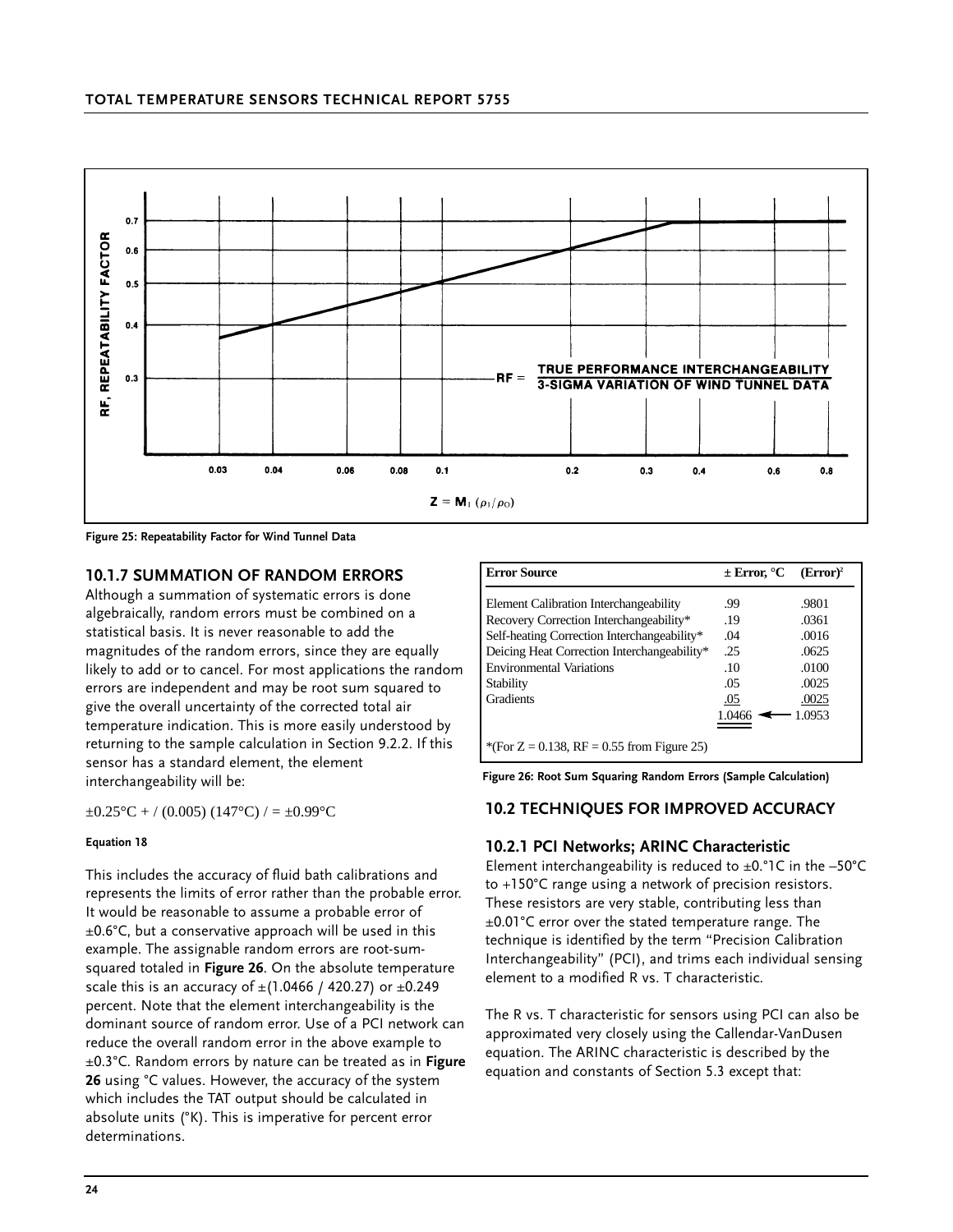$R_0 = 500$  ohms  $α = 0.003832$  $\delta$  = 1.82 (IPTS-68)  $\delta$  = 1.81 (IPTS-48)

Resistance at selected temperatures for 500-ohm elements with and without PCI are compared in **Table 10**. Differences between resistance values due to redefinition of the International Practical Temperature Scale (IPTS) are seen to be minimal. The IPTS-48 table used by ARINC and most airlines appears in **Table 11**.

| Temp., $\mathrm{C}$                                                                            | <b>IPTS-48</b>                                                                         | Without PCI<br><b>IPTS-68</b>                                                          | With PCI<br><b>IPTS-48</b><br><b>IPTS-68</b>                                           |                                                                                        |  |  |
|------------------------------------------------------------------------------------------------|----------------------------------------------------------------------------------------|----------------------------------------------------------------------------------------|----------------------------------------------------------------------------------------|----------------------------------------------------------------------------------------|--|--|
| $-50$<br>$-25$<br>0<br>25<br>50<br>75<br>100<br>125<br>150                                     | 399.70<br>450.04<br>500.00<br>549.60<br>598.84<br>647.72<br>696.25<br>744.42<br>792.24 | 399.69<br>450.04<br>500.00<br>549.60<br>598.84<br>647.72<br>696.25<br>744.42<br>792.23 | 401.56<br>451.01<br>500.00<br>548.55<br>596.67<br>644.35<br>691.60<br>738.42<br>784.80 | 401.55<br>451.01<br>500.00<br>548.55<br>596.67<br>644.35<br>691.60<br>738.41<br>784.78 |  |  |
| <b>CVD</b><br><b>Parameters</b><br>$R_0$ , OHMS<br><b>Alpha</b><br><b>Delta</b><br><b>Beta</b> | 500.00<br>.003925<br>1.450<br>0.10                                                     | 500.00<br>.003925<br>1.456<br>0.11                                                     | (ARINC<br>706)<br>500.00<br>.003832<br>1.810<br>0.10                                   | 500.00<br>.003832<br>1.820<br>0.11                                                     |  |  |

**Table 10: Effect of PCI Network on Resistance Output**

#### **10.2.2 Inducing Airflow**

Significant errors can occur during ground operations due to inadequate airflow through the sensor. When the aircraft is at rest on a hot sunny day with no wind, the indicated reading may be 5°C or more higher than true air temperature. If the deicing heater is energized the error can exceed 100°C. The heater should be left off until the aircraft is in flight (rotation) for accurate measurements. Accurate air temperatures on the ground can be obtained with heater off at 40 feet per second taxi speeds. Where such a technique is not practical, a Model 102 sensor which utilizes and ejector is recommended. The ejector blows air from the exit slot to induce internal airflow even when the aircraft is not moving. The accuracy and performance of ejector models are comparable to corresponding models without ejectors in flight. On the ground, errors are reduced significantly (see Section 7).

#### **10.2.3 Heater Cycling**

From **Figure 15** and **Table 7** it is apparent that the accuracy of deiced total air temperature sensors at Z values below 0.2 is significantly reduced. Additionally, the steep slope (of error versus Z) introduces the random error of uncertainty regarding the value of Z in flight. A review of Section 2 and **Figure 2** shows that values of Z below 0.2 occur only above 30,000 feet altitude at normal flight Mach numbers for jet powered aircraft. Icing encounters are few above 30,000 feet. Deicing heat *may produce icing* when flying through ice crystal clouds. Accuracy is much improved with the heater off at high altitudes.

### **10.2.4 Circuitry**

Significant errors can be introduced by a poor choice in circuitry. The cables connecting sensors to bridge completion networks or air data computers and connections thereto contain electrical resistances which may be sizeable on large aircraft. For example, a temperature change in a cable may produce a false indication of air temperature variation.

A long two-wire cable should not be used to connect a 50 ohm element sensor but may be quite suitable for connection to a 500 ohm element. Three-wire or four-wire connections to special bridge circuits provide good accuracy using 50 ohm standard elements. Further discussion of accuracy improvement through choice of circuitry may be found in the referenced literature or in our bulletins.

#### **10.2.5 On-board Computation OF Z**

Systematic corrections require an accurate knowledge of the value of Z. Random errors increase if Z is uncertain and if there is a significant variation with Z (e.g., **Figure 15**). If Z can be accurately computed on-board from in-flight measurements of Mach number, static pressure (or pressure altitude), and indicated air temperature, the overall random error will be as stated previously. This technique is used to advantage on weather reconnaissance aircraft.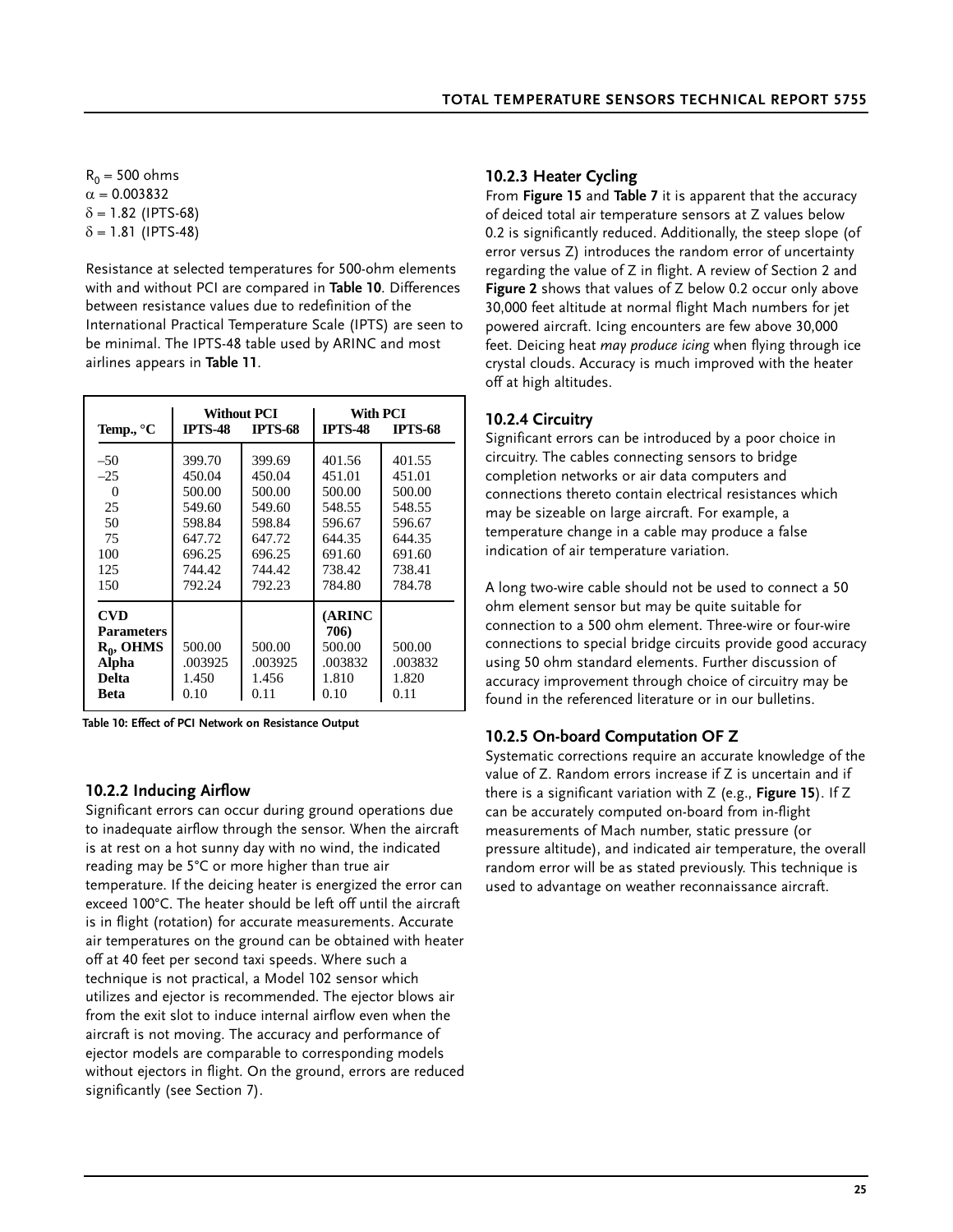| $-100.00$<br>301.08<br>$-58.00$<br>385.63<br>$-16.00$<br>468.70<br>550.48<br>26.00<br>68.00<br>631.04<br>710.38<br>110.00<br>$-99.00$<br>$-57.00$<br>387.63<br>470.66<br>552.42<br>303.11<br>$-15.00$<br>27.00<br>69.00<br>632.95<br>111.00<br>712.25<br>305.15<br>$-56.00$<br>389.62<br>$-98.00$<br>$-14.00$<br>472.62<br>28.00<br>554.35<br>70.00<br>634.85<br>112.00 714.13<br>$-97.00$<br>307.18<br>$-55.00$<br>391.61<br>$-13.00$<br>474.58<br>556.28<br>29.00<br>71.00<br>636.75<br>716.00<br>113.00<br>393.61<br>476.54<br>558.21<br>$-96.00$<br>309.21<br>$-54.00$<br>$-12.00$<br>30.00<br>72.00<br>638.65<br>717.87<br>114.00<br>395.60<br>478.50<br>$-95.00$<br>311.24<br>$-53.00$<br>$-11.00$<br>31.00<br>560.14<br>73.00<br>640.55<br>115.00<br>719.74<br>$-94.00$ 313.26<br>$-52.00$<br>397.59<br>$-10.00$<br>480.46<br>562.07<br>32.00<br>74.00<br>642.45<br>721.61<br>116.00<br>$-93.00$<br>315.29<br>$-51.00$<br>399.57<br>$-9.00$<br>482.42<br>563.99<br>33.00<br>75.00<br>644.35<br>723.48<br>117.00<br>$-92.00$<br>317.32<br>$-50.00$<br>401.56<br>$-8.00$<br>484.37<br>34.00<br>565.92<br>76.00<br>646.25<br>725.35<br>118.00<br>319.34<br>$-91.00$<br>$-49.00$<br>403.55<br>$-7.00$<br>486.33<br>567.85<br>648.15<br>35.00<br>77.00<br>727.22<br>119.00<br>321.36<br>488.28<br>$-90.00$<br>$-48.00$<br>405.54<br>$-6.00$<br>569.77<br>36.00<br>78.00<br>650.04<br>729.09<br>120.00<br>490.24<br>$-89.00$<br>323.39<br>$-47.00$<br>407.52<br>$-5.00$<br>571.70<br>37.00<br>79.00<br>651.94<br>730.95<br>121.00<br>492.19<br>$-88.00$<br>325.41<br>$-46.00$<br>409.51<br>$-4.00$<br>573.63<br>38.00<br>80.00<br>653.83<br>732.82<br>122.00<br>327.43<br>411.49<br>$-3.00$<br>494.14<br>575.55<br>$-87.00$<br>$-45.00$<br>39.00<br>81.00<br>655.73<br>123.00<br>734.69<br>329.45<br>$-2.00$<br>496.10<br>577.47<br>$-86.00$<br>$-44.00$<br>413.48<br>40.00<br>657.62<br>82.00<br>124.00<br>736.55<br>331.47<br>$-43.00$<br>415.46<br>498.05<br>579.39<br>$-85.00$<br>$-1.00$<br>41.00<br>83.00<br>659.52<br>125.00<br>738.42<br>333.49<br>500.00<br>$-84.00$<br>$-42.00$<br>417.44<br>0.00<br>42.00<br>581.32<br>84.00<br>740.28<br>661.41<br>126.00<br>$-83.00$<br>335.50<br>$-41.00$<br>419.42<br>1.00<br>501.95<br>43.00<br>583.24<br>85.00<br>663.30<br>127.00<br>742.14<br>503.90<br>585.16<br>337.52<br>$-40.00$<br>421.40<br>2.00<br>44.00<br>665.19<br>$-82.00$<br>86.00<br>744.01<br>128.00<br>$-81.00$<br>339.54<br>$-39.00$<br>423.38<br>3.00<br>505.85<br>587.08<br>745.87<br>45.00<br>87.00<br>667.08<br>129.00<br>$-80.00$<br>341.55<br>425.36<br>507.80<br>$-38.00$<br>4.00<br>46.00<br>589.00<br>88.00<br>668.97<br>747.73<br>130.00<br>427.34<br>$-79.00$<br>343.56<br>$-37.00$<br>509.74<br>590.92<br>5.00<br>47.00<br>89.00<br>670.86<br>749.59<br>131.00<br>$-78.00$<br>345.58<br>$-36.00$<br>429.31<br>6.00<br>511.69<br>592.83<br>48.00<br>90.00<br>672.75<br>132.00<br>751.45<br>347.59<br>$-35.00$<br>431.29<br>513.64<br>$-77.00$<br>7.00<br>49.00<br>594.75<br>91.00<br>674.64<br>753.31<br>133.00<br>433.27<br>$-76.00$<br>349.60<br>$-34.00$<br>515.58<br>596.67<br>8.00<br>50.00<br>92.00<br>676.53<br>755.16<br>134.00<br>$-33.00$<br>435.24<br>$-75.00$<br>351.61<br>9.00<br>517.53<br>598.58<br>678.41<br>51.00<br>93.00<br>135.00<br>757.02<br>$-74.00$<br>353.62<br>$-32.00$<br>437.21<br>10.00<br>519.47<br>52.00<br>600.50<br>94.00<br>680.30<br>758.88<br>136.00<br>355.62<br>439.19<br>521.42<br>$-73.00$<br>$-31.00$<br>11.00<br>53.00<br>602.41<br>682.18<br>95.00<br>137.00<br>760.73<br>357.63<br>$-30.00$<br>441.16<br>523.36<br>$-72.00$<br>12.00<br>54.00<br>604.33<br>96.00<br>684.07<br>762.59<br>138.00<br>$-71.00$<br>359.64<br>$-29.00$<br>525.30<br>443.13<br>13.00<br>55.00<br>606.24<br>685.95<br>97.00<br>139.00<br>764.44<br>$-70.00$<br>361.64<br>$-28.00$<br>445.10<br>527.24<br>608.15<br>14.00<br>56.00<br>687.84<br>766.30<br>98.00<br>140.00<br>363.65<br>$-27.00$<br>447.07<br>529.18<br>$-69.00$<br>15.00<br>57.00<br>610.06<br>99.00<br>689.72<br>768.15<br>141.00<br>365.65<br>$-26.00$<br>531.12<br>$-68.00$<br>449.04<br>16.00<br>58.00<br>611.97<br>100.00<br>691.60<br>142.00<br>770.00<br>367.65<br>$-25.00$<br>451.01<br>17.00<br>533.06<br>$-67.00$<br>59.00<br>613.88<br>101.00<br>693.48<br>771.86<br>143.00<br>369.65<br>$-24.00$<br>452.98<br>535.00<br>$-66.00$<br>18.00<br>60.00<br>615.79<br>102.00<br>695.36<br>773.71<br>144.00<br>371.65<br>$-23.00$<br>454.95<br>19.00<br>536.94<br>$-65.00$<br>61.00<br>617.70<br>775.56<br>103.00<br>697.24<br>145.00<br>373.65<br>$-22.00$<br>456.91<br>20.00<br>538.87<br>619.61<br>$-64.00$<br>62.00<br>104.00<br>699.12<br>146.00<br>777.41<br>375.65<br>$-21.00$<br>458.88<br>$-63.00$<br>21.00<br>540.81<br>63.00<br>621.52<br>701.00<br>779.26<br>105.00<br>147.00<br>377.65<br>542.75<br>$-62.00$<br>$-20.00$<br>460.85<br>22.00<br>623.42<br>64.00<br>106.00<br>702.88<br>148.00<br>781.10<br>379.65<br>$-19.00$<br>462.81<br>544.68<br>625.33<br>$-61.00$<br>23.00<br>65.00<br>107.00<br>704.75<br>782.95<br>149.00<br>381.64<br>546.62<br>627.23<br>$-60.00$<br>$-18.00$<br>464.77<br>24.00<br>66.00<br>706.63<br>108.00<br>150.00<br>784.80<br>$-17.00$ 466.74<br>$-59.00$<br>383.64<br>25.00<br>548.55<br>67.00 629.14<br>109.00<br>708.50 |   |             |   |             |   |       |   |       |   |             |   |             |
|------------------------------------------------------------------------------------------------------------------------------------------------------------------------------------------------------------------------------------------------------------------------------------------------------------------------------------------------------------------------------------------------------------------------------------------------------------------------------------------------------------------------------------------------------------------------------------------------------------------------------------------------------------------------------------------------------------------------------------------------------------------------------------------------------------------------------------------------------------------------------------------------------------------------------------------------------------------------------------------------------------------------------------------------------------------------------------------------------------------------------------------------------------------------------------------------------------------------------------------------------------------------------------------------------------------------------------------------------------------------------------------------------------------------------------------------------------------------------------------------------------------------------------------------------------------------------------------------------------------------------------------------------------------------------------------------------------------------------------------------------------------------------------------------------------------------------------------------------------------------------------------------------------------------------------------------------------------------------------------------------------------------------------------------------------------------------------------------------------------------------------------------------------------------------------------------------------------------------------------------------------------------------------------------------------------------------------------------------------------------------------------------------------------------------------------------------------------------------------------------------------------------------------------------------------------------------------------------------------------------------------------------------------------------------------------------------------------------------------------------------------------------------------------------------------------------------------------------------------------------------------------------------------------------------------------------------------------------------------------------------------------------------------------------------------------------------------------------------------------------------------------------------------------------------------------------------------------------------------------------------------------------------------------------------------------------------------------------------------------------------------------------------------------------------------------------------------------------------------------------------------------------------------------------------------------------------------------------------------------------------------------------------------------------------------------------------------------------------------------------------------------------------------------------------------------------------------------------------------------------------------------------------------------------------------------------------------------------------------------------------------------------------------------------------------------------------------------------------------------------------------------------------------------------------------------------------------------------------------------------------------------------------------------------------------------------------------------------------------------------------------------------------------------------------------------------------------------------------------------------------------------------------------------------------------------------------------------------------------------------------------------------------------------------------------------------------------------------------------------------------------------------------------------------------------------------------------------------------------------------------------------------------------------------------------------------------------------------------------------------------------------------------------------------------------------------------------------------------------------------------------------------------------------------------------------------------------------------------------------------------------------------------------------------|---|-------------|---|-------------|---|-------|---|-------|---|-------------|---|-------------|
|                                                                                                                                                                                                                                                                                                                                                                                                                                                                                                                                                                                                                                                                                                                                                                                                                                                                                                                                                                                                                                                                                                                                                                                                                                                                                                                                                                                                                                                                                                                                                                                                                                                                                                                                                                                                                                                                                                                                                                                                                                                                                                                                                                                                                                                                                                                                                                                                                                                                                                                                                                                                                                                                                                                                                                                                                                                                                                                                                                                                                                                                                                                                                                                                                                                                                                                                                                                                                                                                                                                                                                                                                                                                                                                                                                                                                                                                                                                                                                                                                                                                                                                                                                                                                                                                                                                                                                                                                                                                                                                                                                                                                                                                                                                                                                                                                                                                                                                                                                                                                                                                                                                                                                                                                                                                                                | Т | $R_{\perp}$ | Т | $R_{\perp}$ | Т | $R_1$ | T | $R_1$ | T | $R_{\perp}$ | T | $R_{\perp}$ |
|                                                                                                                                                                                                                                                                                                                                                                                                                                                                                                                                                                                                                                                                                                                                                                                                                                                                                                                                                                                                                                                                                                                                                                                                                                                                                                                                                                                                                                                                                                                                                                                                                                                                                                                                                                                                                                                                                                                                                                                                                                                                                                                                                                                                                                                                                                                                                                                                                                                                                                                                                                                                                                                                                                                                                                                                                                                                                                                                                                                                                                                                                                                                                                                                                                                                                                                                                                                                                                                                                                                                                                                                                                                                                                                                                                                                                                                                                                                                                                                                                                                                                                                                                                                                                                                                                                                                                                                                                                                                                                                                                                                                                                                                                                                                                                                                                                                                                                                                                                                                                                                                                                                                                                                                                                                                                                |   |             |   |             |   |       |   |       |   |             |   |             |
|                                                                                                                                                                                                                                                                                                                                                                                                                                                                                                                                                                                                                                                                                                                                                                                                                                                                                                                                                                                                                                                                                                                                                                                                                                                                                                                                                                                                                                                                                                                                                                                                                                                                                                                                                                                                                                                                                                                                                                                                                                                                                                                                                                                                                                                                                                                                                                                                                                                                                                                                                                                                                                                                                                                                                                                                                                                                                                                                                                                                                                                                                                                                                                                                                                                                                                                                                                                                                                                                                                                                                                                                                                                                                                                                                                                                                                                                                                                                                                                                                                                                                                                                                                                                                                                                                                                                                                                                                                                                                                                                                                                                                                                                                                                                                                                                                                                                                                                                                                                                                                                                                                                                                                                                                                                                                                |   |             |   |             |   |       |   |       |   |             |   |             |
|                                                                                                                                                                                                                                                                                                                                                                                                                                                                                                                                                                                                                                                                                                                                                                                                                                                                                                                                                                                                                                                                                                                                                                                                                                                                                                                                                                                                                                                                                                                                                                                                                                                                                                                                                                                                                                                                                                                                                                                                                                                                                                                                                                                                                                                                                                                                                                                                                                                                                                                                                                                                                                                                                                                                                                                                                                                                                                                                                                                                                                                                                                                                                                                                                                                                                                                                                                                                                                                                                                                                                                                                                                                                                                                                                                                                                                                                                                                                                                                                                                                                                                                                                                                                                                                                                                                                                                                                                                                                                                                                                                                                                                                                                                                                                                                                                                                                                                                                                                                                                                                                                                                                                                                                                                                                                                |   |             |   |             |   |       |   |       |   |             |   |             |
|                                                                                                                                                                                                                                                                                                                                                                                                                                                                                                                                                                                                                                                                                                                                                                                                                                                                                                                                                                                                                                                                                                                                                                                                                                                                                                                                                                                                                                                                                                                                                                                                                                                                                                                                                                                                                                                                                                                                                                                                                                                                                                                                                                                                                                                                                                                                                                                                                                                                                                                                                                                                                                                                                                                                                                                                                                                                                                                                                                                                                                                                                                                                                                                                                                                                                                                                                                                                                                                                                                                                                                                                                                                                                                                                                                                                                                                                                                                                                                                                                                                                                                                                                                                                                                                                                                                                                                                                                                                                                                                                                                                                                                                                                                                                                                                                                                                                                                                                                                                                                                                                                                                                                                                                                                                                                                |   |             |   |             |   |       |   |       |   |             |   |             |
|                                                                                                                                                                                                                                                                                                                                                                                                                                                                                                                                                                                                                                                                                                                                                                                                                                                                                                                                                                                                                                                                                                                                                                                                                                                                                                                                                                                                                                                                                                                                                                                                                                                                                                                                                                                                                                                                                                                                                                                                                                                                                                                                                                                                                                                                                                                                                                                                                                                                                                                                                                                                                                                                                                                                                                                                                                                                                                                                                                                                                                                                                                                                                                                                                                                                                                                                                                                                                                                                                                                                                                                                                                                                                                                                                                                                                                                                                                                                                                                                                                                                                                                                                                                                                                                                                                                                                                                                                                                                                                                                                                                                                                                                                                                                                                                                                                                                                                                                                                                                                                                                                                                                                                                                                                                                                                |   |             |   |             |   |       |   |       |   |             |   |             |
|                                                                                                                                                                                                                                                                                                                                                                                                                                                                                                                                                                                                                                                                                                                                                                                                                                                                                                                                                                                                                                                                                                                                                                                                                                                                                                                                                                                                                                                                                                                                                                                                                                                                                                                                                                                                                                                                                                                                                                                                                                                                                                                                                                                                                                                                                                                                                                                                                                                                                                                                                                                                                                                                                                                                                                                                                                                                                                                                                                                                                                                                                                                                                                                                                                                                                                                                                                                                                                                                                                                                                                                                                                                                                                                                                                                                                                                                                                                                                                                                                                                                                                                                                                                                                                                                                                                                                                                                                                                                                                                                                                                                                                                                                                                                                                                                                                                                                                                                                                                                                                                                                                                                                                                                                                                                                                |   |             |   |             |   |       |   |       |   |             |   |             |
|                                                                                                                                                                                                                                                                                                                                                                                                                                                                                                                                                                                                                                                                                                                                                                                                                                                                                                                                                                                                                                                                                                                                                                                                                                                                                                                                                                                                                                                                                                                                                                                                                                                                                                                                                                                                                                                                                                                                                                                                                                                                                                                                                                                                                                                                                                                                                                                                                                                                                                                                                                                                                                                                                                                                                                                                                                                                                                                                                                                                                                                                                                                                                                                                                                                                                                                                                                                                                                                                                                                                                                                                                                                                                                                                                                                                                                                                                                                                                                                                                                                                                                                                                                                                                                                                                                                                                                                                                                                                                                                                                                                                                                                                                                                                                                                                                                                                                                                                                                                                                                                                                                                                                                                                                                                                                                |   |             |   |             |   |       |   |       |   |             |   |             |
|                                                                                                                                                                                                                                                                                                                                                                                                                                                                                                                                                                                                                                                                                                                                                                                                                                                                                                                                                                                                                                                                                                                                                                                                                                                                                                                                                                                                                                                                                                                                                                                                                                                                                                                                                                                                                                                                                                                                                                                                                                                                                                                                                                                                                                                                                                                                                                                                                                                                                                                                                                                                                                                                                                                                                                                                                                                                                                                                                                                                                                                                                                                                                                                                                                                                                                                                                                                                                                                                                                                                                                                                                                                                                                                                                                                                                                                                                                                                                                                                                                                                                                                                                                                                                                                                                                                                                                                                                                                                                                                                                                                                                                                                                                                                                                                                                                                                                                                                                                                                                                                                                                                                                                                                                                                                                                |   |             |   |             |   |       |   |       |   |             |   |             |
|                                                                                                                                                                                                                                                                                                                                                                                                                                                                                                                                                                                                                                                                                                                                                                                                                                                                                                                                                                                                                                                                                                                                                                                                                                                                                                                                                                                                                                                                                                                                                                                                                                                                                                                                                                                                                                                                                                                                                                                                                                                                                                                                                                                                                                                                                                                                                                                                                                                                                                                                                                                                                                                                                                                                                                                                                                                                                                                                                                                                                                                                                                                                                                                                                                                                                                                                                                                                                                                                                                                                                                                                                                                                                                                                                                                                                                                                                                                                                                                                                                                                                                                                                                                                                                                                                                                                                                                                                                                                                                                                                                                                                                                                                                                                                                                                                                                                                                                                                                                                                                                                                                                                                                                                                                                                                                |   |             |   |             |   |       |   |       |   |             |   |             |
|                                                                                                                                                                                                                                                                                                                                                                                                                                                                                                                                                                                                                                                                                                                                                                                                                                                                                                                                                                                                                                                                                                                                                                                                                                                                                                                                                                                                                                                                                                                                                                                                                                                                                                                                                                                                                                                                                                                                                                                                                                                                                                                                                                                                                                                                                                                                                                                                                                                                                                                                                                                                                                                                                                                                                                                                                                                                                                                                                                                                                                                                                                                                                                                                                                                                                                                                                                                                                                                                                                                                                                                                                                                                                                                                                                                                                                                                                                                                                                                                                                                                                                                                                                                                                                                                                                                                                                                                                                                                                                                                                                                                                                                                                                                                                                                                                                                                                                                                                                                                                                                                                                                                                                                                                                                                                                |   |             |   |             |   |       |   |       |   |             |   |             |
|                                                                                                                                                                                                                                                                                                                                                                                                                                                                                                                                                                                                                                                                                                                                                                                                                                                                                                                                                                                                                                                                                                                                                                                                                                                                                                                                                                                                                                                                                                                                                                                                                                                                                                                                                                                                                                                                                                                                                                                                                                                                                                                                                                                                                                                                                                                                                                                                                                                                                                                                                                                                                                                                                                                                                                                                                                                                                                                                                                                                                                                                                                                                                                                                                                                                                                                                                                                                                                                                                                                                                                                                                                                                                                                                                                                                                                                                                                                                                                                                                                                                                                                                                                                                                                                                                                                                                                                                                                                                                                                                                                                                                                                                                                                                                                                                                                                                                                                                                                                                                                                                                                                                                                                                                                                                                                |   |             |   |             |   |       |   |       |   |             |   |             |
|                                                                                                                                                                                                                                                                                                                                                                                                                                                                                                                                                                                                                                                                                                                                                                                                                                                                                                                                                                                                                                                                                                                                                                                                                                                                                                                                                                                                                                                                                                                                                                                                                                                                                                                                                                                                                                                                                                                                                                                                                                                                                                                                                                                                                                                                                                                                                                                                                                                                                                                                                                                                                                                                                                                                                                                                                                                                                                                                                                                                                                                                                                                                                                                                                                                                                                                                                                                                                                                                                                                                                                                                                                                                                                                                                                                                                                                                                                                                                                                                                                                                                                                                                                                                                                                                                                                                                                                                                                                                                                                                                                                                                                                                                                                                                                                                                                                                                                                                                                                                                                                                                                                                                                                                                                                                                                |   |             |   |             |   |       |   |       |   |             |   |             |
|                                                                                                                                                                                                                                                                                                                                                                                                                                                                                                                                                                                                                                                                                                                                                                                                                                                                                                                                                                                                                                                                                                                                                                                                                                                                                                                                                                                                                                                                                                                                                                                                                                                                                                                                                                                                                                                                                                                                                                                                                                                                                                                                                                                                                                                                                                                                                                                                                                                                                                                                                                                                                                                                                                                                                                                                                                                                                                                                                                                                                                                                                                                                                                                                                                                                                                                                                                                                                                                                                                                                                                                                                                                                                                                                                                                                                                                                                                                                                                                                                                                                                                                                                                                                                                                                                                                                                                                                                                                                                                                                                                                                                                                                                                                                                                                                                                                                                                                                                                                                                                                                                                                                                                                                                                                                                                |   |             |   |             |   |       |   |       |   |             |   |             |
|                                                                                                                                                                                                                                                                                                                                                                                                                                                                                                                                                                                                                                                                                                                                                                                                                                                                                                                                                                                                                                                                                                                                                                                                                                                                                                                                                                                                                                                                                                                                                                                                                                                                                                                                                                                                                                                                                                                                                                                                                                                                                                                                                                                                                                                                                                                                                                                                                                                                                                                                                                                                                                                                                                                                                                                                                                                                                                                                                                                                                                                                                                                                                                                                                                                                                                                                                                                                                                                                                                                                                                                                                                                                                                                                                                                                                                                                                                                                                                                                                                                                                                                                                                                                                                                                                                                                                                                                                                                                                                                                                                                                                                                                                                                                                                                                                                                                                                                                                                                                                                                                                                                                                                                                                                                                                                |   |             |   |             |   |       |   |       |   |             |   |             |
|                                                                                                                                                                                                                                                                                                                                                                                                                                                                                                                                                                                                                                                                                                                                                                                                                                                                                                                                                                                                                                                                                                                                                                                                                                                                                                                                                                                                                                                                                                                                                                                                                                                                                                                                                                                                                                                                                                                                                                                                                                                                                                                                                                                                                                                                                                                                                                                                                                                                                                                                                                                                                                                                                                                                                                                                                                                                                                                                                                                                                                                                                                                                                                                                                                                                                                                                                                                                                                                                                                                                                                                                                                                                                                                                                                                                                                                                                                                                                                                                                                                                                                                                                                                                                                                                                                                                                                                                                                                                                                                                                                                                                                                                                                                                                                                                                                                                                                                                                                                                                                                                                                                                                                                                                                                                                                |   |             |   |             |   |       |   |       |   |             |   |             |
|                                                                                                                                                                                                                                                                                                                                                                                                                                                                                                                                                                                                                                                                                                                                                                                                                                                                                                                                                                                                                                                                                                                                                                                                                                                                                                                                                                                                                                                                                                                                                                                                                                                                                                                                                                                                                                                                                                                                                                                                                                                                                                                                                                                                                                                                                                                                                                                                                                                                                                                                                                                                                                                                                                                                                                                                                                                                                                                                                                                                                                                                                                                                                                                                                                                                                                                                                                                                                                                                                                                                                                                                                                                                                                                                                                                                                                                                                                                                                                                                                                                                                                                                                                                                                                                                                                                                                                                                                                                                                                                                                                                                                                                                                                                                                                                                                                                                                                                                                                                                                                                                                                                                                                                                                                                                                                |   |             |   |             |   |       |   |       |   |             |   |             |
|                                                                                                                                                                                                                                                                                                                                                                                                                                                                                                                                                                                                                                                                                                                                                                                                                                                                                                                                                                                                                                                                                                                                                                                                                                                                                                                                                                                                                                                                                                                                                                                                                                                                                                                                                                                                                                                                                                                                                                                                                                                                                                                                                                                                                                                                                                                                                                                                                                                                                                                                                                                                                                                                                                                                                                                                                                                                                                                                                                                                                                                                                                                                                                                                                                                                                                                                                                                                                                                                                                                                                                                                                                                                                                                                                                                                                                                                                                                                                                                                                                                                                                                                                                                                                                                                                                                                                                                                                                                                                                                                                                                                                                                                                                                                                                                                                                                                                                                                                                                                                                                                                                                                                                                                                                                                                                |   |             |   |             |   |       |   |       |   |             |   |             |
|                                                                                                                                                                                                                                                                                                                                                                                                                                                                                                                                                                                                                                                                                                                                                                                                                                                                                                                                                                                                                                                                                                                                                                                                                                                                                                                                                                                                                                                                                                                                                                                                                                                                                                                                                                                                                                                                                                                                                                                                                                                                                                                                                                                                                                                                                                                                                                                                                                                                                                                                                                                                                                                                                                                                                                                                                                                                                                                                                                                                                                                                                                                                                                                                                                                                                                                                                                                                                                                                                                                                                                                                                                                                                                                                                                                                                                                                                                                                                                                                                                                                                                                                                                                                                                                                                                                                                                                                                                                                                                                                                                                                                                                                                                                                                                                                                                                                                                                                                                                                                                                                                                                                                                                                                                                                                                |   |             |   |             |   |       |   |       |   |             |   |             |
|                                                                                                                                                                                                                                                                                                                                                                                                                                                                                                                                                                                                                                                                                                                                                                                                                                                                                                                                                                                                                                                                                                                                                                                                                                                                                                                                                                                                                                                                                                                                                                                                                                                                                                                                                                                                                                                                                                                                                                                                                                                                                                                                                                                                                                                                                                                                                                                                                                                                                                                                                                                                                                                                                                                                                                                                                                                                                                                                                                                                                                                                                                                                                                                                                                                                                                                                                                                                                                                                                                                                                                                                                                                                                                                                                                                                                                                                                                                                                                                                                                                                                                                                                                                                                                                                                                                                                                                                                                                                                                                                                                                                                                                                                                                                                                                                                                                                                                                                                                                                                                                                                                                                                                                                                                                                                                |   |             |   |             |   |       |   |       |   |             |   |             |
|                                                                                                                                                                                                                                                                                                                                                                                                                                                                                                                                                                                                                                                                                                                                                                                                                                                                                                                                                                                                                                                                                                                                                                                                                                                                                                                                                                                                                                                                                                                                                                                                                                                                                                                                                                                                                                                                                                                                                                                                                                                                                                                                                                                                                                                                                                                                                                                                                                                                                                                                                                                                                                                                                                                                                                                                                                                                                                                                                                                                                                                                                                                                                                                                                                                                                                                                                                                                                                                                                                                                                                                                                                                                                                                                                                                                                                                                                                                                                                                                                                                                                                                                                                                                                                                                                                                                                                                                                                                                                                                                                                                                                                                                                                                                                                                                                                                                                                                                                                                                                                                                                                                                                                                                                                                                                                |   |             |   |             |   |       |   |       |   |             |   |             |
|                                                                                                                                                                                                                                                                                                                                                                                                                                                                                                                                                                                                                                                                                                                                                                                                                                                                                                                                                                                                                                                                                                                                                                                                                                                                                                                                                                                                                                                                                                                                                                                                                                                                                                                                                                                                                                                                                                                                                                                                                                                                                                                                                                                                                                                                                                                                                                                                                                                                                                                                                                                                                                                                                                                                                                                                                                                                                                                                                                                                                                                                                                                                                                                                                                                                                                                                                                                                                                                                                                                                                                                                                                                                                                                                                                                                                                                                                                                                                                                                                                                                                                                                                                                                                                                                                                                                                                                                                                                                                                                                                                                                                                                                                                                                                                                                                                                                                                                                                                                                                                                                                                                                                                                                                                                                                                |   |             |   |             |   |       |   |       |   |             |   |             |
|                                                                                                                                                                                                                                                                                                                                                                                                                                                                                                                                                                                                                                                                                                                                                                                                                                                                                                                                                                                                                                                                                                                                                                                                                                                                                                                                                                                                                                                                                                                                                                                                                                                                                                                                                                                                                                                                                                                                                                                                                                                                                                                                                                                                                                                                                                                                                                                                                                                                                                                                                                                                                                                                                                                                                                                                                                                                                                                                                                                                                                                                                                                                                                                                                                                                                                                                                                                                                                                                                                                                                                                                                                                                                                                                                                                                                                                                                                                                                                                                                                                                                                                                                                                                                                                                                                                                                                                                                                                                                                                                                                                                                                                                                                                                                                                                                                                                                                                                                                                                                                                                                                                                                                                                                                                                                                |   |             |   |             |   |       |   |       |   |             |   |             |
|                                                                                                                                                                                                                                                                                                                                                                                                                                                                                                                                                                                                                                                                                                                                                                                                                                                                                                                                                                                                                                                                                                                                                                                                                                                                                                                                                                                                                                                                                                                                                                                                                                                                                                                                                                                                                                                                                                                                                                                                                                                                                                                                                                                                                                                                                                                                                                                                                                                                                                                                                                                                                                                                                                                                                                                                                                                                                                                                                                                                                                                                                                                                                                                                                                                                                                                                                                                                                                                                                                                                                                                                                                                                                                                                                                                                                                                                                                                                                                                                                                                                                                                                                                                                                                                                                                                                                                                                                                                                                                                                                                                                                                                                                                                                                                                                                                                                                                                                                                                                                                                                                                                                                                                                                                                                                                |   |             |   |             |   |       |   |       |   |             |   |             |
|                                                                                                                                                                                                                                                                                                                                                                                                                                                                                                                                                                                                                                                                                                                                                                                                                                                                                                                                                                                                                                                                                                                                                                                                                                                                                                                                                                                                                                                                                                                                                                                                                                                                                                                                                                                                                                                                                                                                                                                                                                                                                                                                                                                                                                                                                                                                                                                                                                                                                                                                                                                                                                                                                                                                                                                                                                                                                                                                                                                                                                                                                                                                                                                                                                                                                                                                                                                                                                                                                                                                                                                                                                                                                                                                                                                                                                                                                                                                                                                                                                                                                                                                                                                                                                                                                                                                                                                                                                                                                                                                                                                                                                                                                                                                                                                                                                                                                                                                                                                                                                                                                                                                                                                                                                                                                                |   |             |   |             |   |       |   |       |   |             |   |             |
|                                                                                                                                                                                                                                                                                                                                                                                                                                                                                                                                                                                                                                                                                                                                                                                                                                                                                                                                                                                                                                                                                                                                                                                                                                                                                                                                                                                                                                                                                                                                                                                                                                                                                                                                                                                                                                                                                                                                                                                                                                                                                                                                                                                                                                                                                                                                                                                                                                                                                                                                                                                                                                                                                                                                                                                                                                                                                                                                                                                                                                                                                                                                                                                                                                                                                                                                                                                                                                                                                                                                                                                                                                                                                                                                                                                                                                                                                                                                                                                                                                                                                                                                                                                                                                                                                                                                                                                                                                                                                                                                                                                                                                                                                                                                                                                                                                                                                                                                                                                                                                                                                                                                                                                                                                                                                                |   |             |   |             |   |       |   |       |   |             |   |             |
|                                                                                                                                                                                                                                                                                                                                                                                                                                                                                                                                                                                                                                                                                                                                                                                                                                                                                                                                                                                                                                                                                                                                                                                                                                                                                                                                                                                                                                                                                                                                                                                                                                                                                                                                                                                                                                                                                                                                                                                                                                                                                                                                                                                                                                                                                                                                                                                                                                                                                                                                                                                                                                                                                                                                                                                                                                                                                                                                                                                                                                                                                                                                                                                                                                                                                                                                                                                                                                                                                                                                                                                                                                                                                                                                                                                                                                                                                                                                                                                                                                                                                                                                                                                                                                                                                                                                                                                                                                                                                                                                                                                                                                                                                                                                                                                                                                                                                                                                                                                                                                                                                                                                                                                                                                                                                                |   |             |   |             |   |       |   |       |   |             |   |             |
|                                                                                                                                                                                                                                                                                                                                                                                                                                                                                                                                                                                                                                                                                                                                                                                                                                                                                                                                                                                                                                                                                                                                                                                                                                                                                                                                                                                                                                                                                                                                                                                                                                                                                                                                                                                                                                                                                                                                                                                                                                                                                                                                                                                                                                                                                                                                                                                                                                                                                                                                                                                                                                                                                                                                                                                                                                                                                                                                                                                                                                                                                                                                                                                                                                                                                                                                                                                                                                                                                                                                                                                                                                                                                                                                                                                                                                                                                                                                                                                                                                                                                                                                                                                                                                                                                                                                                                                                                                                                                                                                                                                                                                                                                                                                                                                                                                                                                                                                                                                                                                                                                                                                                                                                                                                                                                |   |             |   |             |   |       |   |       |   |             |   |             |
|                                                                                                                                                                                                                                                                                                                                                                                                                                                                                                                                                                                                                                                                                                                                                                                                                                                                                                                                                                                                                                                                                                                                                                                                                                                                                                                                                                                                                                                                                                                                                                                                                                                                                                                                                                                                                                                                                                                                                                                                                                                                                                                                                                                                                                                                                                                                                                                                                                                                                                                                                                                                                                                                                                                                                                                                                                                                                                                                                                                                                                                                                                                                                                                                                                                                                                                                                                                                                                                                                                                                                                                                                                                                                                                                                                                                                                                                                                                                                                                                                                                                                                                                                                                                                                                                                                                                                                                                                                                                                                                                                                                                                                                                                                                                                                                                                                                                                                                                                                                                                                                                                                                                                                                                                                                                                                |   |             |   |             |   |       |   |       |   |             |   |             |
|                                                                                                                                                                                                                                                                                                                                                                                                                                                                                                                                                                                                                                                                                                                                                                                                                                                                                                                                                                                                                                                                                                                                                                                                                                                                                                                                                                                                                                                                                                                                                                                                                                                                                                                                                                                                                                                                                                                                                                                                                                                                                                                                                                                                                                                                                                                                                                                                                                                                                                                                                                                                                                                                                                                                                                                                                                                                                                                                                                                                                                                                                                                                                                                                                                                                                                                                                                                                                                                                                                                                                                                                                                                                                                                                                                                                                                                                                                                                                                                                                                                                                                                                                                                                                                                                                                                                                                                                                                                                                                                                                                                                                                                                                                                                                                                                                                                                                                                                                                                                                                                                                                                                                                                                                                                                                                |   |             |   |             |   |       |   |       |   |             |   |             |
|                                                                                                                                                                                                                                                                                                                                                                                                                                                                                                                                                                                                                                                                                                                                                                                                                                                                                                                                                                                                                                                                                                                                                                                                                                                                                                                                                                                                                                                                                                                                                                                                                                                                                                                                                                                                                                                                                                                                                                                                                                                                                                                                                                                                                                                                                                                                                                                                                                                                                                                                                                                                                                                                                                                                                                                                                                                                                                                                                                                                                                                                                                                                                                                                                                                                                                                                                                                                                                                                                                                                                                                                                                                                                                                                                                                                                                                                                                                                                                                                                                                                                                                                                                                                                                                                                                                                                                                                                                                                                                                                                                                                                                                                                                                                                                                                                                                                                                                                                                                                                                                                                                                                                                                                                                                                                                |   |             |   |             |   |       |   |       |   |             |   |             |
|                                                                                                                                                                                                                                                                                                                                                                                                                                                                                                                                                                                                                                                                                                                                                                                                                                                                                                                                                                                                                                                                                                                                                                                                                                                                                                                                                                                                                                                                                                                                                                                                                                                                                                                                                                                                                                                                                                                                                                                                                                                                                                                                                                                                                                                                                                                                                                                                                                                                                                                                                                                                                                                                                                                                                                                                                                                                                                                                                                                                                                                                                                                                                                                                                                                                                                                                                                                                                                                                                                                                                                                                                                                                                                                                                                                                                                                                                                                                                                                                                                                                                                                                                                                                                                                                                                                                                                                                                                                                                                                                                                                                                                                                                                                                                                                                                                                                                                                                                                                                                                                                                                                                                                                                                                                                                                |   |             |   |             |   |       |   |       |   |             |   |             |
|                                                                                                                                                                                                                                                                                                                                                                                                                                                                                                                                                                                                                                                                                                                                                                                                                                                                                                                                                                                                                                                                                                                                                                                                                                                                                                                                                                                                                                                                                                                                                                                                                                                                                                                                                                                                                                                                                                                                                                                                                                                                                                                                                                                                                                                                                                                                                                                                                                                                                                                                                                                                                                                                                                                                                                                                                                                                                                                                                                                                                                                                                                                                                                                                                                                                                                                                                                                                                                                                                                                                                                                                                                                                                                                                                                                                                                                                                                                                                                                                                                                                                                                                                                                                                                                                                                                                                                                                                                                                                                                                                                                                                                                                                                                                                                                                                                                                                                                                                                                                                                                                                                                                                                                                                                                                                                |   |             |   |             |   |       |   |       |   |             |   |             |
|                                                                                                                                                                                                                                                                                                                                                                                                                                                                                                                                                                                                                                                                                                                                                                                                                                                                                                                                                                                                                                                                                                                                                                                                                                                                                                                                                                                                                                                                                                                                                                                                                                                                                                                                                                                                                                                                                                                                                                                                                                                                                                                                                                                                                                                                                                                                                                                                                                                                                                                                                                                                                                                                                                                                                                                                                                                                                                                                                                                                                                                                                                                                                                                                                                                                                                                                                                                                                                                                                                                                                                                                                                                                                                                                                                                                                                                                                                                                                                                                                                                                                                                                                                                                                                                                                                                                                                                                                                                                                                                                                                                                                                                                                                                                                                                                                                                                                                                                                                                                                                                                                                                                                                                                                                                                                                |   |             |   |             |   |       |   |       |   |             |   |             |
|                                                                                                                                                                                                                                                                                                                                                                                                                                                                                                                                                                                                                                                                                                                                                                                                                                                                                                                                                                                                                                                                                                                                                                                                                                                                                                                                                                                                                                                                                                                                                                                                                                                                                                                                                                                                                                                                                                                                                                                                                                                                                                                                                                                                                                                                                                                                                                                                                                                                                                                                                                                                                                                                                                                                                                                                                                                                                                                                                                                                                                                                                                                                                                                                                                                                                                                                                                                                                                                                                                                                                                                                                                                                                                                                                                                                                                                                                                                                                                                                                                                                                                                                                                                                                                                                                                                                                                                                                                                                                                                                                                                                                                                                                                                                                                                                                                                                                                                                                                                                                                                                                                                                                                                                                                                                                                |   |             |   |             |   |       |   |       |   |             |   |             |
|                                                                                                                                                                                                                                                                                                                                                                                                                                                                                                                                                                                                                                                                                                                                                                                                                                                                                                                                                                                                                                                                                                                                                                                                                                                                                                                                                                                                                                                                                                                                                                                                                                                                                                                                                                                                                                                                                                                                                                                                                                                                                                                                                                                                                                                                                                                                                                                                                                                                                                                                                                                                                                                                                                                                                                                                                                                                                                                                                                                                                                                                                                                                                                                                                                                                                                                                                                                                                                                                                                                                                                                                                                                                                                                                                                                                                                                                                                                                                                                                                                                                                                                                                                                                                                                                                                                                                                                                                                                                                                                                                                                                                                                                                                                                                                                                                                                                                                                                                                                                                                                                                                                                                                                                                                                                                                |   |             |   |             |   |       |   |       |   |             |   |             |
|                                                                                                                                                                                                                                                                                                                                                                                                                                                                                                                                                                                                                                                                                                                                                                                                                                                                                                                                                                                                                                                                                                                                                                                                                                                                                                                                                                                                                                                                                                                                                                                                                                                                                                                                                                                                                                                                                                                                                                                                                                                                                                                                                                                                                                                                                                                                                                                                                                                                                                                                                                                                                                                                                                                                                                                                                                                                                                                                                                                                                                                                                                                                                                                                                                                                                                                                                                                                                                                                                                                                                                                                                                                                                                                                                                                                                                                                                                                                                                                                                                                                                                                                                                                                                                                                                                                                                                                                                                                                                                                                                                                                                                                                                                                                                                                                                                                                                                                                                                                                                                                                                                                                                                                                                                                                                                |   |             |   |             |   |       |   |       |   |             |   |             |
|                                                                                                                                                                                                                                                                                                                                                                                                                                                                                                                                                                                                                                                                                                                                                                                                                                                                                                                                                                                                                                                                                                                                                                                                                                                                                                                                                                                                                                                                                                                                                                                                                                                                                                                                                                                                                                                                                                                                                                                                                                                                                                                                                                                                                                                                                                                                                                                                                                                                                                                                                                                                                                                                                                                                                                                                                                                                                                                                                                                                                                                                                                                                                                                                                                                                                                                                                                                                                                                                                                                                                                                                                                                                                                                                                                                                                                                                                                                                                                                                                                                                                                                                                                                                                                                                                                                                                                                                                                                                                                                                                                                                                                                                                                                                                                                                                                                                                                                                                                                                                                                                                                                                                                                                                                                                                                |   |             |   |             |   |       |   |       |   |             |   |             |
|                                                                                                                                                                                                                                                                                                                                                                                                                                                                                                                                                                                                                                                                                                                                                                                                                                                                                                                                                                                                                                                                                                                                                                                                                                                                                                                                                                                                                                                                                                                                                                                                                                                                                                                                                                                                                                                                                                                                                                                                                                                                                                                                                                                                                                                                                                                                                                                                                                                                                                                                                                                                                                                                                                                                                                                                                                                                                                                                                                                                                                                                                                                                                                                                                                                                                                                                                                                                                                                                                                                                                                                                                                                                                                                                                                                                                                                                                                                                                                                                                                                                                                                                                                                                                                                                                                                                                                                                                                                                                                                                                                                                                                                                                                                                                                                                                                                                                                                                                                                                                                                                                                                                                                                                                                                                                                |   |             |   |             |   |       |   |       |   |             |   |             |
|                                                                                                                                                                                                                                                                                                                                                                                                                                                                                                                                                                                                                                                                                                                                                                                                                                                                                                                                                                                                                                                                                                                                                                                                                                                                                                                                                                                                                                                                                                                                                                                                                                                                                                                                                                                                                                                                                                                                                                                                                                                                                                                                                                                                                                                                                                                                                                                                                                                                                                                                                                                                                                                                                                                                                                                                                                                                                                                                                                                                                                                                                                                                                                                                                                                                                                                                                                                                                                                                                                                                                                                                                                                                                                                                                                                                                                                                                                                                                                                                                                                                                                                                                                                                                                                                                                                                                                                                                                                                                                                                                                                                                                                                                                                                                                                                                                                                                                                                                                                                                                                                                                                                                                                                                                                                                                |   |             |   |             |   |       |   |       |   |             |   |             |
|                                                                                                                                                                                                                                                                                                                                                                                                                                                                                                                                                                                                                                                                                                                                                                                                                                                                                                                                                                                                                                                                                                                                                                                                                                                                                                                                                                                                                                                                                                                                                                                                                                                                                                                                                                                                                                                                                                                                                                                                                                                                                                                                                                                                                                                                                                                                                                                                                                                                                                                                                                                                                                                                                                                                                                                                                                                                                                                                                                                                                                                                                                                                                                                                                                                                                                                                                                                                                                                                                                                                                                                                                                                                                                                                                                                                                                                                                                                                                                                                                                                                                                                                                                                                                                                                                                                                                                                                                                                                                                                                                                                                                                                                                                                                                                                                                                                                                                                                                                                                                                                                                                                                                                                                                                                                                                |   |             |   |             |   |       |   |       |   |             |   |             |
|                                                                                                                                                                                                                                                                                                                                                                                                                                                                                                                                                                                                                                                                                                                                                                                                                                                                                                                                                                                                                                                                                                                                                                                                                                                                                                                                                                                                                                                                                                                                                                                                                                                                                                                                                                                                                                                                                                                                                                                                                                                                                                                                                                                                                                                                                                                                                                                                                                                                                                                                                                                                                                                                                                                                                                                                                                                                                                                                                                                                                                                                                                                                                                                                                                                                                                                                                                                                                                                                                                                                                                                                                                                                                                                                                                                                                                                                                                                                                                                                                                                                                                                                                                                                                                                                                                                                                                                                                                                                                                                                                                                                                                                                                                                                                                                                                                                                                                                                                                                                                                                                                                                                                                                                                                                                                                |   |             |   |             |   |       |   |       |   |             |   |             |
|                                                                                                                                                                                                                                                                                                                                                                                                                                                                                                                                                                                                                                                                                                                                                                                                                                                                                                                                                                                                                                                                                                                                                                                                                                                                                                                                                                                                                                                                                                                                                                                                                                                                                                                                                                                                                                                                                                                                                                                                                                                                                                                                                                                                                                                                                                                                                                                                                                                                                                                                                                                                                                                                                                                                                                                                                                                                                                                                                                                                                                                                                                                                                                                                                                                                                                                                                                                                                                                                                                                                                                                                                                                                                                                                                                                                                                                                                                                                                                                                                                                                                                                                                                                                                                                                                                                                                                                                                                                                                                                                                                                                                                                                                                                                                                                                                                                                                                                                                                                                                                                                                                                                                                                                                                                                                                |   |             |   |             |   |       |   |       |   |             |   |             |

**Table 11: Resistance (**Ω **) Versus Temperature (°C) for 500 Ohm PCI Platinum Elements**

### **11. ENVIRONMENTAL DATA**

This section summarizes the results of environmental testing conducted in our laboratory facilities and discusses the qualification status and service experience on Model 101 and Model 102 sensors.

#### **11.1 DEICING AND ANTI-ICING**

As for most environmental test specifications, the requirements for clearing ice from the Model 102 sensors calls for a simulation of extreme icing conditions rather than a typical or average encounter. The MIL-P-27723E (ASG) requirement is 325±25 knots true airspeed, –30°C±5°C static air temperature, and with a liquid water content of 1.25±0.25 grams of water per cubic meter of air. NASA data for 3,200 actual icing encounters in North and Central America indicates that –16°C is the typical static air temperature. Also, 70 percent of the actual flight data registered values of water content at less than 0.5 grams per cubic meter. Nevertheless, Model 102 sensors have been successfully tested many times in our icing wind tunnel facility at the MIL-P-27723E

conditions. The deicing portion of this test demonstrates the capabilities of the 102 sensor heater construction. Following a buildup of approximately one-half inch of ice up-stream of the sensor scoop inlet, application of rated heater power eliminates the heavy ice accumulations within one minute, and airflow through the sensor is restored within two minutes.

#### **11.2 HEATER POWER**

The heating elements for deiced Model 102 sensors have a high temperature coefficient of resistance, which results in a considerable reduction of power when the sensor becomes warm. Conversely, the power increases as the sensor is chilled during an icing encounter. When the sensor is immersed in a stirred ice bath, the power dissipation is approximately the same as for flight during an icing encounter (e.g., 0.5 Mach number at 10,000 feet). In still air the sensor runs quite hot and the power is reduced by more than 25 percent. Because of the high temperature coefficient of the heating element, there is an inrush of current when the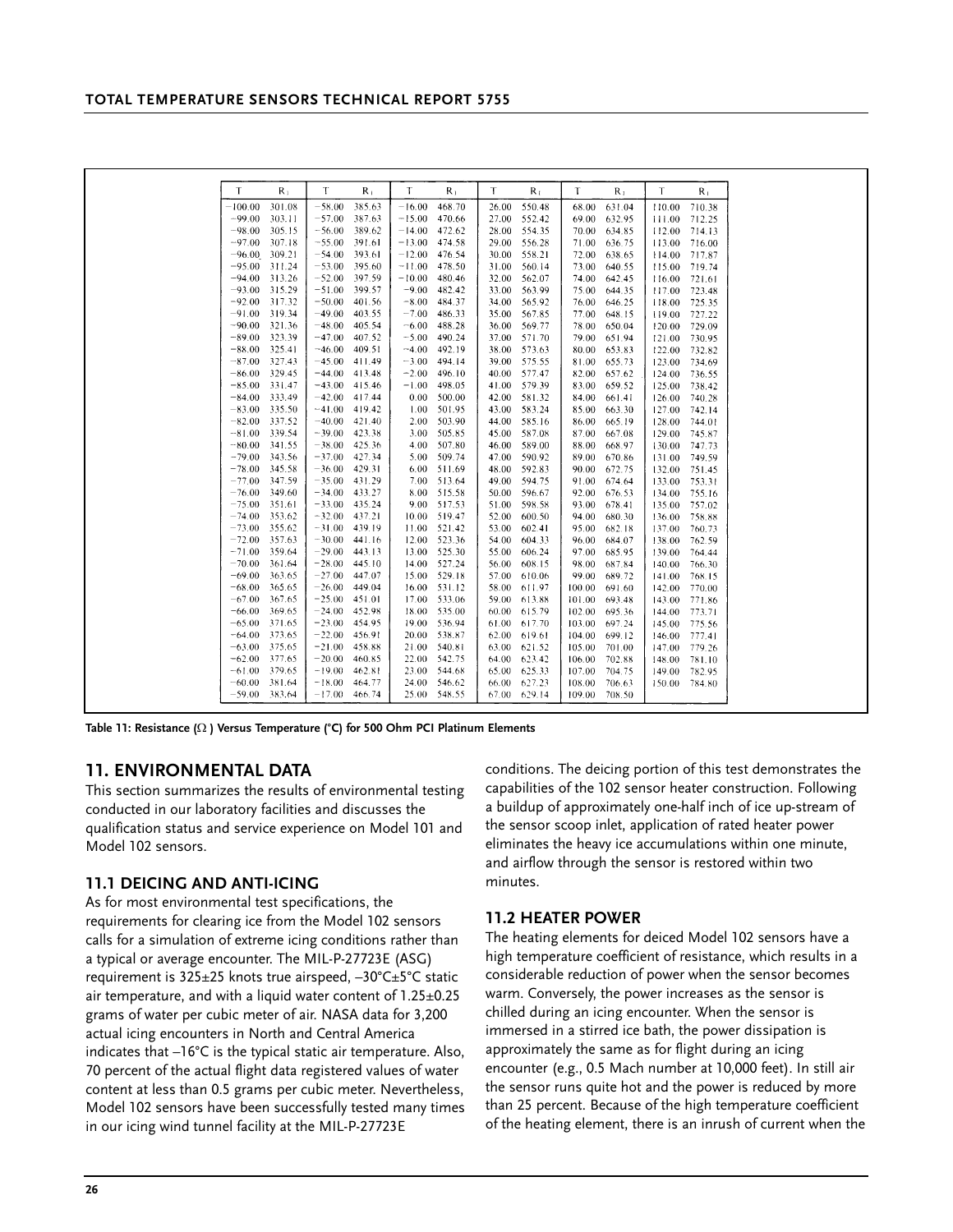heater is first energized. Peak power may exceed 700 watts during the first one-tenth second but reaches an equilibrium or steady value in less than 10 seconds. The MIL-P-27723E requirement is for an equilibrium power level of less than 350 watts in the stirred ice bath and less than 170 watts in still air.

# **11.3 DIELECTRIC PROPERTIES**

Refractory insulants are employed in the element and heater circuits of our total air temperature sensors. This allows safe operation at total temperatures above 350°C assuming that the insulant is clean and dry. When the circuits are hermetically sealed, the insulant will remain clean and dry for many years in world-wide service. The dielectric strength of these hermetically sealed circuits do not degrade with increase of altitude. Dielectric strength can be demonstrated at 500 volts AC or DC for heater circuits and 100 VDC for element circuits.

The MIL-P-27723E dielectric requirements for total air temperature sensors are 10 megohms at 100 VDC for the element circuit and one megohm at 500 VAC for the heater circuit. These tests are preceded by an eight hour water soak to assure that the circuits will not become contaminated in service. All Model 102 sensors contain caution notes warning the user to not exceed 100 VDC applied voltage when testing the sensing element circuit and to not exceed 500 VAC when testing the heater circuit.

### **11.4 EMI CHARACTERISTICS**

Model 101 and 102 total air temperature sensors are essentially pure resistive loads. The impedance increase of a standard 50-ohm element between D.C and 2,000 Hz is less than 0.04 ohms, or less than 0.8 percent. Considering this and the fact that all circuits are completely shielded by metal, electromagnetic interference (EMI) effects are normally found to be external to the sensor.

### **11.5 CORROSION**

The Model 101 series and the non-deiced Model 102's are of stainless steel and precious metal construction and seldom corrode even in near-ocean service. Corrosion protection of the copper alloy portions of deiced Model 102 sensors is afforded by MIL-C-26074A nickel plating. This turns dark in service but offers good corrosion protection until worn through by the erosion of sand particles and contact with other foreign objects during landing and takeoff. *Under no circumstances should coarse abrasives be used* in polishing the plated surfaces. Phosphoric acid base solutions must also be avoided unless a thorough flushing with water follows. Once the plating has been removed, an erosion/corrosion process can severely attack the leading edges of the sensor housing, resulting in reduced service life.

### **11.6 MECHANICAL STRENGTH**

Model 101 and 102 total air temperature sensors are designed to withstand much greater stresses than they will normally experience in flight service. For example, static load tests representative of Mach 2.0 flight at sea level are passed routinely. Whereas applied vibration levels seldom exceed 5 g's on forward positions of the aircraft fuselage where the sensors are normally mounted, 10 g's are survived for many hours at frequencies up to 400 Hz. The housing of deiced Model 102 sensors exhibits a very pronounced prime resonance in the axis of minimum structure thickness (normally defined as the horizontal axis). A typical amplitude/frequency plot for a configuration -a sensor is shown in **Figure 27**. Obviously a continued vibration at the precise resonant frequency could cause damage to the sensor. Consult the individual specifications covering the vibration capability of your particular model.



**Figure 27: Typical Vibration Plot; Model 102, Configuration -a**

### **11.7 MODEL 102 SERVICE EXPERIENCE**

As a complement to the accumulated test data, over twenty years of successful world-wide service on a great variety of aircraft have conclusively proved the high reliability of our deiced Model 102 total air temperature sensors. Service experience has been so good that most users find little need to keep service life data on file. After 3-5 years of service, refurbished or replaced housings can be combined with a reused or original sensing element. Often, it is determined that these elements repeat their original calibrations at 0 and 100°C within  $\pm$ 0.1°C. It is difficult to establish maximum service life in terms of flight hours because of the lack of field data, especially data which includes the frequency of occurrence of foreign object damage (FOD) and lightning strikes. Some returned housings, notably configuration -b type, have pits at the corners evidencing high amperage electrical arcing.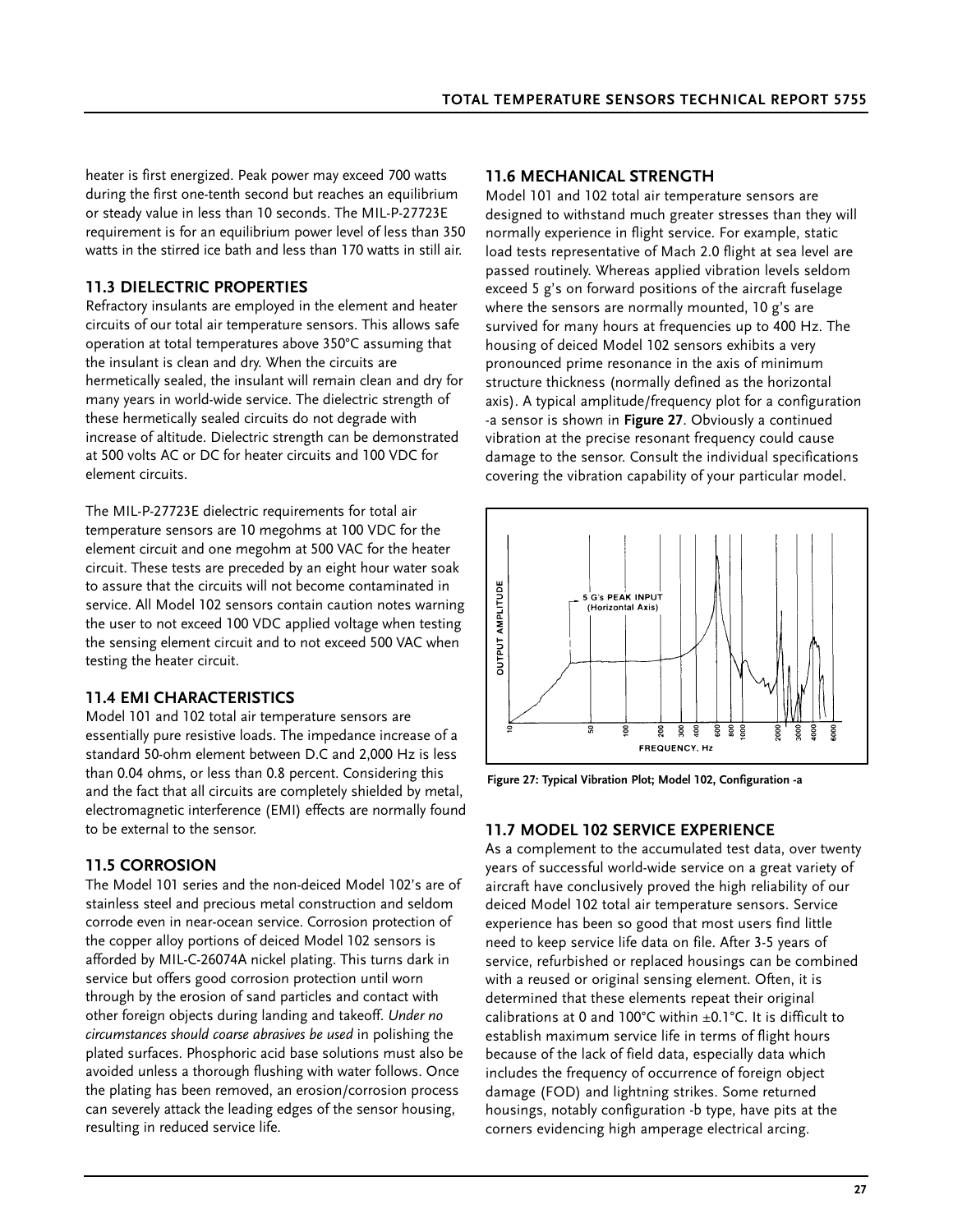Mechanical damage is negligible and the element is usually still good, but high current from lightning strikes damages the heater and plating which can in time result in a premature housing failure. Premature failure can also occur from the impact of foreign objects such as hail, sand, and birds. Mechanical damage may result from large hailstone (greater than one inch diameter) and large bird impacts at airspeeds above 250 knots. Other foreign object impacts are more likely to compromise the integrity of the plating as discussed previously. The best guide to expected service life is the experience of other users with similar aircraft and comparable service environments.

Neglecting the unpredictable encounters with foreign objects and lightning, a long service life (MTBF greater than 20,000 hours) is assured using the following precautions during servicing of aircraft prior to or at the conclusion of a flight.

- a) Keep deicing heater off except for one-minute checkout.
- b) Remove cover (if any) before turning on deicing heat.
- c) Do not use coarse abrasives to clean.
- d) Remove foreign objects from scoop inlet.
- e) Flush with water following cleaning.

Using these precautions, Model 102 total air temperature sensors will remain operational for all extreme climatic conditions specified in MIL-STD-210A.

### **11.8 ACCEPTANCE TESTS**

Prior to shipment, each total temperature sensor must pass certain electrical tests and mechanical inspections which prove conformance to the appropriate specifications. These tests include, but are not limited to, dielectric tests, heater power measurements (as applicable), and calibrations at two or more temperatures in agitated fluid baths. Additional tests are conducted periodically to monitor the effects of procedural changes such as process sequence, change of vendor, and such other variations not classified as either Class 2 or Class 1 design changes. The purpose of acceptance testing is to establish that the sensors which are shipped are the same as the original qualification test units.

#### **11.9 QUALIFICATION STATUS**

We are rated by Government agencies as a qualified source for MIL-P-25726B (ASG), Amendment 3 (Model 101) sensors, and for MIL-P-27723E, Type I and II (Model 102, configuration -a) sensors. Other agencies and airframe manufacturers consider us as the prime source for all sensors which relate to the above by design similarity. The Federal Aviation Agency (FAA) utilizes similarity to MIL-P-27723E (ASG) as the basis for their acceptance of deiced total air temperature sensors destined for commercial airline service. Each of our Models has a specification drawing that details the design variations from the qualified military unit.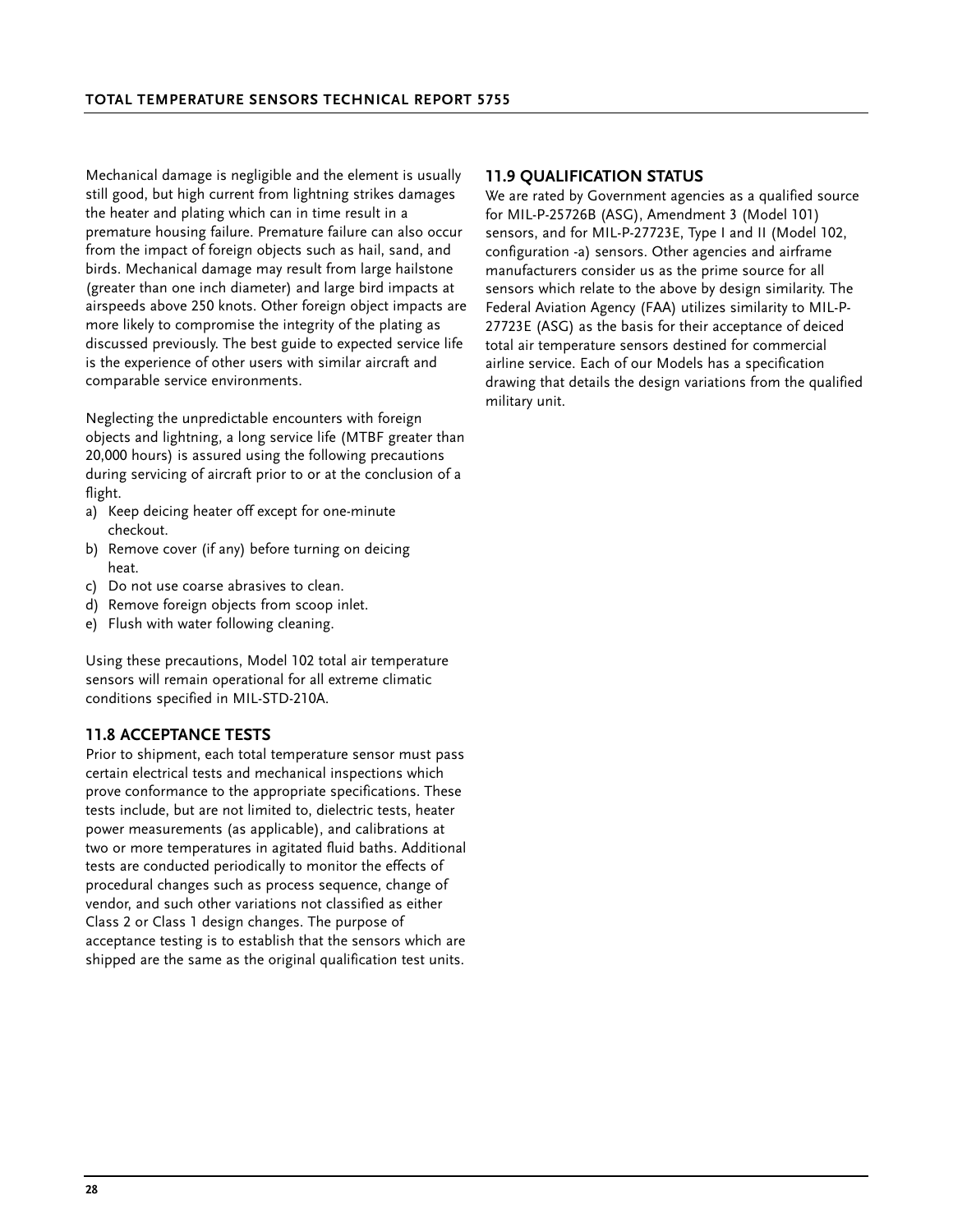# **12. DESIGN VARIATIONS**

### **12.1 STRUT LENGTH**

Standard Model 101 and 102 sensors are designed to measure the temperature of the air 3.0 inches from the mounting surface. The structural mathematical model is a 3.0 inch long cantilevered tubular beam. The thermal mathematical model is a 3.0 inch long classic fin with internal cooling airflow passages. Any change of strut length alters both the mechanical and thermodynamic performance characteristics.

The standard length is ideal for mounting to forward areas of the fuselage where boundary layer thickness remains less than 1.5 inch (approximately within 150 inches of the nose). Mounting in areas of thicker boundary layers requires a nonstandard longer strut with less vibration capability. We strongly recommend that a forward mounting location be chosen allowing use of standard configurations.

### **12.2 MOUNTING OPTIONS**

Curved baseplate models are available for mounting on surfaces with large radii of curvature. A flat location or the use of a boss is preferred to allow use of a standard design.

A dowel pin as shown in **Figure 5** and in **Figure 11-A** is available to assure that the unit is aligned with the flow direction when mounted. Unless such precautions are utilized a sensor could be subjected to large flow angles thus negating all statements regarding accuracy in flight. Use of a dowel pin is the most effective means of avoiding mounting errors.

### **12.3 SENSING ELEMENT OPTIONS**

Selections of sensing elements are based upon nominal resistance values at 0°C (ice point) and sensitivity in ohms per degree (C°). **Table 12** lists standard available sensing elements. Dual outputs of the same type or different types are available in a single Model 102 housing.

### **12.4 INTERCHANGEABILITY**

Standard resistance versus temperature interchangeability of platinum element sensors is  $\pm 0.25^{\circ}$ C + 0.005 /T/. Element interchangeability is improved to  $\pm 0.1^{\circ}$ C over the range –50°C to +150°C by the use of a PCI network. Section 10.2.1 defines PCI in more detail. **Table 10** indicates the dictates the difference between standard and PCI element characteristics.

### **12.5 HEATER VOLTAGE OPTIONS**

Deiced Model 102 total air temperature sensors are available in one of three heater voltages: 28, 115 and 230 volts. The model number (102XX XX) designation identifies the heater voltage as follows:

| Number   | Heater Voltage        |
|----------|-----------------------|
| 102XX1XX | 28 VAC or VDC         |
| 102XX2XX | 115 VAC, 60 or 400 Hz |
| 102XX3XX | 230 VAC, 60 or 400 Hz |
| 102XX4XX | No Heater             |

### **12.6 COMBINATION SENSORS**

There are specialized applications where a pitot probe is added to the strut of Configuration -a deiced Model 102 sensors. The pitot opening is deiced without affecting the accuracy of total temperature measurements. The consequence of combining sensing functions is reduced strength under dynamic loading. Locating the sensor in zones of minimal vibration is required.

Aerodynamic analysis and performance testing can be accomplished with our transonic wind tunnel facilities. Your local Goodrich office will assist you in your sensor selection

| <b>Specification</b> | Winding  | $R_0$ , Ohms | $R_{100} - R_0$ , Ohms | Max. Temp., $T_m$ °C* |
|----------------------|----------|--------------|------------------------|-----------------------|
| MIL-P-25726B         | Platinum | 50.00        | 19.62                  | 350                   |
| MIL-P-27723E         |          |              |                        |                       |
| (PCI)                | Platinum | 50.00        | 19.16                  | 250                   |
|                      | Platinum | 500.00       | 196.20                 | 350                   |
| ARINC (PCI)          | Platinum | 500.00       | 191.60                 | 250                   |
|                      | Platinum | 200.00       | 78.48                  | 350                   |
|                      | Platinum | 100.00       | 39.24                  | 350                   |
| MIL-B-7258           | Nickel   | 1200.00      | 660 (approx.)          | 70                    |
| <b>MIL-T-7990B</b>   | Nickel   | 90.38        | 38.47                  | 300                   |

\*Much higher temperatures can be survived, but at reduced accuracy and/or stability. (The sensor receptacle pins should not exceed 200°C.)